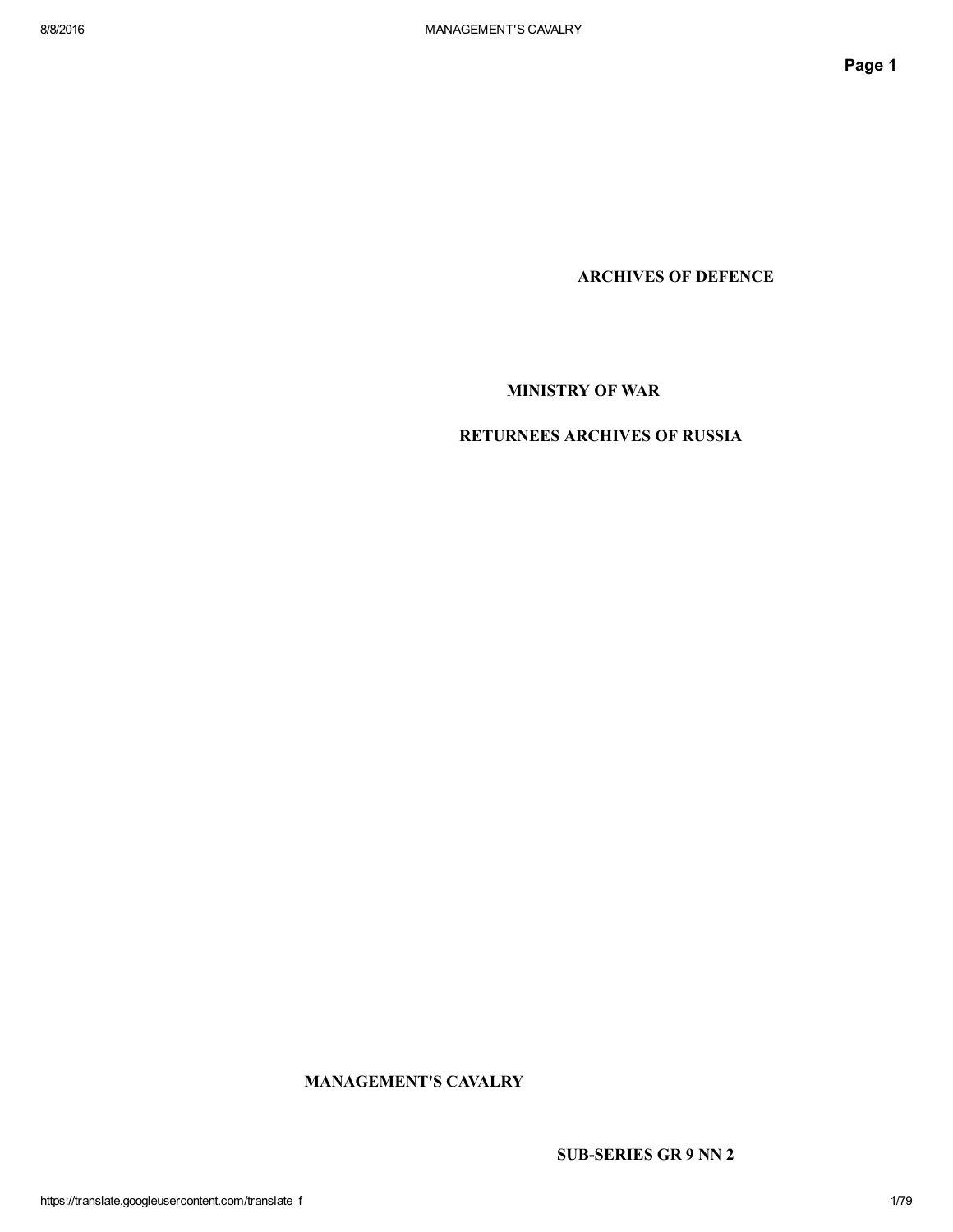## DETAILED DIGITAL BOOK

Magalie MOYSAN

Intern University of Saint-Quentin-en-Yvelines

Under the direction of Bertrand and Frederic FONCK QUÉGUINEUR

HISTORIC DEPARTMENT OF DEFENSE

Page 2

ARCHIVES OF DEFENCE

DEPARTMENT OF WAR

RETURNEES ARCHIVES OF RUSSIA

MANAGEMENT'S CAVALRY

SUB-SERIES GR 9 NN 2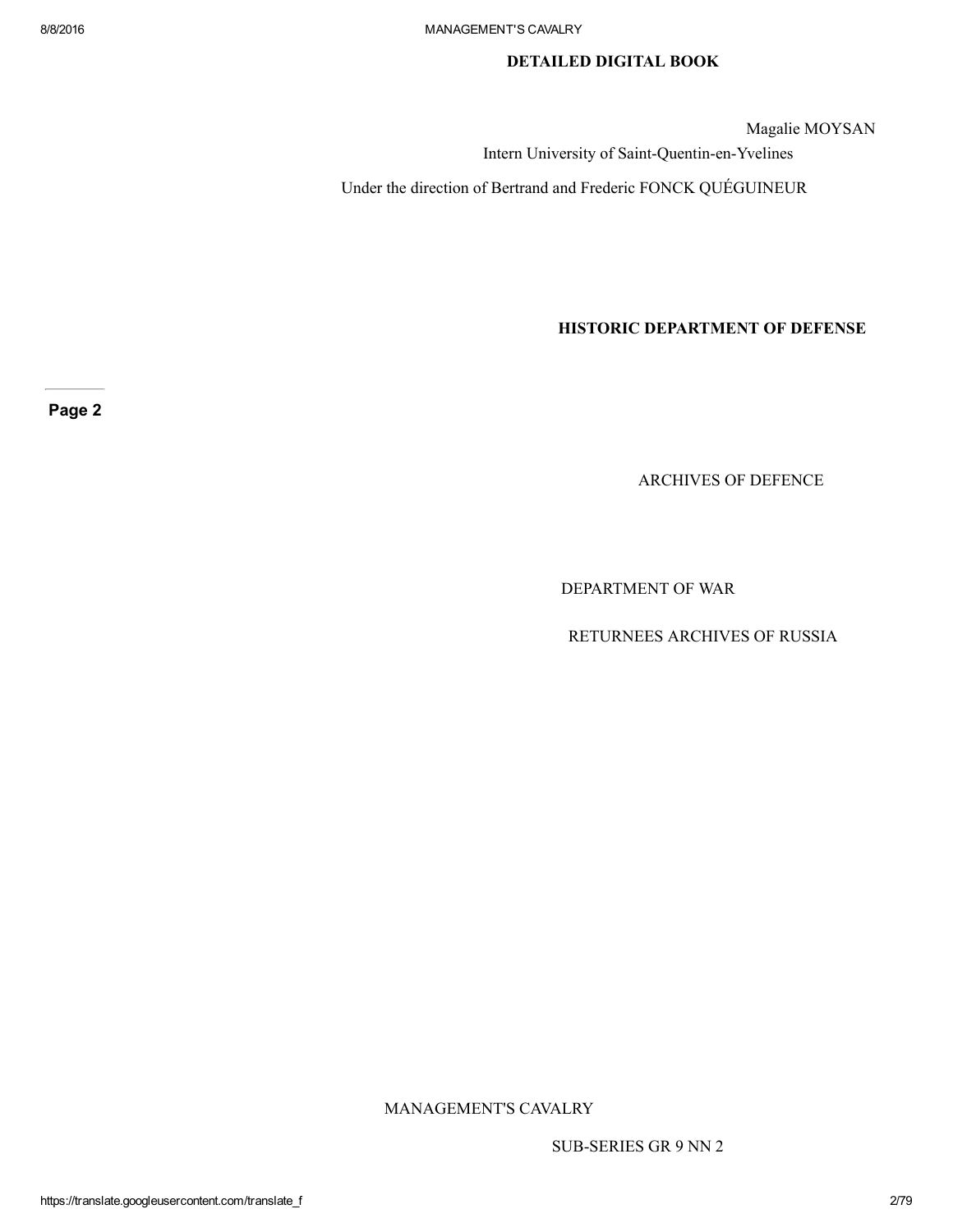### DETAILED DIGITAL BOOK

Magalie MOYSAN Intern from the University of Saint-Quentin-en-Yvelines Under the direction of Bertrand and Frederic FONCK QUÉGUINEUR

Defence Historical Service, Historical Center archives, Vincennes, 2015

## **SUMMARY**

| Appendix 4: The directors of the cavalry and their dates of entry based until 1940 |    |  |
|------------------------------------------------------------------------------------|----|--|
|                                                                                    |    |  |
|                                                                                    |    |  |
|                                                                                    |    |  |
|                                                                                    |    |  |
|                                                                                    |    |  |
|                                                                                    | 22 |  |

1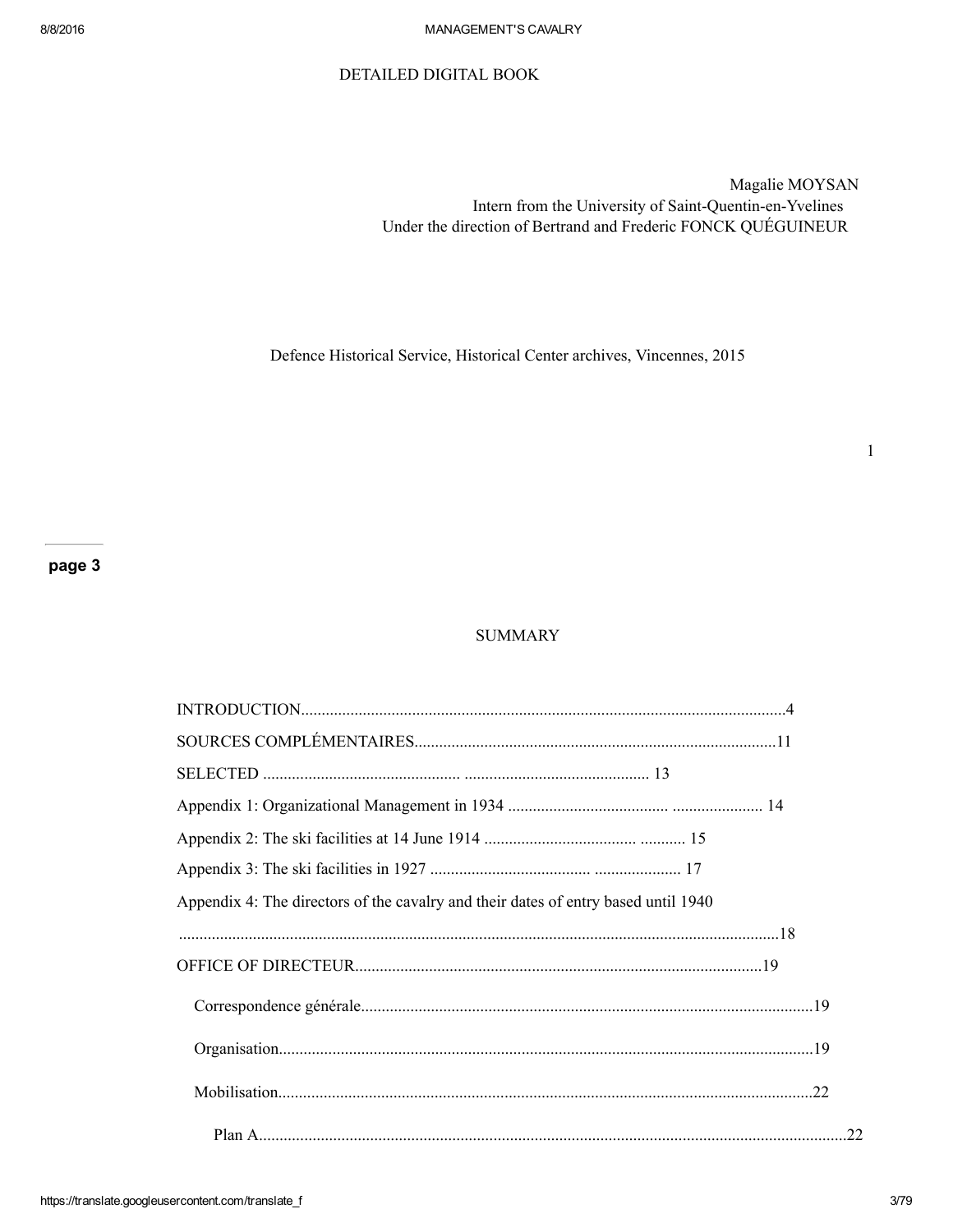#### MANAGEMENT'S CAVALRY

# page 4

| 34 |
|----|
|    |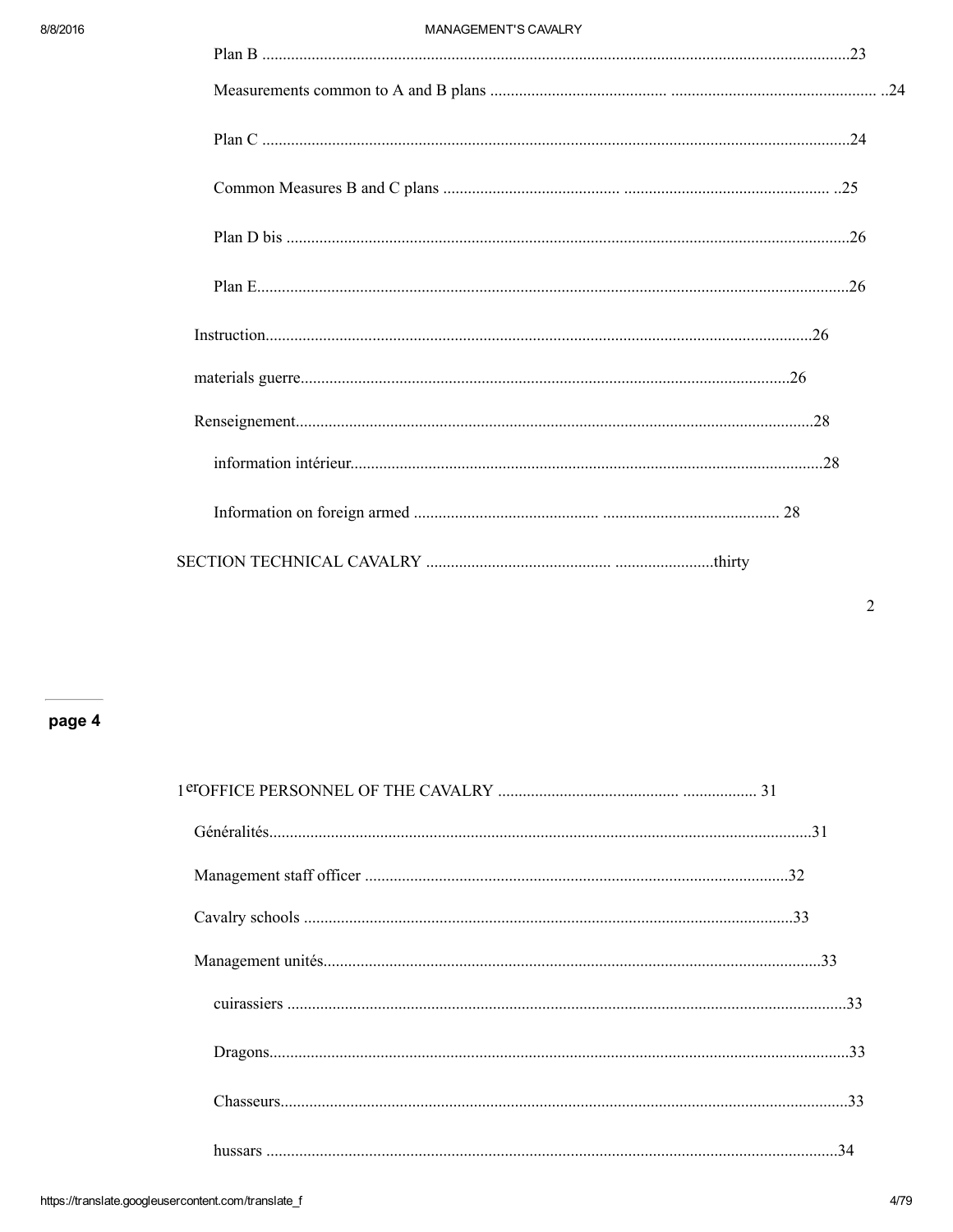# **INTRODUCTION**

Reference

SHD GR 9 NN 2

Cavalry Branch

 $\overline{\mathbf{3}}$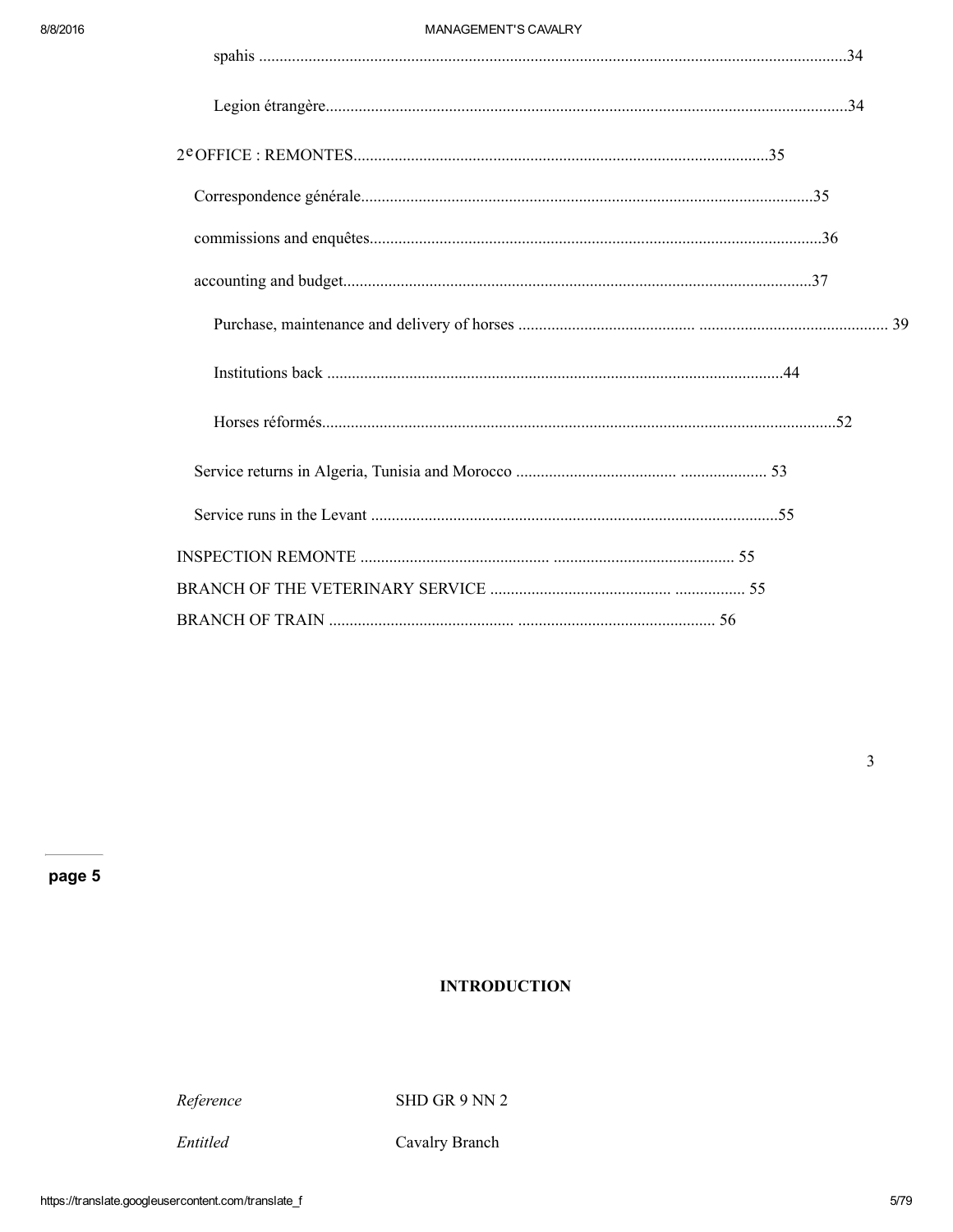| 8/8/2016 |                   | <b>MANAGEMENT'S CAVALRY</b> |
|----------|-------------------|-----------------------------|
|          | extreme dates     | 1870-1940                   |
|          | Level description | sub-series                  |
|          | Extent            | $3.125$ ml                  |
|          | Producer          | Ministry of War             |

This fund contains the files repatriated Russian produced by the direction of the cavalry seized at first by the Germans at the end of the campaign in France by then Russians in May 1945 in Potsdam. It complements the N series research instrument Since its creation in 1878, the management reports to the minister and works related the General Staff of the army (EMA). To oversee cavalry units, she runs Also their staff (1 er office), and has a horse service provision (2 office).

### Producer Overview

#### General Organization

By the decree of 26 March 1878, the cavalry service leaves the general direction of personnel and equipment and is the second direction. It retains this form throughout the period, despite some internal changes.

its creation, the new management has three offices: the cavalry of the staff, the runs, and the gendarmerie and military justice, united until 1880. The latter going to the direction of litigation in 1899  $1.$  As for the police, it is transformed into Sub-Directorate in February 1918 until the end of hostilities  $2B$  and  $2B$  and  $2B$ full in October 1920. By contrast, the sub-directorate of the train, dependent management of artillery, is attached to the cavalry in 1928, ten years after its creation. The That same year, the section of the veterinary service, created in 1925  $\frac{3}{2}$ , As it becomes a sub direction.

<sup>1</sup>Decree of 13 January 1899. See GR 9 NN 10 / 1-25. 2Decree of January 21, 1918. 3By Ministerial Decision of December 7, 1925.

4

e

## page 6

It was in 1934 that the 2  $\degree$  management reached its maximum size: the technical section reports to the Director of the firm obtained a separate existence of the latter and the creation a service dates back to the Levant strengthens land management outside France. The cavalry units were little changed until the first world war. The law of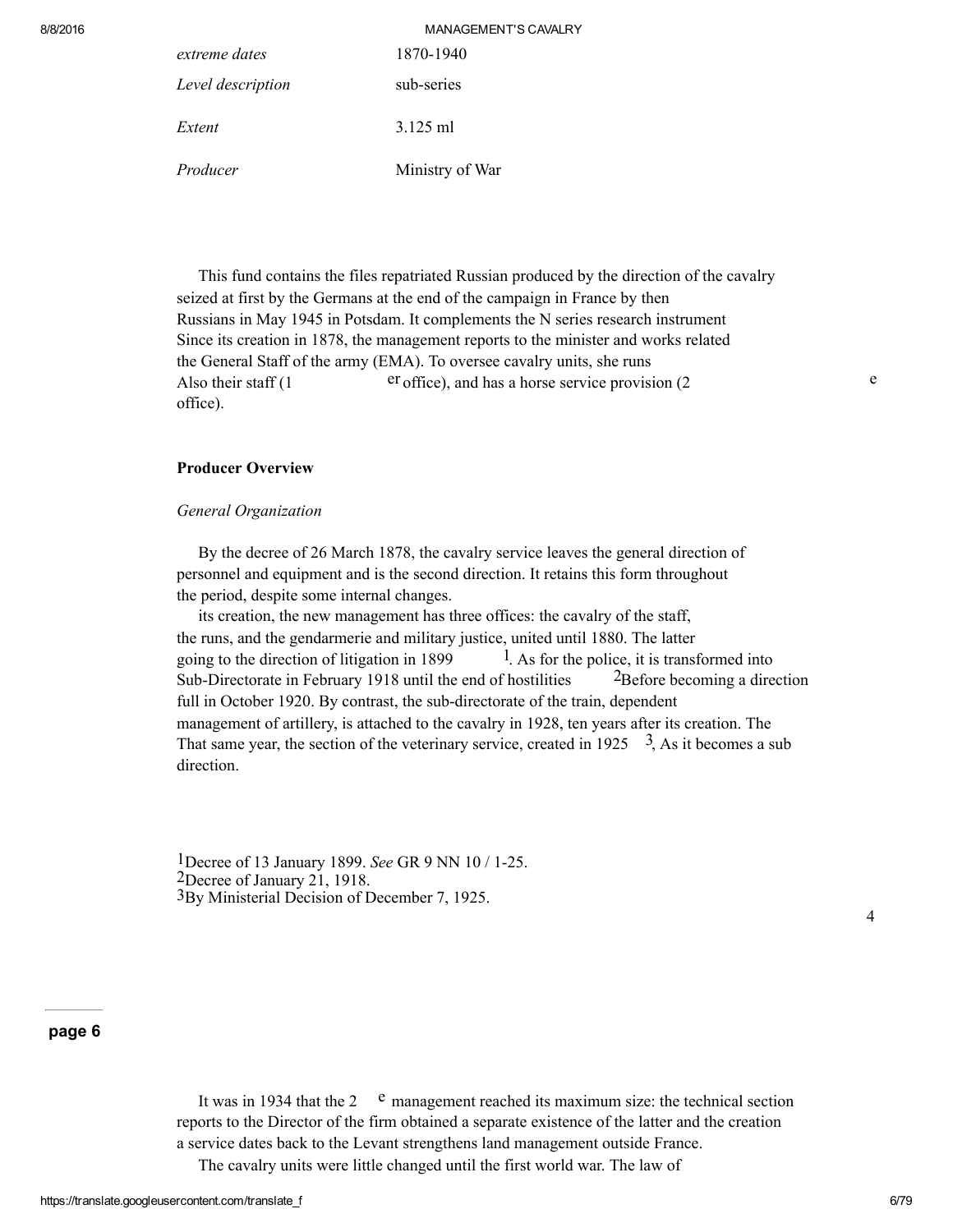managers and staff of March 13, 1875 fixed the distribution of regiments 1:<br>- Iwo regiments of cuirassiers *(same* in 1913);

- Twenty-six dragons (thirty-two in 1913);
- Twenty hunters on horseback (twenty three in 1913);
- Twelve Hussars (fourteen in 1913);
- Four hunters in Africa (same in 1913);
- Three Spahis (six in 1913).

The units were modernized in 1930 and 1939 exist:

Three cavalry divisions, in which change four dragoon regiments and

hunters, three regiments of dragoons charged, two regiments of hussars and cuirassiers, and two groups of armored cars (AMC);

 Two light mechanized divisions (DML), composed of three regiments of dragoons and cuirassiers, and two of dragoons;

Three cavalry groups, composed of four regiments of dragoons, two

hussars and hunters, one of cuirassiers, and two groups of AMC;

Two brigades of Spahis, which include three regiments of Algerian Spahis and

Moroccan Spahis regiment.

 Four combat brigades, eleven tanks regiments and a workers chariots.

#### allocations

The functions of each organ of the direction we are known through editions Annual of the *Official Directory of the French army*, which describe summarily. File analysis also allowed to highlight certain characteristics own cavalry without however providing detailed chart.

The firm assumes the same functions as in other directions. it centralizes information, and participates in its distribution in offices. The Directory of army officers this active and its functions in 1914, "General questions concerning several Services Officer of the Cavalry. Mail, private secretariat director. Organization, mobilization, training of cavalry, staff utilization.

The firm thus disseminate and implement the instructions of the General Staff of the Armed (EMA) to within units, and ensures in particular the implementation of mobilization plans. He deals Also training of staff.

It is attached a technical section, presented as a body of study. A note Management at EMA, dating from 1921, developing its activities in charge of the analysis regulations and collaboration in their drafting, it also carries out studies, experiments and tests on equipment of the horse and equestrian sport. Finally, it writes the Cavalry Journal.

1 er office, said "the cavalry office staff," or more frequently "office cavalry "logically manages staff, and more specifically officers. The School of Cavalry application of Saumur, considered an establishment special reports directly to him.

1P. GUINARD, JC DEVOS, J. Nicot, Inventory summary records of the war, N series (19721919), Troyes, printing Renaissance, 1975, p. 35  $2$ According to the Official Directory of the officers of the active army, in 1914.

5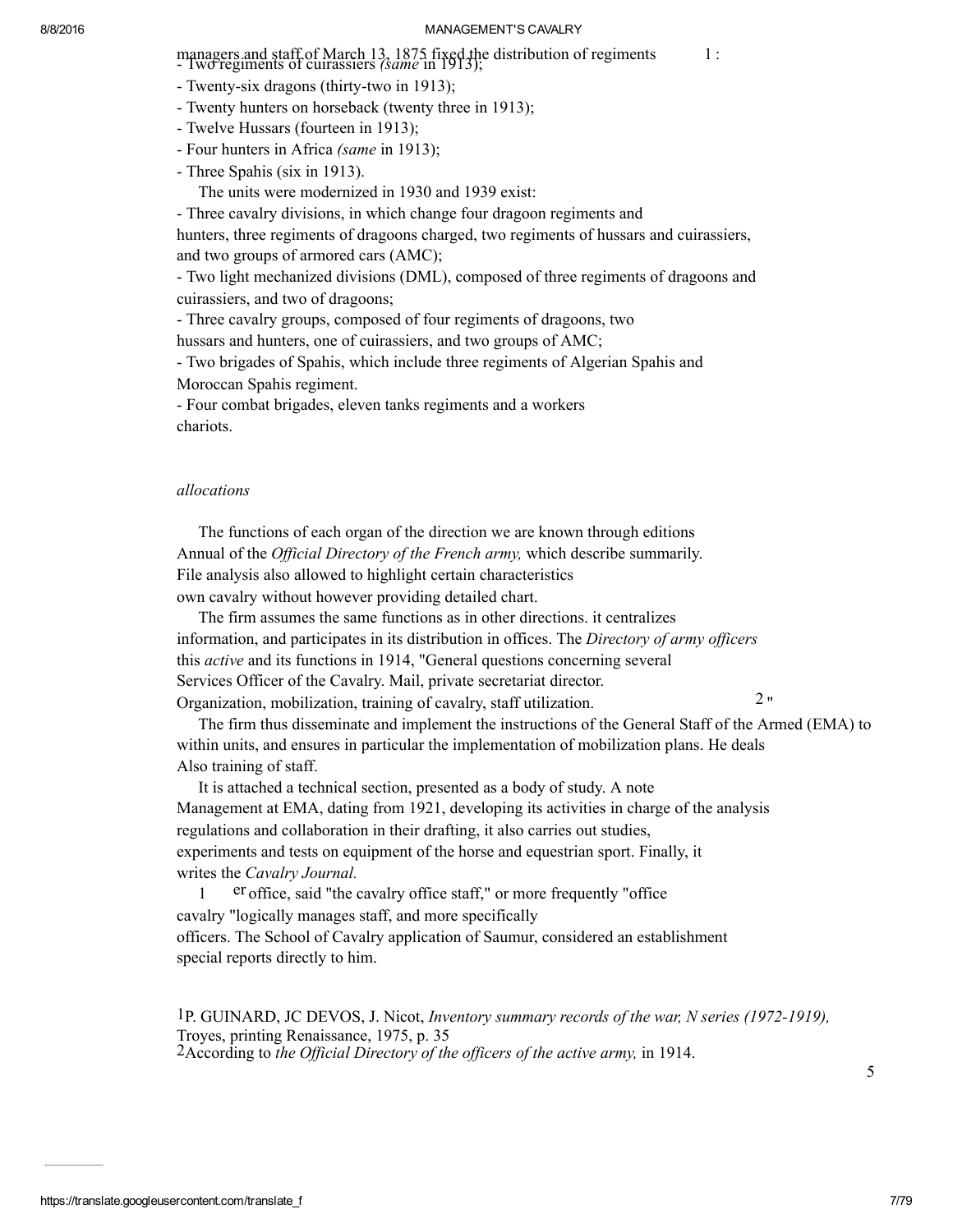The  $2^e$  office concentrates on the back, which provides horses for the army, but his organization remains unclear. The Directory of officers of the active army this: "Organization and Administration of the General Service dates: (Interior, Algeria, Tunisia, Levant), preparation and implementation of the budget, establishment of the annual control and exceptional or additional orders, sales. organization and horse administration institutions from within. Organization and Administration goes institutions, stud, depots and stations stallions Algeria-Tunisia, Morocco and the Levant. Horses ready. Service dates of the officers and persons of all grades and all weapons. Identification and designation of horses, mares, mules and mules. Preparatory arrangements for the requisition of animals. Accounting of all funds services and facilities of the cavalry. Records of the back service General. School Accounting application cavalry. "

If the office of returns has overall responsibility for the management of horses throughout territory, the different decentralized structures make reading of its powers difficult. Indeed, it is working with the services of the back to the inside, Algeria, Tunisia and Morocco, and the Levant.

The back is an old concern of the Ministry of War. By 1831, a Ordinance establishes the "service of general back" to provide animals the military and centralize purchasing. A statement of 27 October 1902 lists the attributions the service of the inner back, now separate from North Africa, and clarify its role in the identification and 1animals. All activities are supervised by the Inspector General of the run, which relays the information to the second office. To crisscross the territory, the statement retains the original organization districts runs, in which deposits care for the horses before assignment to a military unit. Ski jumpers of the companies providing the service these deposits.

But the decree of December 10, 1926 removes the military services of the dates and dissolves the timing groups of riders. In the interests of economy, ministry Agriculture becomes the sole authority to make buying horses for the army. An agent Central manages the accounts of new purchasing department, which are paid credits army 2. Seconded officers are still deputies: a general officer appointed inspector of the military goes back and control the overall organization of purchases and the Deliveries from 1 erOctober 1927 3. Each year, the army sent its needs Ministry of Agriculture, which organizes shopping sessions, chaired by committees made up of civilian and military. The animals are then transferred to Horse transition institutions, who have no vocation to raise young horses but merely to provide transit to the military units. The Decree of 10 December 1926 induced including the closure of several deposits back: Angers, Arles, Gueret Merignac, and Montrouge.

The implementation of this reform seems to have asked a lot of problems and raised reluctance within the military. A report by the General control of the army dated 1937 underlines in particular the failure of this enterprise: the statement of 15 June 1927, which put in instead the provisions of Decree Law 1926 was remodeled several times without compromise convincing the two departments and if savings could be substantial, changes in allocations disrupted the proper commands.

As the 1926 Decree is it repealed and replaced by another, dated 25 June 1934, which new charging the Ministry of War to make the horse purchases. The credits

1The service goes classifies animals according to their species and size, and thus determine the purchase price.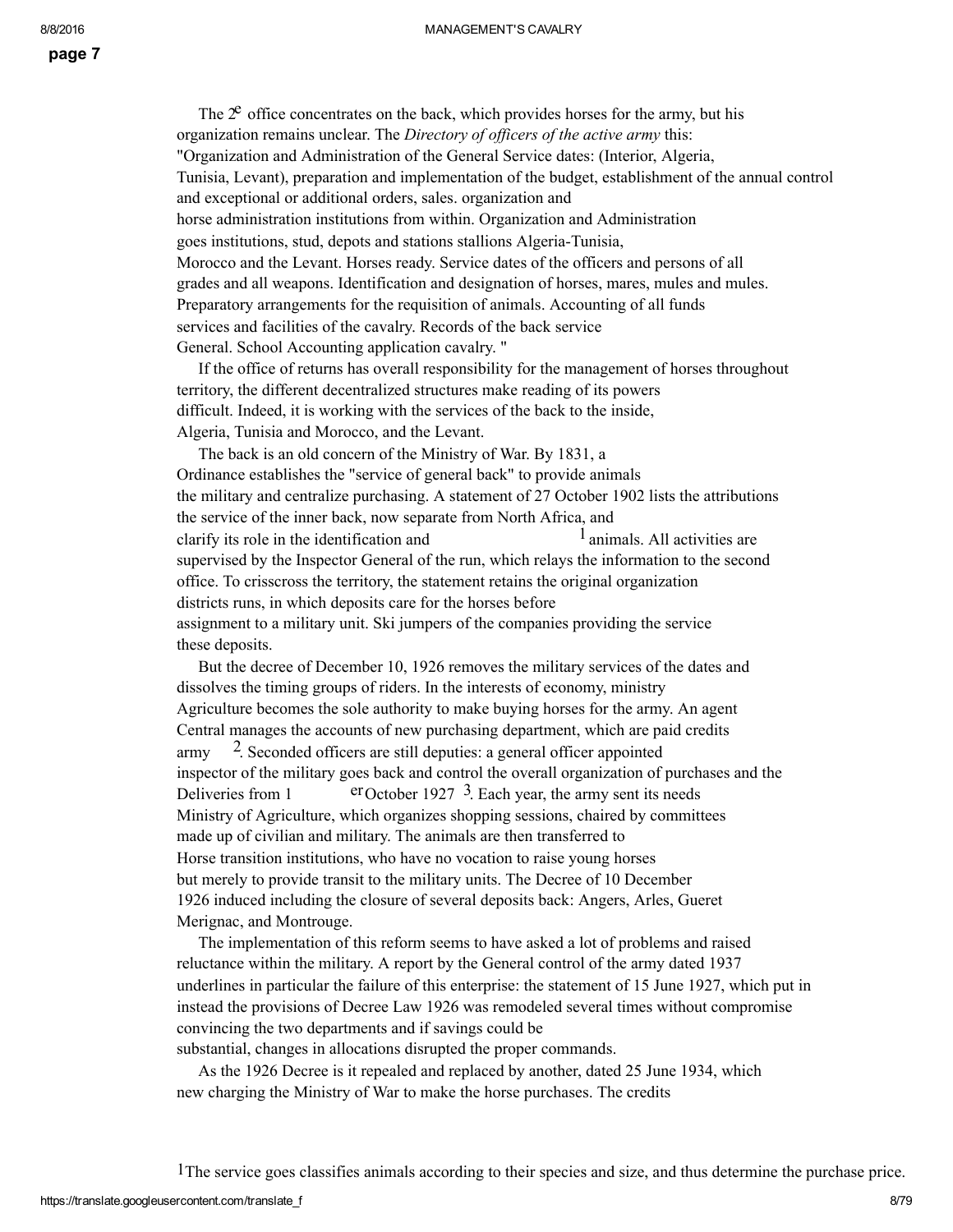continue to be paid to the Ministry of Agriculture until 1938, which marks the return to a clear separation between the administration and the Haras office runs.

The service runs in Algeria, Tunisia and Morocco takes a parallel form similar to that of the service of the inner back. Since 1853, three companies ski jumpers are organized around the deposit back Blida, Oran, Constantine and stud Mostaganem. In 1913, a law specifically affects another Tunisia company, located in Tébourba. They are also involved in "service breeding, "which partly compensates the absence of administering the stud outside France. The partial melting of the stud and the service goes from the inside in 1926 thus did not affected North Africa. The DecreeLaw of 25 June 1934 attempts to standardize the situation and provides the passage of this specific service to agriculture. But the two ministries face a problem of staff: no commitment to serve outside metropolitan territory could be imposed on the stud officials and volunteers were scarce. The following year the decree is repealed, and the returns of service North Africa finds its previous allocations  $\times$ . A final act of December 10, 1937 creates a "purchasing department", which allocates orders among different deposits become "Equestrian facilities", and deals with local purchasing committees.

The statement of 6 February 1934 governs the service dates back to the Levant. placed under the authority of the general commanding the cavalry troops of the Levant, it consists only for a supply company, based in Beirut. The only deposit, also located in Beirut is assisted by the Annexes back of Aleppo and Damascus; all three have a committee purchase.

The permanent general inspection of returns oversees these three territorial services. According to the statement of 7 September 1937, purchases are made by the purchase committees, compounds and veterinary officers in active service, operating under the authority of Inspector General of the run. This is the technical officer of the department in the preparation of orders, allocation of purchase orders between committees and monitoring their implementation; monitoring of horse establishments transition and maintenance of horses that are kept there; the establishment of quotas, their management and delivery to the bodies and services; Regional officers of returns; studying measures to encourage the breeding of animals needed for the army. His role thus goes well beyond that of a traditional inspector, and justifies the inclusion of these Documents in the fund management of the cavalry.

Each service goes meets specific legislation, but on the eve of the Second World War, everywhere a tendency to centralized purchasing, on Cross crisis of the horse. Many reports including evoke not a drop significant purchases in the 1930s, a result of the automation of the cavalry and Artillery. The bought back nearly 13 000 animals in 1908, it buys half less in 1933. The breeding is logically affected, whose relations testify the administration of the War with professionals.

#### Custodial history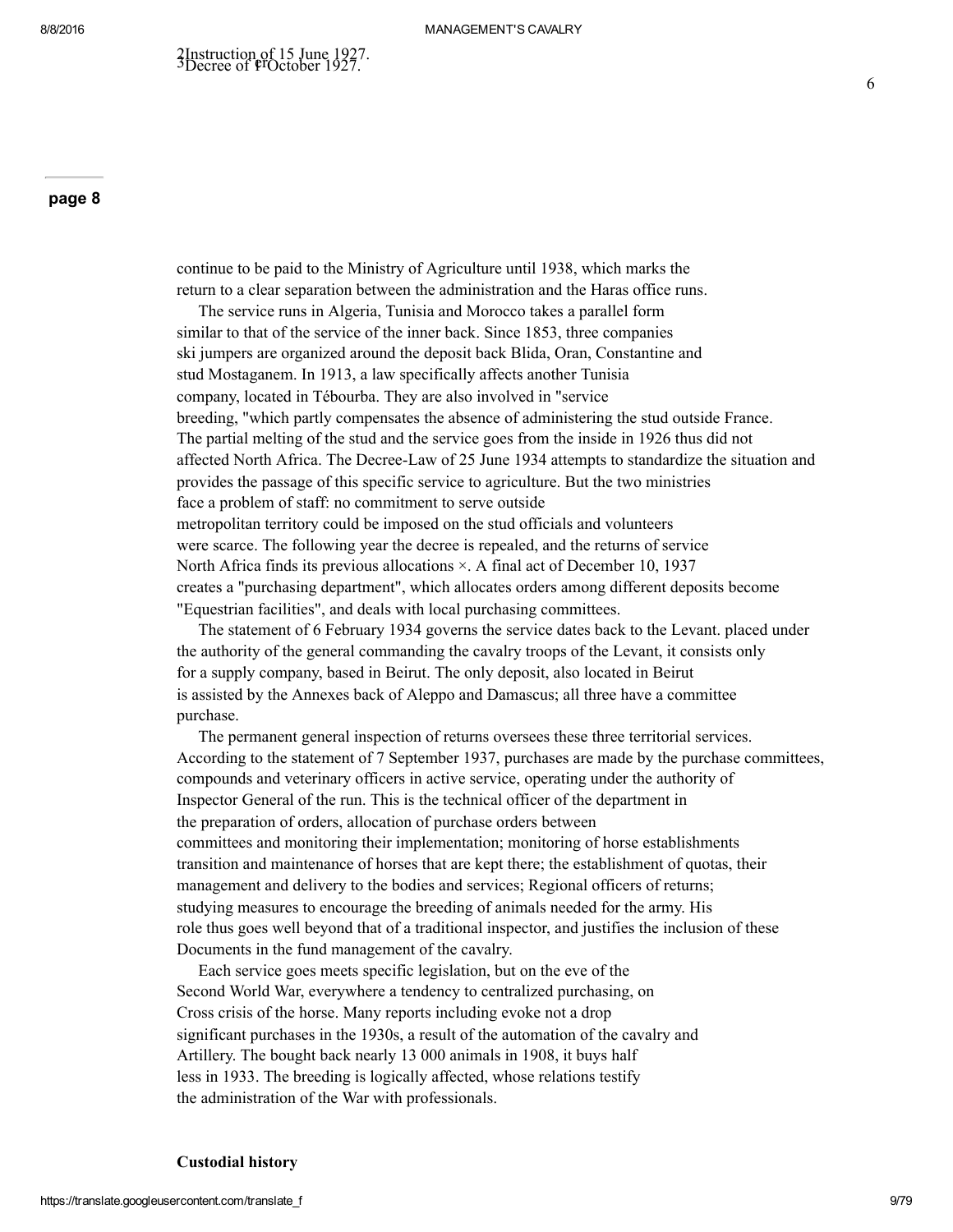Documents Officer of the cavalry were repatriated from Russia in two stages between 1994 and 2000. Most has been robbed by the Germans in the Ministry, subsequent to the French defeat. After a pre-sorting the documents considered policy were sent to Berlin. Recovered by the USSR at the end of World War II world, they have been stored and processed in Moscow until their rediscovery in the early 1990.

We therefore difficult to trace the exact history of conservation. The presence of Many rusty trombones and traces of moisture nevertheless suggests to us that these

### page 9

archives have not benefited from specific conservation measures. A few photographs and very friable plans have suffered, but overall the fund remains in a satisfactory condition, given the movements of which he was the subject.

#### Presentation of content and interest fund

Moscow repatriated archives provide additional weight to some articles Inventory of the N series, devoted to the archives III  $\cdot$  Republic in terms of ranking Department of the Army. Made in the 1970s, it includes thirty articles on the 2  $e$  direction. Over the period 1870-1919, very few records have been preserved, even if they offer a glimpse of several organs of management: the office, the office of the gendarmerie and military justice, the technical section ... On the period of the interwar period, some items complement the Moscow fund, including about the sub-directorate of the train.

The repatriated archives span the III  $\cdot$  Republic, despite some differences according to the structures. If the firm's records often date back to the 1930s, the two offices usually keep older archives produced in the first quarter XX ecentury.

This fund contains elements that provide insight into the evolution of the cavalry during the III <sup>e</sup> Republic. Many documents reflect the context of voltage of the interwar period, and the concern of the Ministry about the future of tear. It includes its major developments, including the question of its engine. Historiography could decry the cavalry, emphasize its obsolescence and responsibility in the 1940 debacle; few specific studies and technical documents of the firm's director and technical section to qualify this information by providing point lights on the progress of the modernization programs, even if one may deplore the lack of archives relating to theoretical debates or employment doctrine.

The office of the cavalry offers an interesting insight on the daily life of the body troop of cavalry, through cases over the regiments. It comprises also a number of articles on managing officers. But in total, less than two linear meters that evoke its activities; these documents are to consult in addition to running logs and operations, and other archives produced by the units.

However, the office of runs appears accurately reflect production documentary of the early twentieth  $\epsilon$  century. Part of the ranking of activities and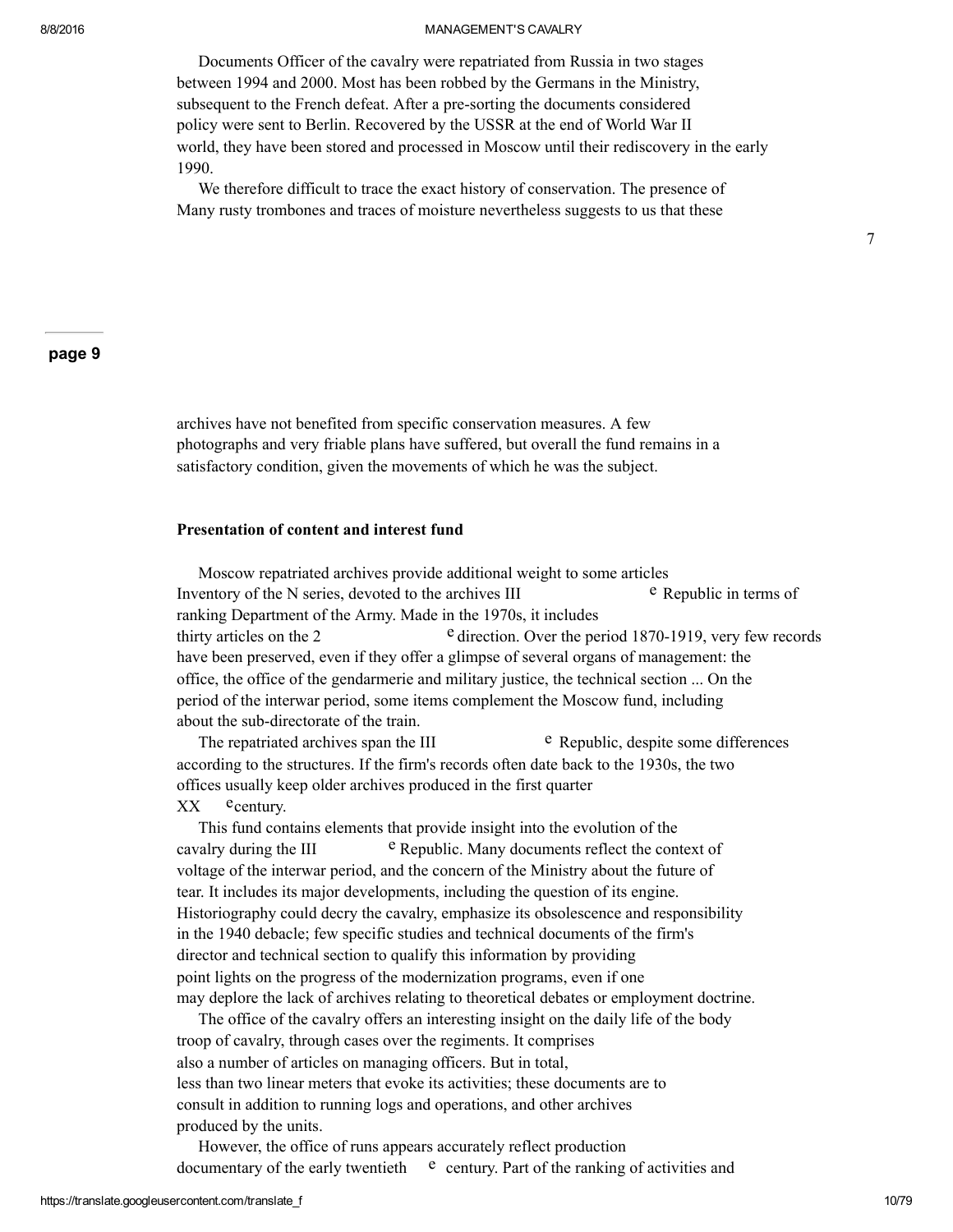Census has been the subject of previous eliminations, but the entire collection of files deposits and dates of schedules has been preserved.

Finally, we must emphasize the presence of anecdotal documents emanating sub directions of the train and the veterinary service. The first of the archives are mostly kept in the direction of artillery, but those seem to have the veterinary service faded away.

#### archival processing

The direction of the cavalry suffered the same treatment as other repatriated funds Russia. A first back part in 1994, has been the subject of a first tool Research published in 1997. It includes for this direction a hundred cartons or 15 linear meters. But following the repatriation of other closely archives Further in 2000, the history of the defense department has decided to take all

### page 10

records to merge. The recently returned 3.6 linear meters were therefore integrated into all having been outsourced ranking.

When classifying the question arose as to maintain the integrity of the records shall by the Germans and the Russians. Analyzes in both languages indicate that indeed their archivists realized a working understanding of the issues. If it appears that the Nazis have used the relevant documents to the secret services and racial propaganda  $1$ , the Soviet summarily analyzed and listed nearly all bundles. yet the disorder due to foreclosures and the language barrier led them to group files seemingly unrelated.

This necessitated perform many divisions to favor a certain logic Intellectual and organic rankings, documentary that traces the production of the time. This is particularly the case for the technical section of the cavalry, and sub-directions train and Veterinary Service, Articles, very heterogeneous, were to appear separately.

Page numbering and the classification made in 1930 offices could help us. This classification divides more records, but provides a level of description finer. Almost all of the documents has been preserved: only double and two accused dossiers receiving and payment slips were eliminated. A Quarantine Carton troops registry was withdrawn from funds cavalry to be under the 2YB score and ten articles were also reassigned to general inspection of the cavalry. Two officers of files had slipped into the Archives  $1$  er<sup>office</sup>; they were reinstated at Ye series.

The filing plan follows the organizational structure of the management of the cavalry. Despite the lack of information and lack of organization charts, some records have helped reconstruct the core functions of each organ, with the help of *directories* Officials of the French army. The few studies on the transformation of the cavalry in the 1930s were also able to assist in the understanding of certain files difficult, in which the producer is not always identified.

The filing plan reflects the various activities of the director's office. Yes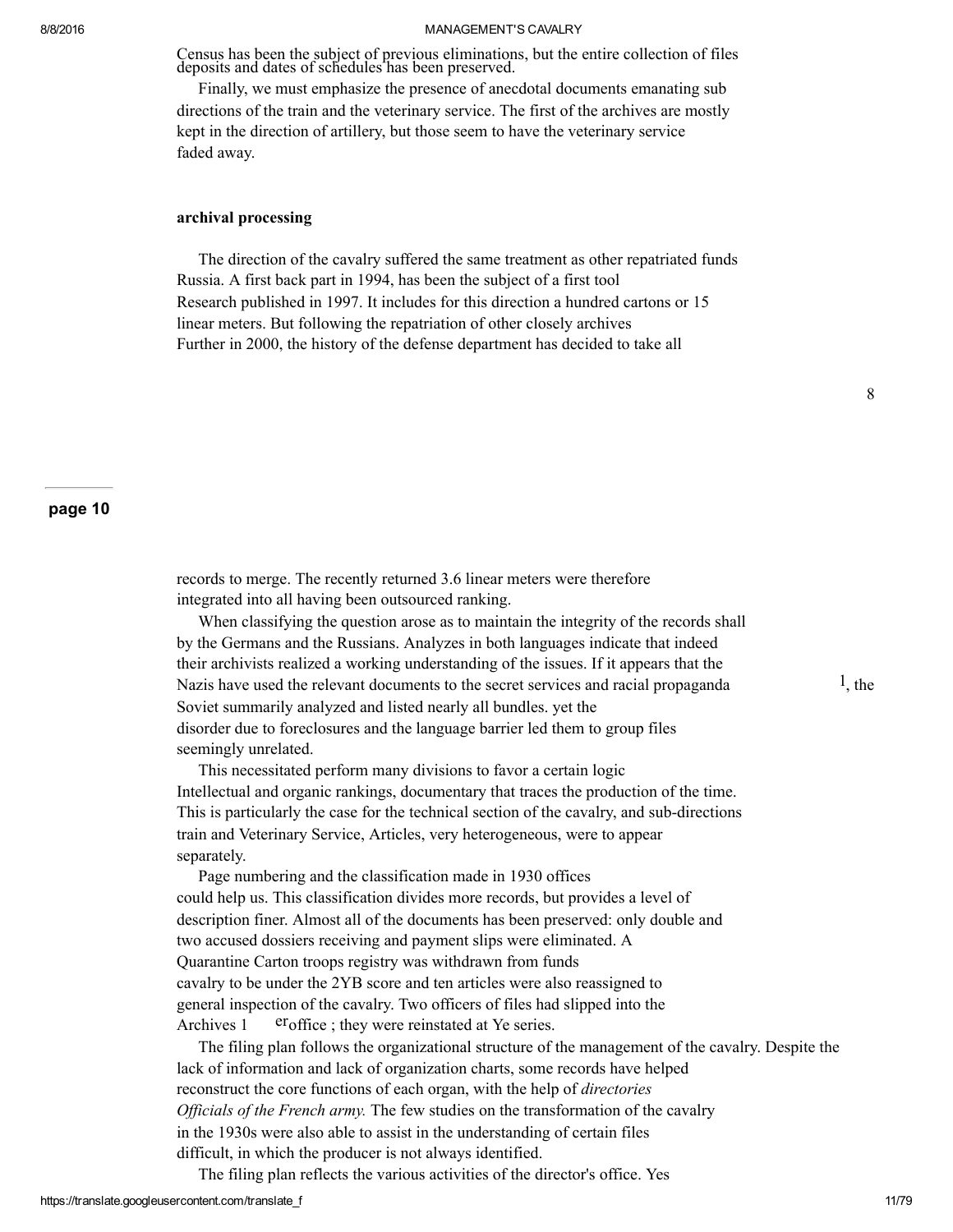Sometimes the organization and mobilization tend to converge, it seemed preferable to the separate, to highlight the different mobilization plans.

The technical section arise however some problems. Its functions are well known but its place in the organizational chart remains unclear. Directories describe it as a body "in relation to the office of Director". It seems to be directly attached, which confirms the establishment plan for the mobilization of 2 e direction. By Moreover, it is sometimes difficult to differentiate its functions from those of the firm's war material. The question has arisen to bring all these files within the section, but no apparent link with the technical section forced us to separate them.

The second office is subject to a ranking both organic and thematic. Despite legislative profusion, it was sometimes difficult to reconstruct the complete structure. If the sources report a "general back service", it is divided into three zones Location: the metropolis, North Africa and the Levant. The importance of the material Service of domestic dates identified in it the role of procurement committees deposits back whose responsibilities are specified in the decrees. The back of constituencies have suffered particularly on procurement reforms and therefore prove very moving during the period. This filing plan corresponds to the year 1914, when they reach their maximum size.

 $1$  WH Stein, "The French military archives under the German occupation, 1940-1944; spoliation archive and international law ", maps of fortifications of the German space, or military archives recovered (1698-1870), Paris, Historical Service Army, 2001, p. 19.

#### page 11

The adopted classification scheme, both organic and theme reflects the organization of the direction of the cavalry in outline. The absence of details on the administration of the time, the internal organization of the firm and the offices thus follows a logical order and based on relations with the General Staff and military units.

The fund management of the cavalry had suffered great spoliation during the Second World War ; repatriated the archives of Russia therefore largely complete Inventory of the N series documents the director's office and the office runs now reflect production documentary of the interwar period, and should help enrich the historiography of the engine or the horse breeding in the army.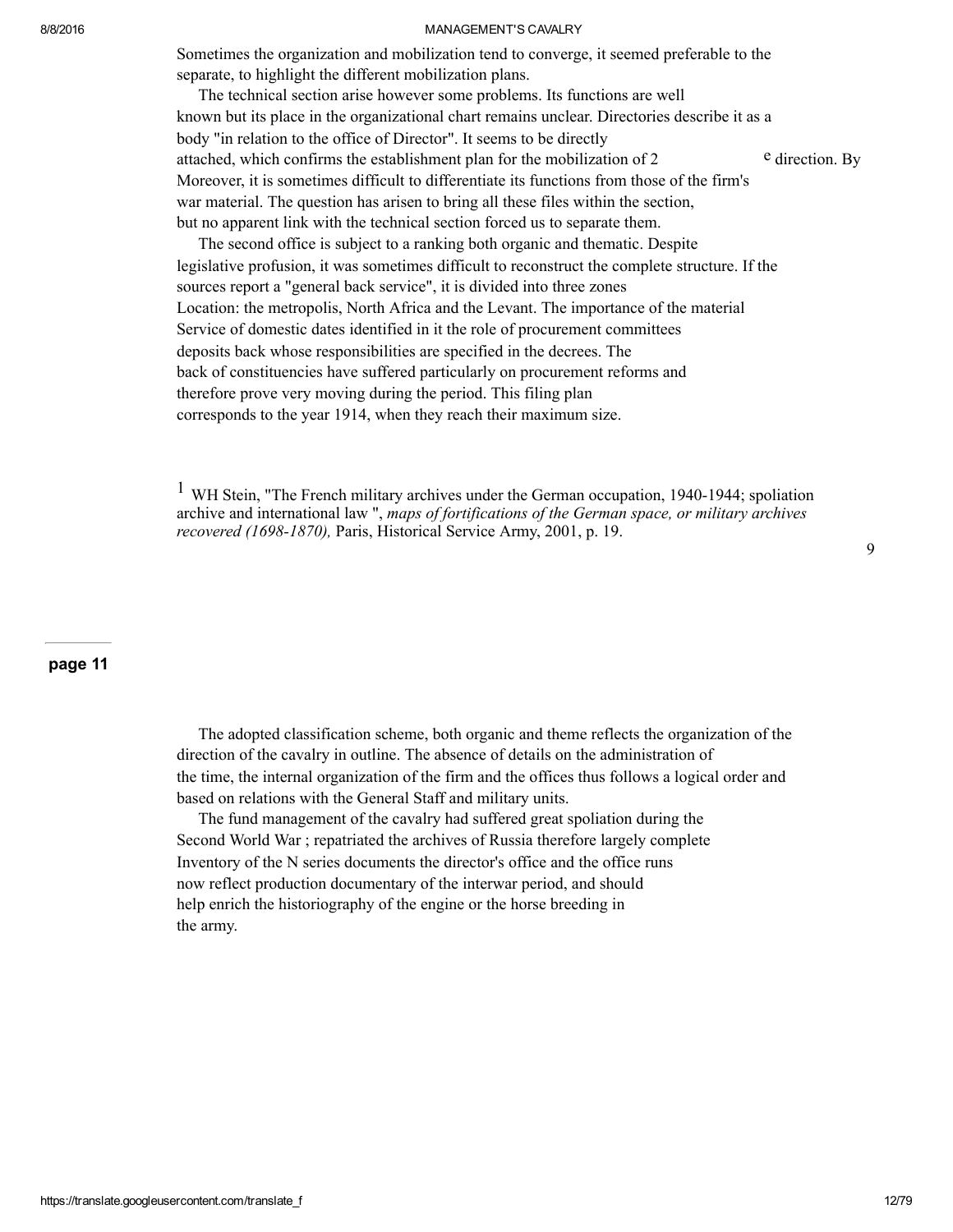## ADDITIONAL SOURCES

## Archive of Defense

Is nothing

GR 7 N: Staff

Brief Inventory of War Archives, Series  $N$  (1920-1940).<br>GR 7 N 4242 (d.1) Military School and application Military School and application of the cavalry and train Saumur (1930).

10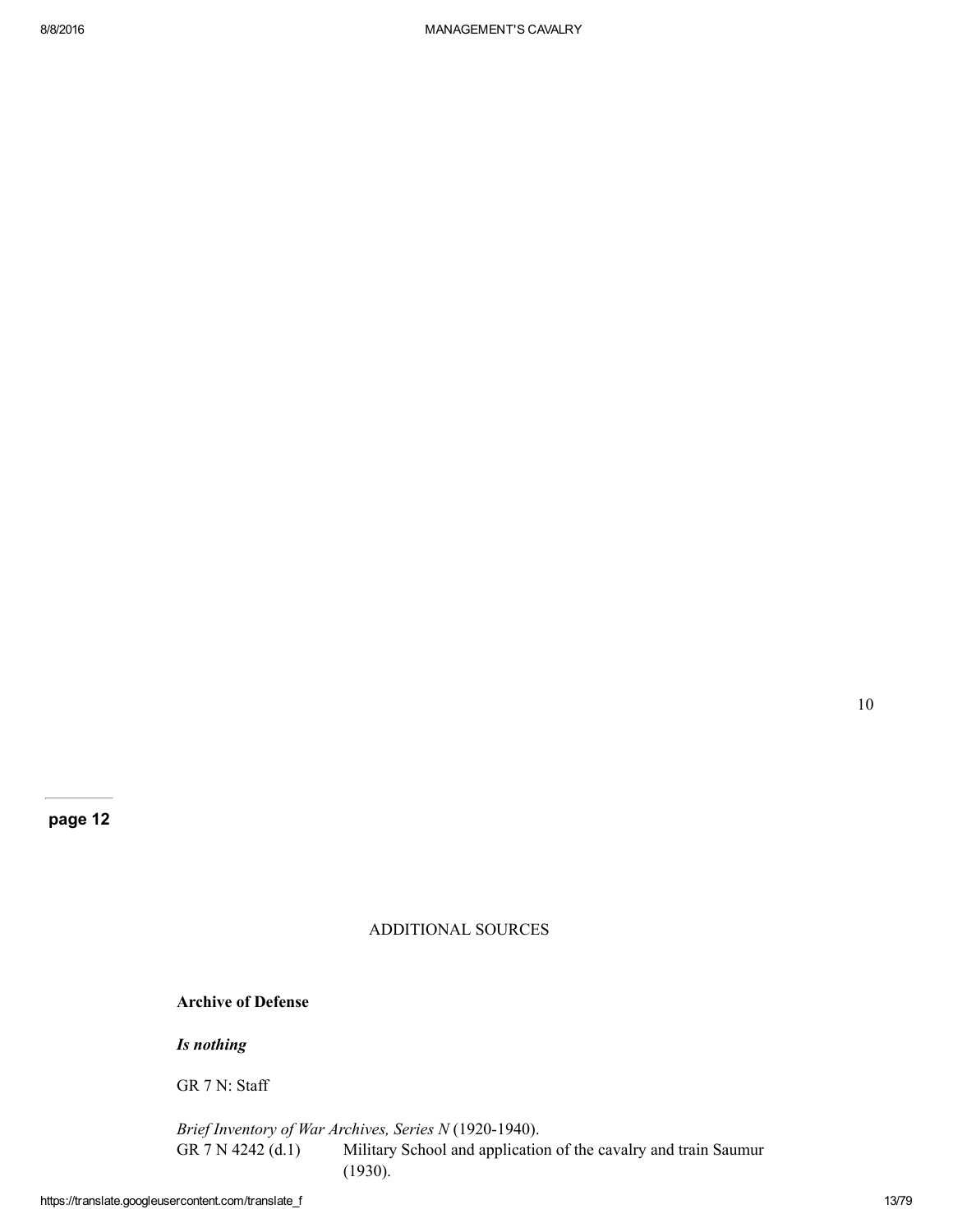GR N 9: Directions

|                           | Brief Inventory of War Archives, Series N (1872-1919):                                       |  |  |
|---------------------------|----------------------------------------------------------------------------------------------|--|--|
| GR 9 N 15-21              | Cavalry Division (1873-1914).                                                                |  |  |
| GR 9 92 N                 | Litigation Branch and Military Justice (1889-1914).                                          |  |  |
|                           | Brief Inventory of War Archives, Series N (1920-1940).                                       |  |  |
| GR 9 N 172-183            | Cavalry management and train (1919-1940).                                                    |  |  |
| GR 9 N 271-274            | Litigation Branch of Military Justice and the gendarmerie<br>$(1910-1943).$                  |  |  |
| GR 9 N 311-316            | General Inspectorate of the cavalry (1920-1941).                                             |  |  |
| <b>Supplement Moscow:</b> |                                                                                              |  |  |
| GR 9 NN 3 / 66-69         | e direction): Squadrons of train crews<br>Artillery Directorate (2)<br>military (1919-1929). |  |  |
| GR 9 NN 10 / 1-25         | Litigation Branch, Military Justice and Police                                               |  |  |
|                           | $(10^e$ management): Office of Military Justice (1917-1928); under-                          |  |  |
|                           | direction of the gendarmerie (1919-1940); direction of the gendarmerie<br>$(1929-1931).$     |  |  |

GR 26 N: Large units

Digital Directory marches and newspaper operations (1914-1918) GR 26 N 561 to 570 Cavalry Brigades (1914-1921).

GR 34N: Small units

Brief Inventory of War Archives, Series N (1920-1940). GR 34 N 401-544 tanks of combat (1920-1940). GR 34 N 892-1042 Train (1919-1940). GR 34 N 1125 Cavalry School of Saumur (1939-1940).

11

## page 13

K series

| GR 2 K 67  | Photographic album of Lieutenant Colonel in the School Vellard |                     |            |
|------------|----------------------------------------------------------------|---------------------|------------|
|            | Application of the cavalry in Saumur (1910).                   |                     |            |
| GR 2 105 K | Photo Album General Didelot to 1                               | er foreign regiment |            |
|            | Cavalry (1917-1955).                                           |                     |            |
| GR 2 148 K | Michat funds: collection of postcards on the cavalry (18)      |                     | e century- |

https://translate.googleusercontent.com/translate\_f 14/79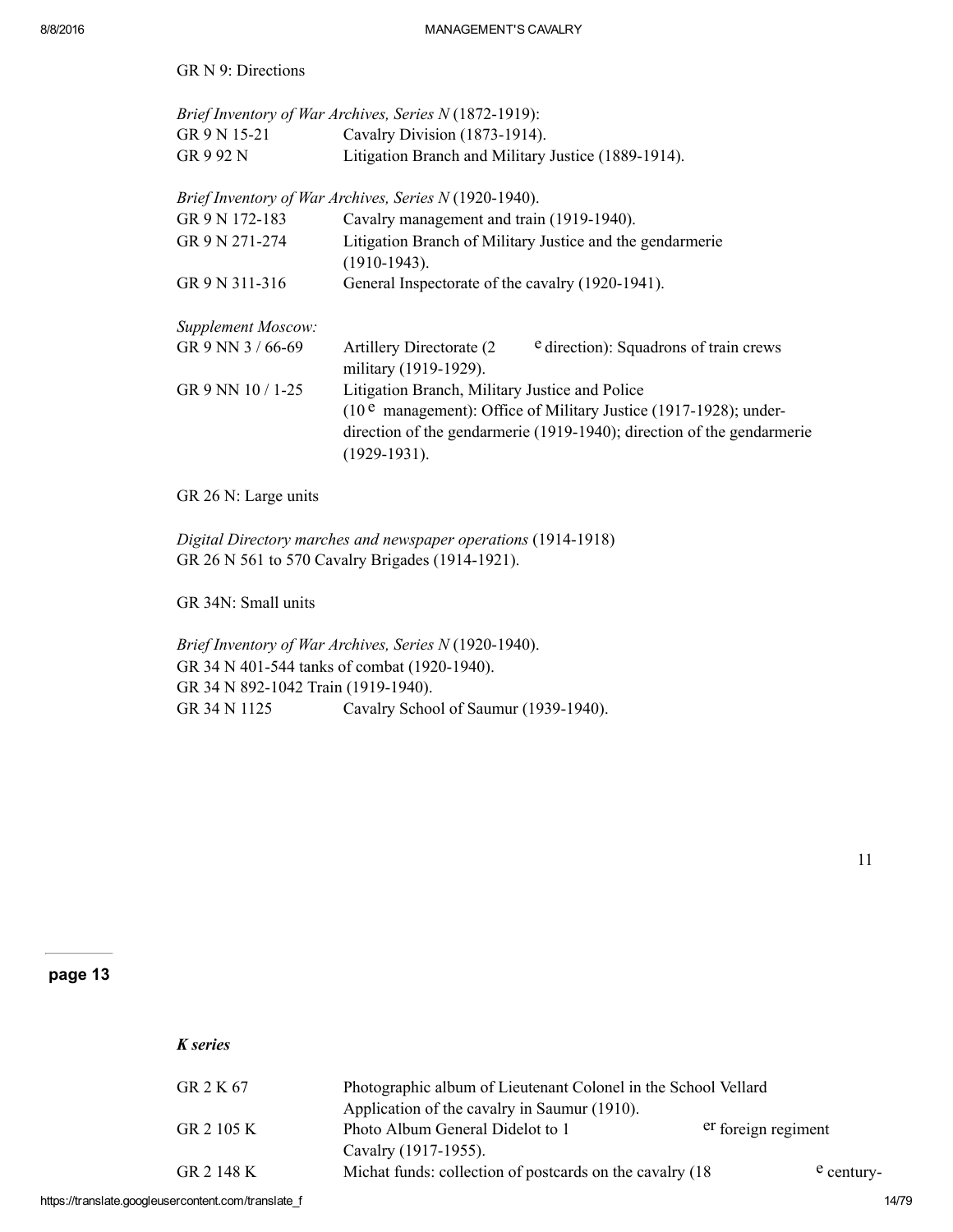1945).

| M series                                                                      |                                                            |                   |  |
|-------------------------------------------------------------------------------|------------------------------------------------------------|-------------------|--|
| GR 1 million in 1844                                                          | Notes Brahaut: Chasseurs (1840-1871).                      |                   |  |
|                                                                               |                                                            |                   |  |
| X series                                                                      |                                                            |                   |  |
| GR X <sup>c</sup> : Cavalry (1701-1871)                                       |                                                            |                   |  |
| GR $Xc$ 1-261                                                                 | Cavalry Corps (1701-1815).                                 |                   |  |
| GR X <sup>c</sup> 262-271                                                     | General Organization for the Revolution (1789-1871).       |                   |  |
| GR X <sup>c</sup> 272-276                                                     | Cavalry Committee (1834-1872).                             |                   |  |
| GR X <sup>c</sup> 277-321                                                     | Office of the cavalry (1815-1889).                         |                   |  |
| GR X <sup>c</sup> 322-354                                                     | Organization by body external operations in the nineteenth | e century records |  |
|                                                                               | Correspondence (1791-1815).                                |                   |  |
| GR $X$ s: General organization of the army and central government (1791-1909) |                                                            |                   |  |
| GR X <sup>8</sup> 194-197                                                     | Committee of the infantry and cavalry (1833-1841).         |                   |  |
| GR X <sup>s</sup> 198-203                                                     | Cavalry Committee and committees for the organization,     |                   |  |
|                                                                               | armament and equipment of the horse and back (1817-        |                   |  |
|                                                                               | 1850).                                                     |                   |  |
| GR X <sup>s</sup> 264                                                         | Inspections of the cavalry (1802-1878).                    |                   |  |
| GR X <sup>s</sup> 272-275                                                     | General organization of the cavalry (1795-1916).           |                   |  |
| GR X <sup>S</sup> 344                                                         | Military options Alsace-Lorraine belonging to the cavalry  |                   |  |
|                                                                               | $(1872 - 1873).$                                           |                   |  |
| GR X <sup>s</sup> 553-566                                                     | Returns (1792-1938).                                       |                   |  |

## national Archives

# Payment of the Ministry of Agriculture

F 10: Agriculture.

Haras, horse breeding (XVII  $e$  XX century-middle century), digital selective directory.

# departmental Archives

Series A.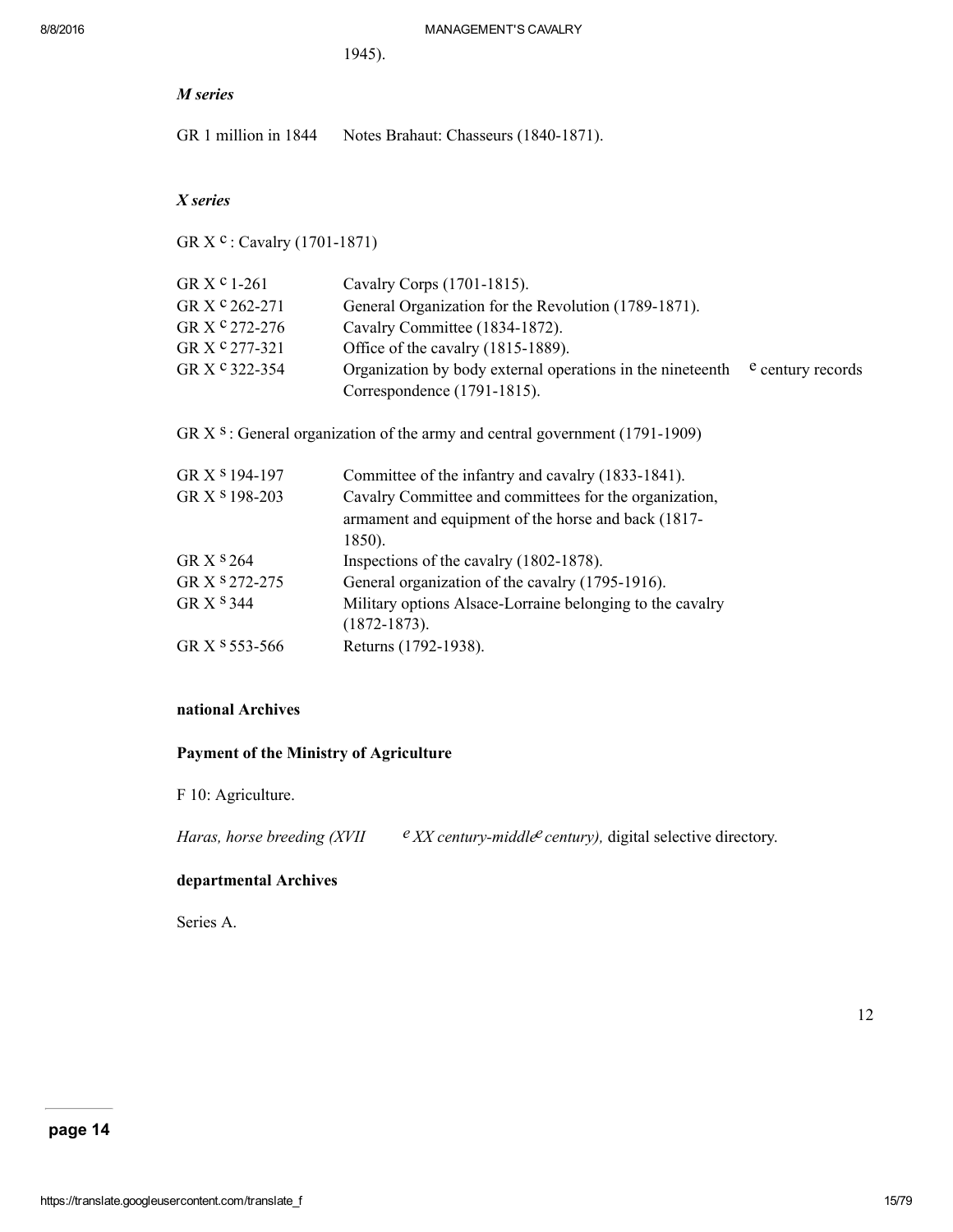### **SELECTED**

ALTMAYER Rene cavalry courses, Paris, War College, 1929-1930.

Andolenko Serge, Collection of historical and an armored cavalry, Paris, Eurimprim 1968.

BÉNEYTOU Jean-Pierre, History of the French cavalry origins to today, Panazol, Lavauzelle 2010.

CHAUVIRÉ Frédéric, History of the Horse, Paris, Perrin, 2013.

BOGROS Denis, Horses of French cavalry of Francis I ern errors of the errors of Francis I errors of French cavalry of Francis I Clemenceau, 1919, La Roche-Rigault, PSR 2000.

CONRAUX Aurélien, "City and State in Saumur: the extension of the cavalry school in the nineteenth  $e$ century "history Shipments and architecture, 2003, No. 6, p. 29-46.

Military School and application of the cavalry and the train Notes cavalry (January 1931), Coëtquidan Coëtquidan Schools 1994.

GAZIN F. The French cavalry in World War (19141918), Paris, Payot, 1930.

"The cavalry  $XX$  e century "world wars and contemporary conflicts, Special Issue, 2007, No. 225.

"The horse in military history," Historical Review armies, Special Issue, 2007 # 249.

Nayberg Robert, "The use of tanks in the French cavalry, between 1919 and 1939" World wars and contemporary conflicts, 1992, No. 168, p. 125-142.

PETEAU A., Historical Overview on the movements and operations of bodies and divisions in conjunction with cavalry armies, 1914-1918, Liège, Vaillant Carmanne 1924.

SAINT-MARTIN Gerard, the French armor. May-June 1940: the French armored in turmoil, Paris, Economica, 1998.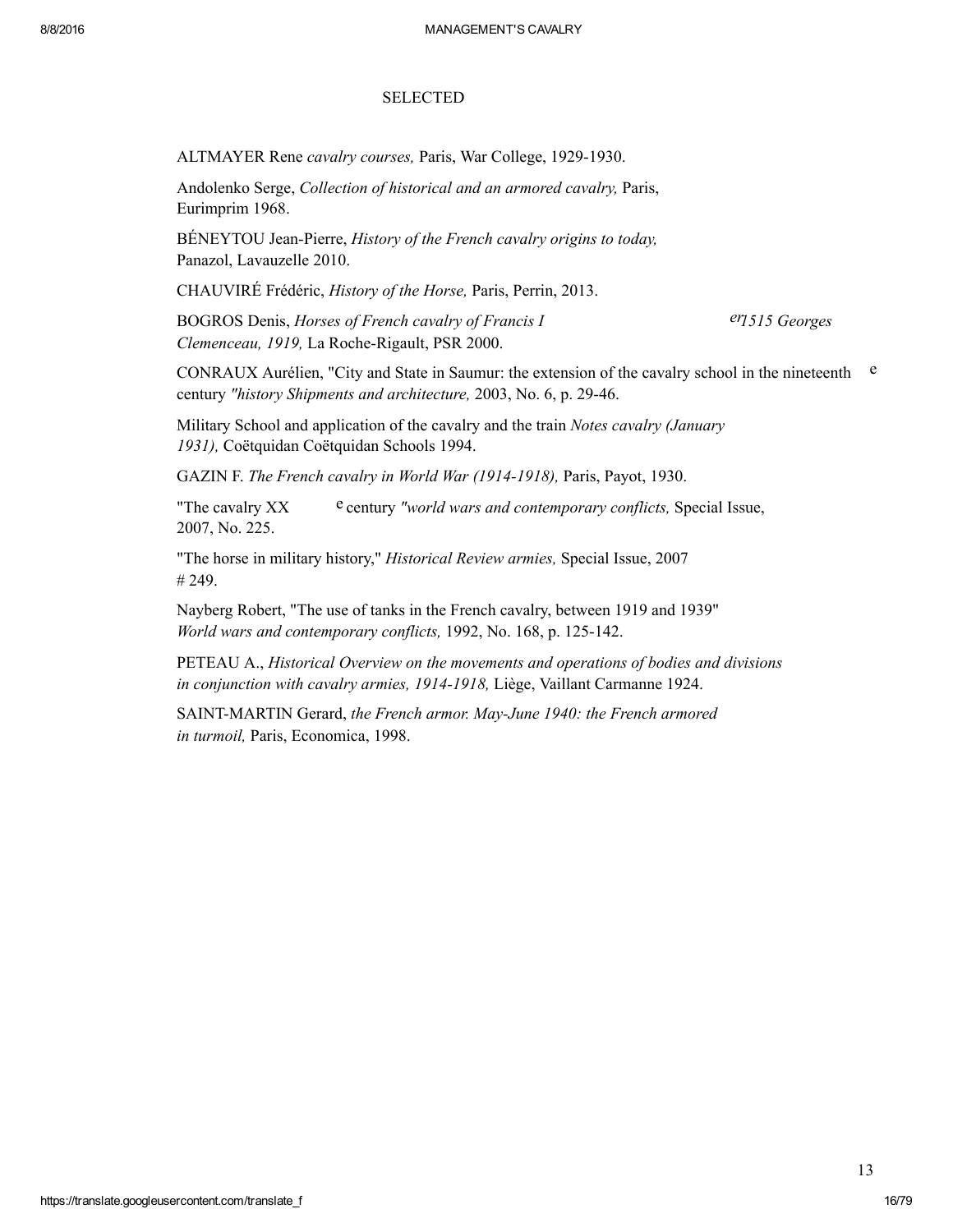## Appendix 1: Organizational Management in 1934

Cavalry Branch Chief of Staff

Section technical of the cavalry

Prime office: Staff cavalry

Second office : returns

> General Inspection returns

military school Application of cavalry

> Service traced back indoor

Service back in Algeria-Tunisia-Morocco

Service dates back to Levant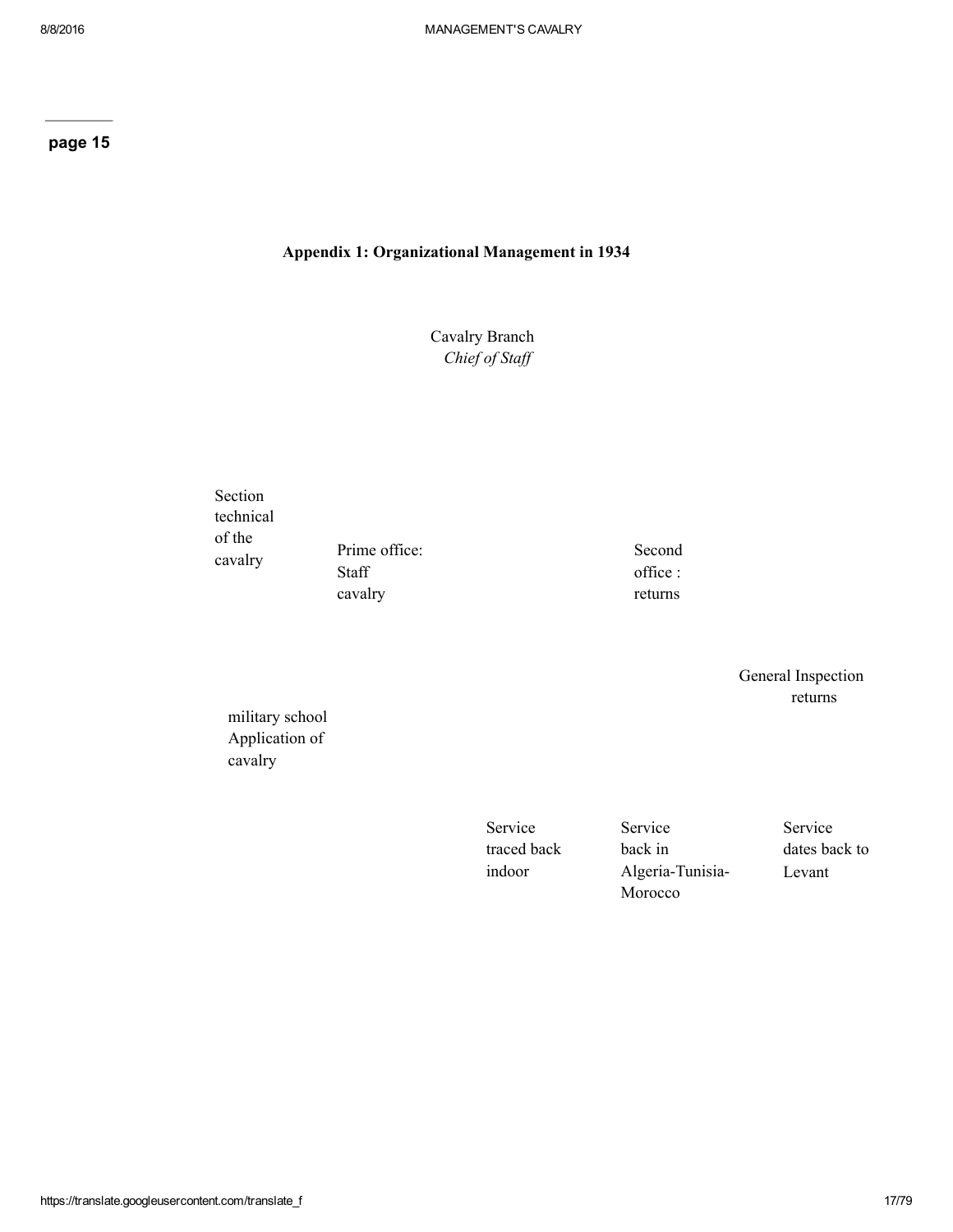1

#### page 16

Appendix 2: The ski facilities at June 14, 1914

### Horse institutions within

## District of Caen

- Deposit Caen - Annex Bec-Hellouin
- Deposit of Saint-Lô Annex Couvains
- Filing Alençon Annex Radon
- Deposit Guingamp
- Deposit Fontenay
	- Annex Chapelle-aux-Lys
	- Annex St. Ouenne
	- Schedule of the Roche-sur-Yon
	- Annex Pissepole
	- Annex St. Varent
- Deposit Angers
	- Schedule of Busson
	- Schedule of Selles-sur-Cher
	- Annex Châteaufer
- Deposit of St. John of Angeley
	- Annex Rochebeaucourt
	- The Annex Hommaizé

## District of Tarbes

- Deposit Tarbes
	- Schedule of Open
	- Schedule of Bruka
	- Annex Freycinet
- Deposit Agen
- Annex Lastours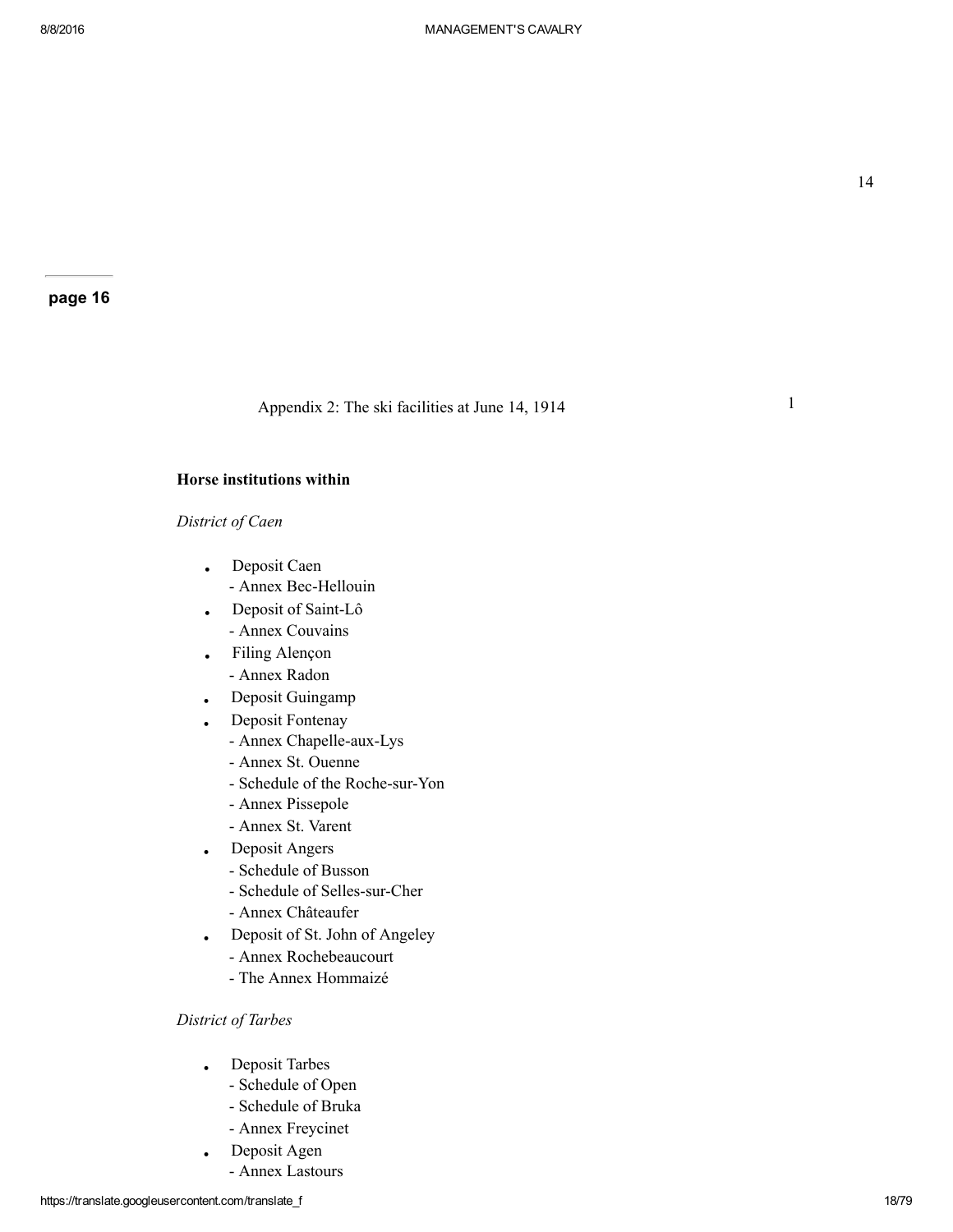- Schedule of Lavergne
- Schedule of Anglars-Juillac
- Schedule of Broc
- Deposit Merignac
	- Schedule of Gibaud
	- Annex Palanque
	- Annex Bouilhaguet
- Filing Aurillac
	- Annex Ségala

 $1$  Selon the *Official Journal of the French Republic*, p. 5237. Implementation of the Framework Act of 31 Maneh3.

page 17

- Annex Mons
- Annex Cornusson
- Filing Arles

### District of Paris

- Deposit Paris
	- Schedule of Eragny
	- Schedule of Clayes
	- Annex Bures
- Deposit Gueret
	- Annex Bellac
	- Schedule of Saint-Junien
	- Annex Bonnavois
- Deposit Macon
	- Annex Coligny
	- Annex Laverdines
- Deposit Favernay
	- Annex Favernay
- Deposit horseracing facilities Suippes
	- Piedmont Farm Annex
	- Annex Farm Cuperly
	- Annex Farm Vadenay
	- Annex Farm Bouy
	- Annex Ferme Jonchery
	- Annex Ferme Saint-Hilaire

In 1917, loan schedules of Selles-sur-Cher, Châteaufer, Freycinet, Lavergne, Segala, Coligny and Bellac in the US Army.

Horse Algeria-Tunisia institutions

15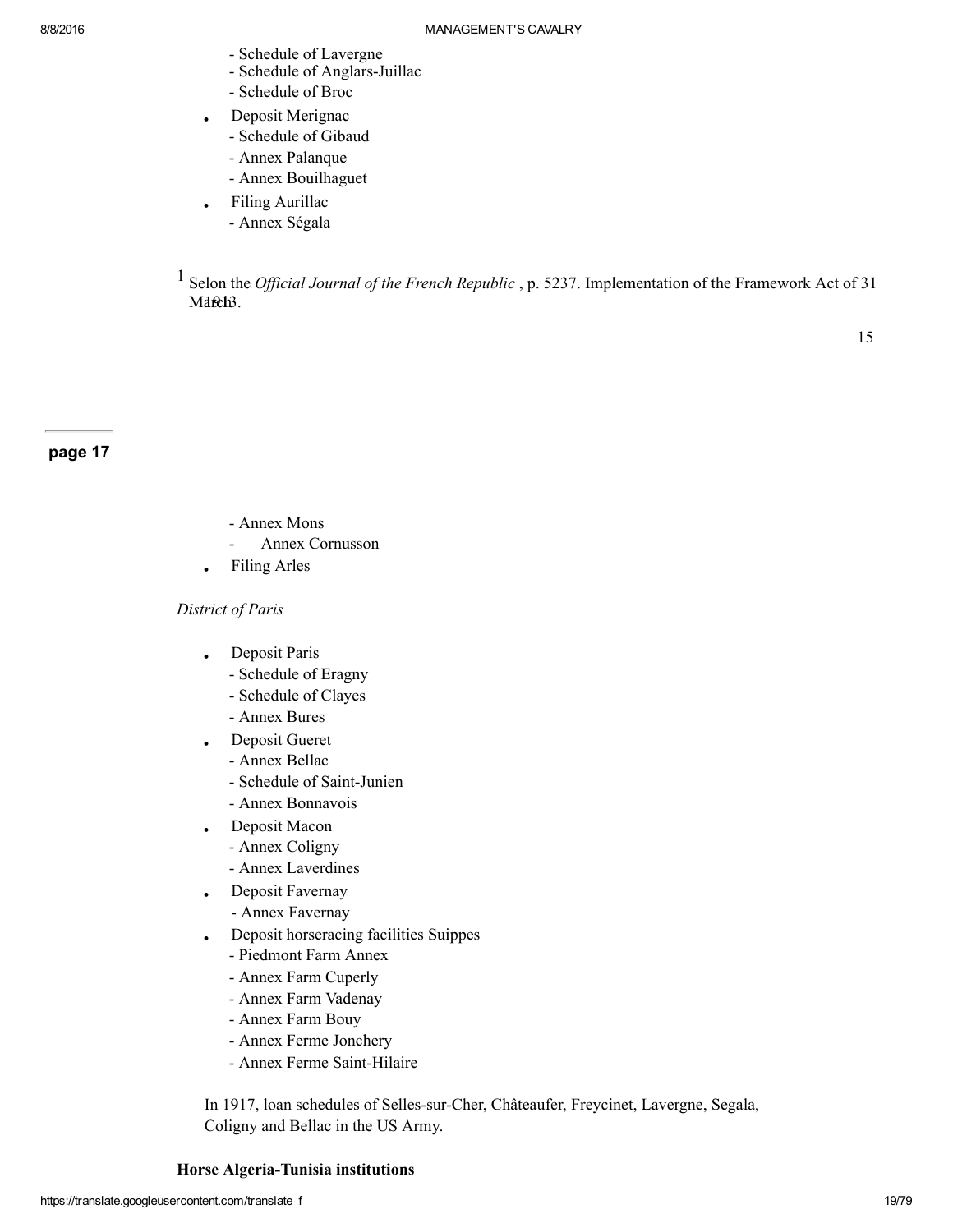- First company: Blida
	- Deposit of Blida
	- Annex Miliana
	- Annex Mustapha

Second company: Mostaganem

- Deposit of Mostaganem
- Deposit of Oran
- Jumenterie Tiaret

Third company: Constantine

- Deposit of Constantine
- Annex Setif

Fourth company: Tébourba Deposit Tébourba

16

1

page 18

### Appendix 3: The ski facilities in 1927

## Horse institutions Within

District of Caen

- Transition horse Institutions: Caen, Le Bec, Saint-Lô.
- District of Macon
	- Transition horse Institutions: Macon, Faverney.

District of Guingamp

- Transition horse Institutions: Guingamp, Saint-Varent St. John d'Angely.

### District of Tarbes

Transition horse Institutions: Agen, Tarbes, Le Garros, Ségala.

District of Aurillac

Transition horse Institutions: Aurillac.

### Riding of Saint-Cloud

Transition horse Institutions: St. Cloud, Suippes.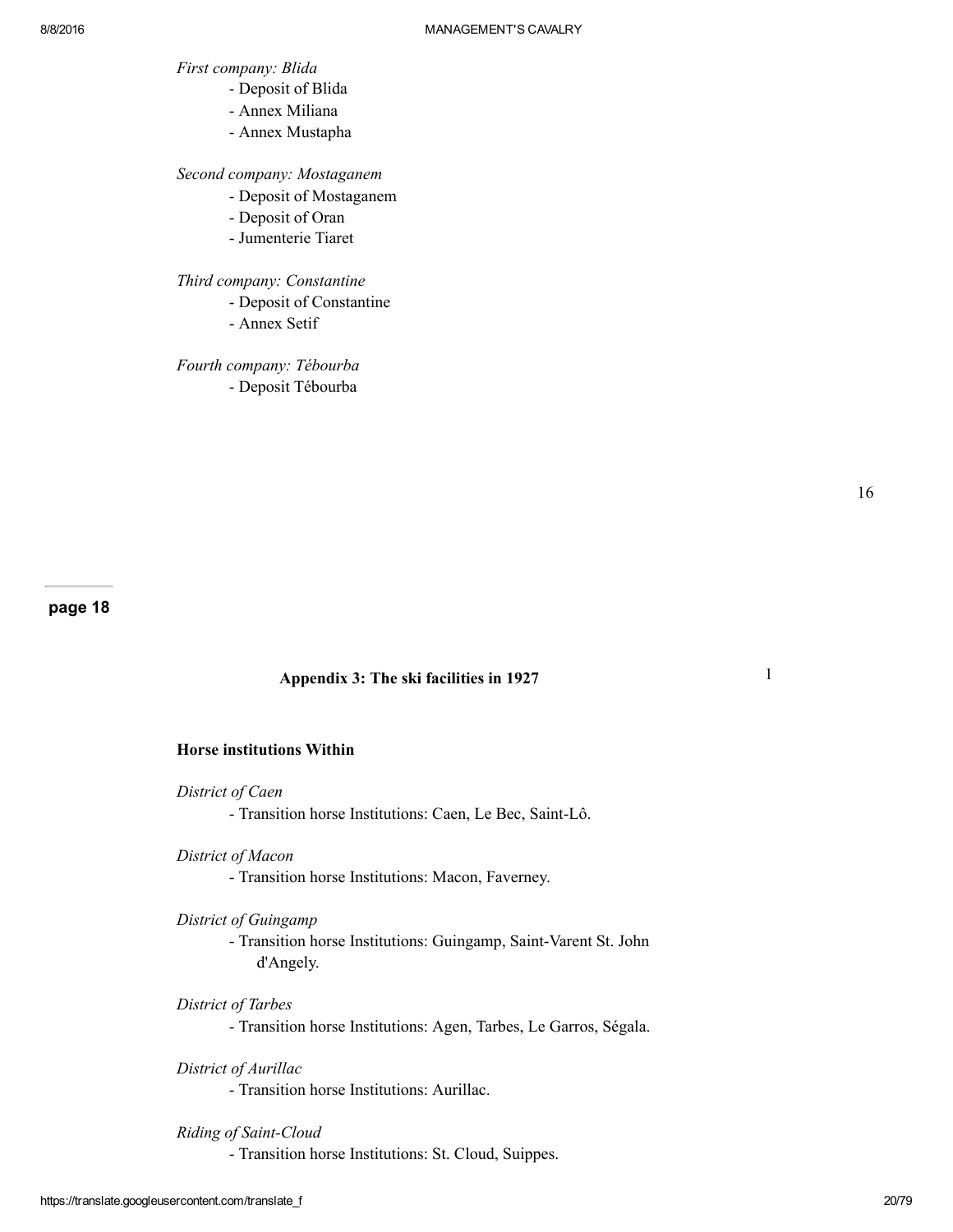#### Horse Algeria-Tunisia institutions

First company: Blida

- Deposit of Blida
- Annex Miliana
- Annex Mustapha

Second company: Mostaganem

- Deposit of Mostaganem
- Deposit of Oran
- Jumenterie Tiaret

Third company: Constantine

Deposit of Constantine

Annex Setif

Fourth company: Tébourba Deposit Tébourba

#### Horse institutions of Morocco

- Annex to Oujda
- Annex Rabat .

1Selon Table I of the statement of 15 June 1927.

17

## page 19

# Appendix 4: The directors of the cavalry and Their start dates function up to 1940

General Grandin: April 1878.

General Loizillon: January 1880.

General Augey-Dufresse: November 1881.

General Human: August 1882.

General Augey-Dufresse: February 1883.

General Jacquemin: April 1885.

Renault-General Morlière: January 1886.

Colonel Donop: July 1887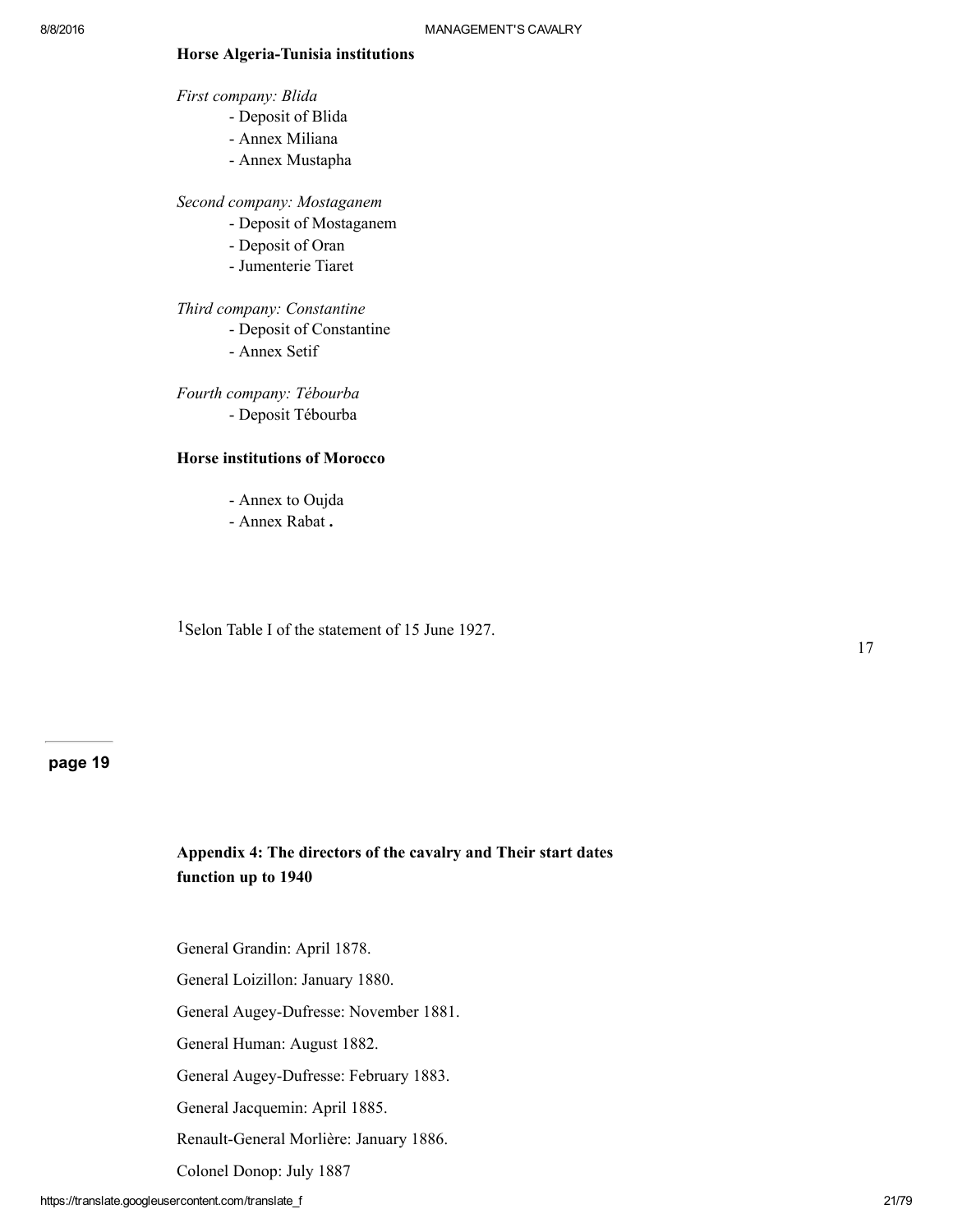General Henry Kermartin: January 1889. General Farny: September 1893. Branch colonel in October 1896. Colonel Gillain: February 1901. General Dubois in August 1905. Colonel Bridoux: May 1909. Colonel Destremau: May 1913. Colonel Forquerays: September 1916. General Trutat: November 1917. General Corn: July 1921. General Bucant: September 1924. General Dugué-Mac-Carthy: May 1928. General Flavigny: January 1932. General Prioux: February 1936. General Rupied: February 1938.

page 20

# OFFICE OF THE DIRECTOR

# CGENERAL ORRESPONDANCE

1-2 outgoing email collections.

1923-1936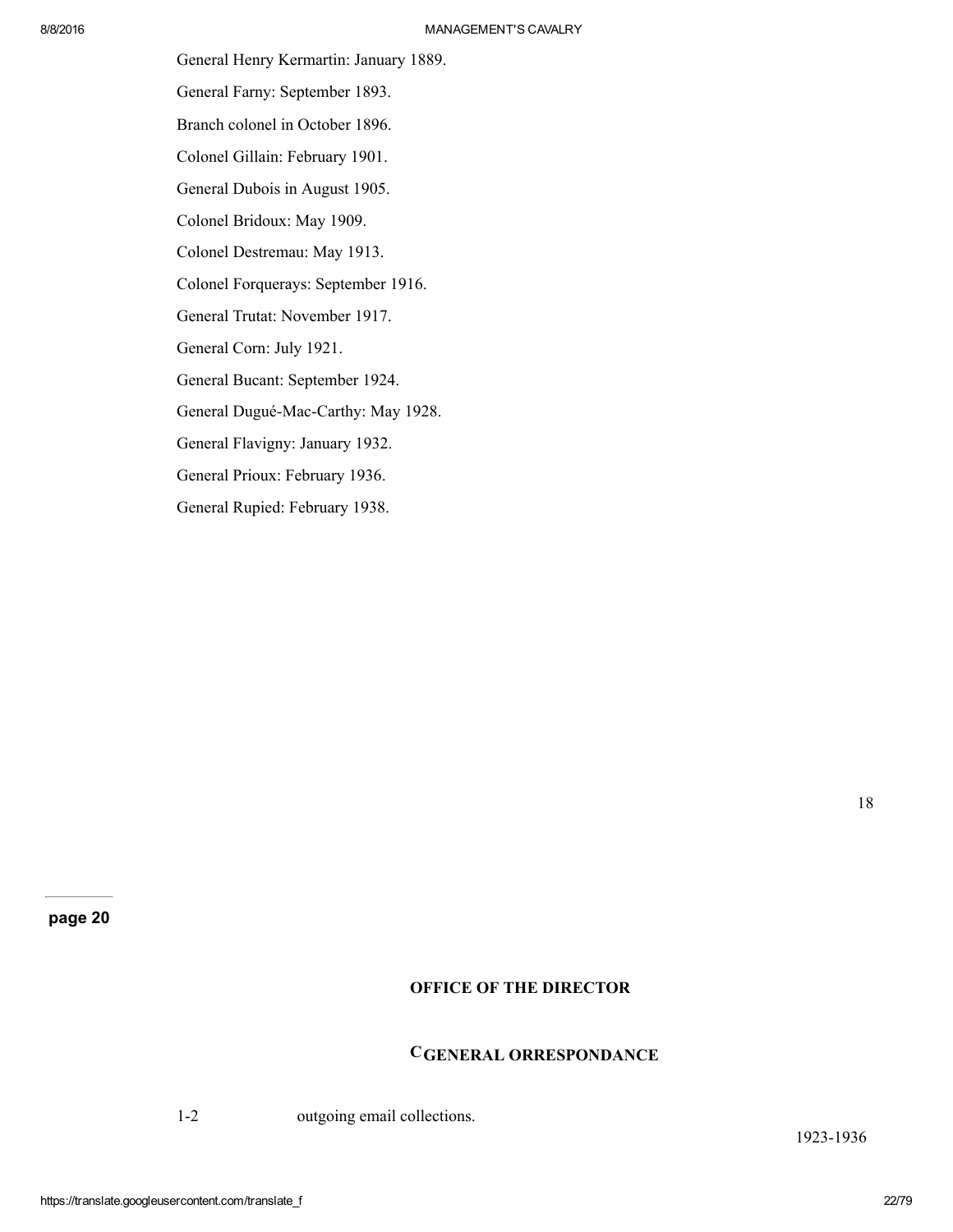| $3 - 5$ | Collections received circulars. |
|---------|---------------------------------|
|         |                                 |

1916-1934

| 3  | 1916-1919. |
|----|------------|
| 4  | 1922.      |
| -5 | 1931-1934. |

# **ORGANIZATION**

| $6 - 7$     | general correspondence.                                                                                                                                                                                                                               | 1929-1937 |
|-------------|-------------------------------------------------------------------------------------------------------------------------------------------------------------------------------------------------------------------------------------------------------|-----------|
|             | circular fragments.<br>6                                                                                                                                                                                                                              | 1933-1937 |
|             | 7<br>Secret Collection of Documents on the organization of the<br>cavalry out mobilization: notes, reports, education,<br>connection (to report a study of the general Brécard,<br>inspector of the cavalry, on the revision of règlements<br>based). | 1929-1932 |
| 8           | $\mathbf{I}_{\mathbf{r}}$<br>Ministry Directory                                                                                                                                                                                                       | 1914      |
| $\mathbf Q$ | National Bureau of 2<br><sup>e</sup> direction. œ Reorganizing services<br>dates and the technical section of the cavalry: correspondence, notes<br>circular ministerial decree of June 16, 1933.                                                     |           |
|             |                                                                                                                                                                                                                                                       | 1920-1937 |

1annotated copy of the director of the cavalry.

19

1938-1939

page 21

10-11 Regulation of the cavalry.

https://translate.googleusercontent.com/translate\_f 23/79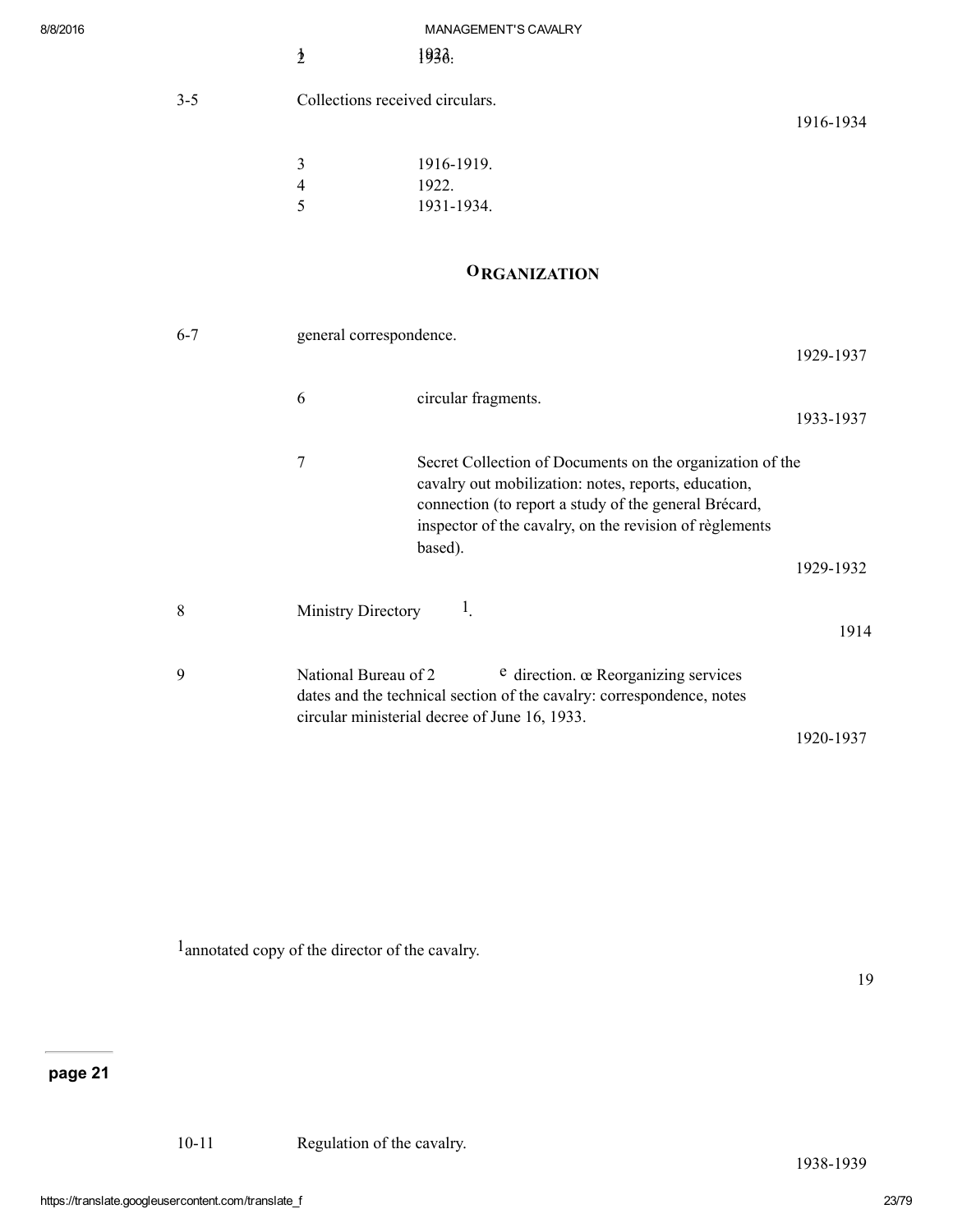|           | 10                        |                   | 1 <sup>re</sup> party (use of cavalry): written project sheets<br>Corrective, published release.<br>1938-1939                                                                                                                                    |
|-----------|---------------------------|-------------------|--------------------------------------------------------------------------------------------------------------------------------------------------------------------------------------------------------------------------------------------------|
|           | 11                        | written.          | 3 <sup>e</sup> hand (training and employment of small units): Project                                                                                                                                                                            |
|           |                           |                   | Undated.                                                                                                                                                                                                                                         |
| 12        |                           |                   | Workforce Management: produced circular collection.<br>1930-1936                                                                                                                                                                                 |
| $13 - 20$ | (In chronological order). |                   | Reorganization of the cavalry and after-During the First World War                                                                                                                                                                               |
|           |                           |                   | 1914-1922                                                                                                                                                                                                                                        |
|           | $13 - 17$                 | Management units. | 1914-1922                                                                                                                                                                                                                                        |
|           |                           | 13                | Layoff and dissolution of units: History<br>retail, circulars, memoranda, correspondence<br>the commanding general, the-state<br>Joint Chiefs of Staff (EMA), general                                                                            |
|           |                           |                   | regional commanders, studies, plans.<br>1914-1922                                                                                                                                                                                                |
|           |                           | 14                | Creating a light regiment by division<br>creation<br>of an<br>cavalry,<br>of<br>center<br>retraining horses and instruction<br>of the men,<br>project<br>suppression<br>of<br>divisional squadrons layoff                                        |
|           |                           |                   | cuirassiers:<br>paintings,<br>studies,<br>notes,<br>correspondence.                                                                                                                                                                              |
|           |                           |                   | 1916-1918                                                                                                                                                                                                                                        |
|           |                           | 15                | Officers movements. œ number of officers,<br>Studies on the general organization, aspirants,<br>passing of officers to --other weapons, role<br>saber instructions, studies, conferences,<br>notes, correspondence.                              |
|           |                           |                   | 1917-1919                                                                                                                                                                                                                                        |
|           |                           | 16                | Development of staff, PARTICULARLY<br>relationship with the military regions and<br>regiments management in units of time<br>War, abolition of inspection<br>deposits: reports, studies, staffing tables,<br>notes, correspondence.<br>1918-1919 |
|           |                           |                   |                                                                                                                                                                                                                                                  |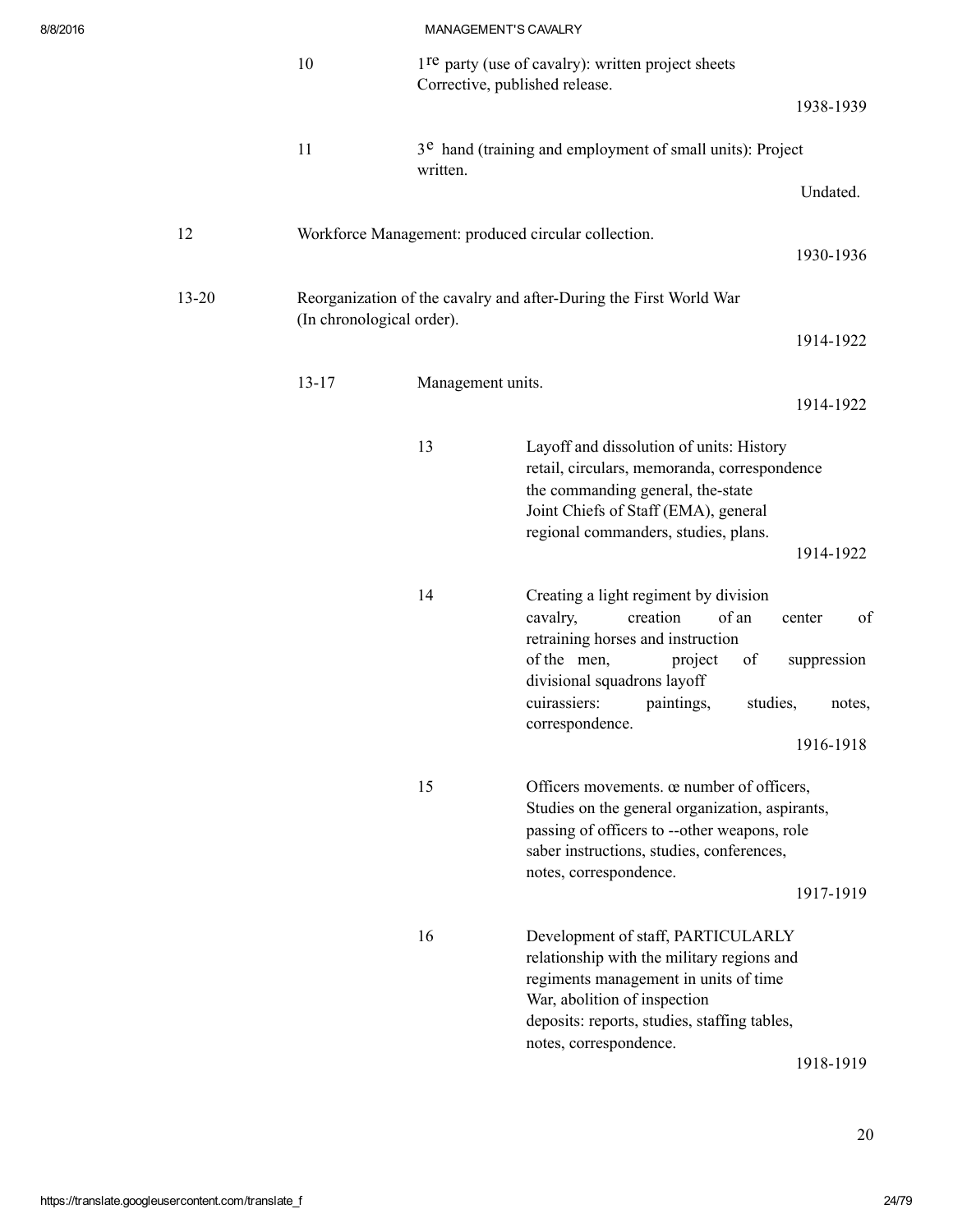|           |       | 17                                       | Reorganization deposits regiments<br>cavalry notes, correspondence.                                                                                                                                                                                                                                                       |                           |
|-----------|-------|------------------------------------------|---------------------------------------------------------------------------------------------------------------------------------------------------------------------------------------------------------------------------------------------------------------------------------------------------------------------------|---------------------------|
|           |       |                                          |                                                                                                                                                                                                                                                                                                                           | 1918-1919                 |
|           | 18-20 | Return to the state of peace.            |                                                                                                                                                                                                                                                                                                                           | 1919-1922                 |
|           |       | 18                                       | Return to the state of peace in Germany and<br>East, organization units Whose Army<br>Rhine. Œ General Order, composition project<br>the French body Occupying countries<br>Rhine, staff and stationed units<br>cessation of the state of war, dissolution<br>of the units,<br>divisions:<br>paintings<br>correspondence. | notes,<br>1919            |
|           |       | 19                                       | Units in Morocco and Algeria, movements<br>of<br>staff<br>officer:<br>correspondence.                                                                                                                                                                                                                                     | postponementotes,<br>1919 |
|           |       | 20                                       | Study on the status During the First<br>World War. Œ endivisionnés Regiments,<br>Telegraph staff and transmissions:<br>studies,<br>instruction,<br>reports,<br>correspondence.                                                                                                                                            | notes,<br>1921-1922       |
| 21        |       | Ministerial, notes, correspondence.      | Troop movements in the Levant, Morocco, China and in the army of<br>Rhine battle orders, inspection reports, reports, dispatches                                                                                                                                                                                          |                           |
|           |       |                                          |                                                                                                                                                                                                                                                                                                                           | 1920-1931                 |
| 22        |       |                                          | Distribution and stationing of troops of the French army booklet.                                                                                                                                                                                                                                                         | 1939                      |
| $23 - 26$ |       | Motorized cavalry, automotive equipment. |                                                                                                                                                                                                                                                                                                                           | 1926-1938                 |
|           | 23    | notes.                                   | Industrialisation Automotive Service, a fund<br>rolling and revision of the market system: report                                                                                                                                                                                                                         | 1926-1927                 |
|           | 24    |                                          | Depreciation in automobile equipment Including squads<br>Motorcyclists: circular tables motorized units,<br>notes, report, correspondence.                                                                                                                                                                                | 1933-1938                 |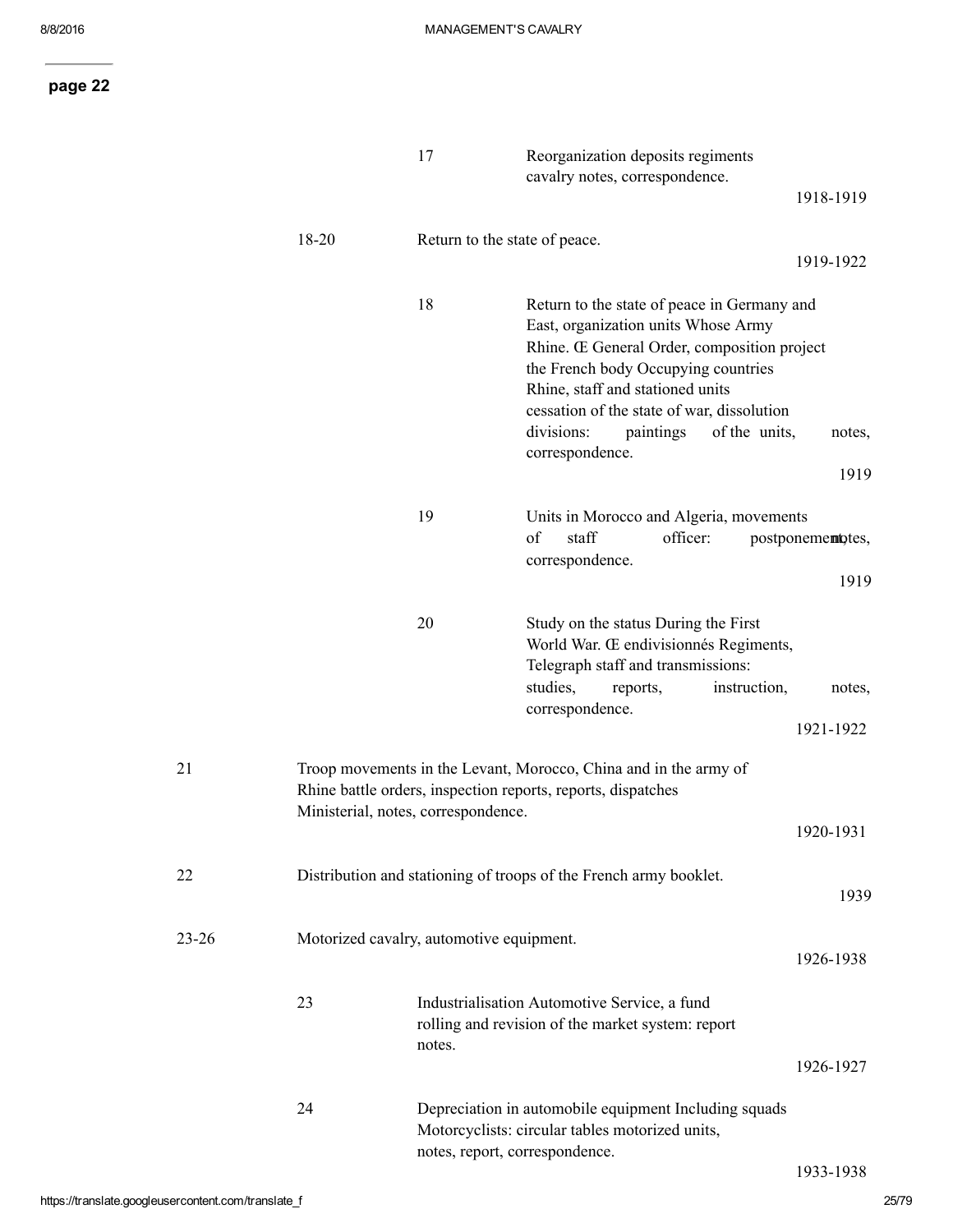| 25 | Certificate of fitness for employment and motorist<br>Military motorcyclist scheduling:<br>instructions, notes, correspondence. | 1935-1937 |
|----|---------------------------------------------------------------------------------------------------------------------------------|-----------|
| 26 | Tour de France rider, participation of the army:<br>reports, press, correspondence.                                             |           |
|    |                                                                                                                                 | 1935-1938 |

# **MCOMMITMENT**

| 27    | correspondence.        | General framework. Œ Mobilizing wide units, units in Mobilizing<br>two levels of emergency order, establishment of cover: Tables<br>units, corrections, reporting, war of staffing tables, notes, |           |
|-------|------------------------|---------------------------------------------------------------------------------------------------------------------------------------------------------------------------------------------------|-----------|
|       |                        |                                                                                                                                                                                                   | 1922-1928 |
| 28-33 | Mobilization of units. |                                                                                                                                                                                                   | 1920-1930 |
|       | 28                     | First steps cavalry regiments: Tables<br>staffing, notes, correspondence.                                                                                                                         | 1923-1925 |
|       | 29                     | Headquarters: War of staffing tables.                                                                                                                                                             | 1923-1928 |
|       | thirty                 | Hussars, Cuirassiers and Spahis: staffing table<br>war, notes, correspondence.                                                                                                                    | 1923-1928 |
|       | 31                     | armored cavalry (MAC) instructions,<br>reports, dispatches, notes.                                                                                                                                | 1921-1928 |
|       | 32                     | indigenous reserves and the metropolis instructions, notes,                                                                                                                                       |           |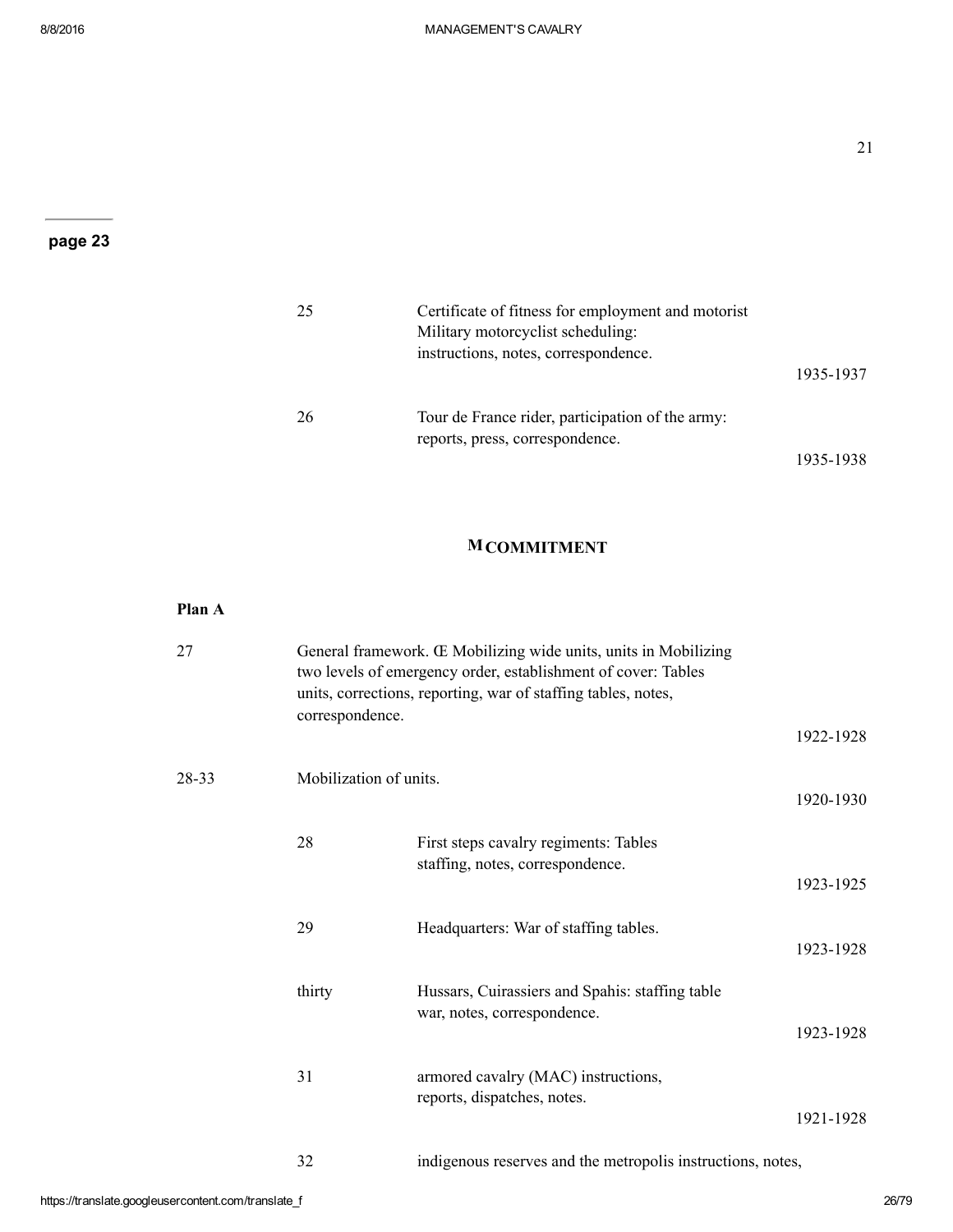22

| -33 | Constitution reinforcements "R" | <sup>1</sup> : Situational pictures |
|-----|---------------------------------|-------------------------------------|
|     | digital connection.             |                                     |
|     |                                 | 1924-1928                           |

# 1 Strengthening of units in the border areas.

# page 24

| 34     | Special provisions Mobilizing outside metropolitan instructions, reports,<br>mails, notes.                                                                                                                |           |
|--------|-----------------------------------------------------------------------------------------------------------------------------------------------------------------------------------------------------------|-----------|
|        |                                                                                                                                                                                                           | 1920-1930 |
| 35     | Creation of mobilization attached files, position and assignment:<br>Particular, mapping instructions.                                                                                                    |           |
|        |                                                                                                                                                                                                           | 1918-1922 |
| 36     | mobilization centers, job boards units. œ Cuirassiers,<br>Hussars, Chasseurs, African hunters, Spahis, dragons,<br>second class training squadrons train instruction units<br>General Reserve: Job table. |           |
|        |                                                                                                                                                                                                           | 1922-1928 |
| 37     | Supply of equipment units: instructions, notes, tables,<br>posters, lists, correspondence.                                                                                                                |           |
|        |                                                                                                                                                                                                           | 1923-1927 |
| Plan B |                                                                                                                                                                                                           |           |
| 38     | Implementation of mobilization. Œ Preparation of the cover, we could<br>football before mobilization units, cavalry training instructions,                                                                |           |
|        | notes, information sheet, statement of units.                                                                                                                                                             | 1928-1930 |
| 39     | Constitution of war deposit instructions, notes, ministerial dispatches<br>connection with the EMA.                                                                                                       |           |
|        |                                                                                                                                                                                                           | 1923-1931 |
| 40     | Mobilization of Southeast Rhine armies and instructions, tables<br>Reinforcements.                                                                                                                        |           |
|        |                                                                                                                                                                                                           | 1927-1930 |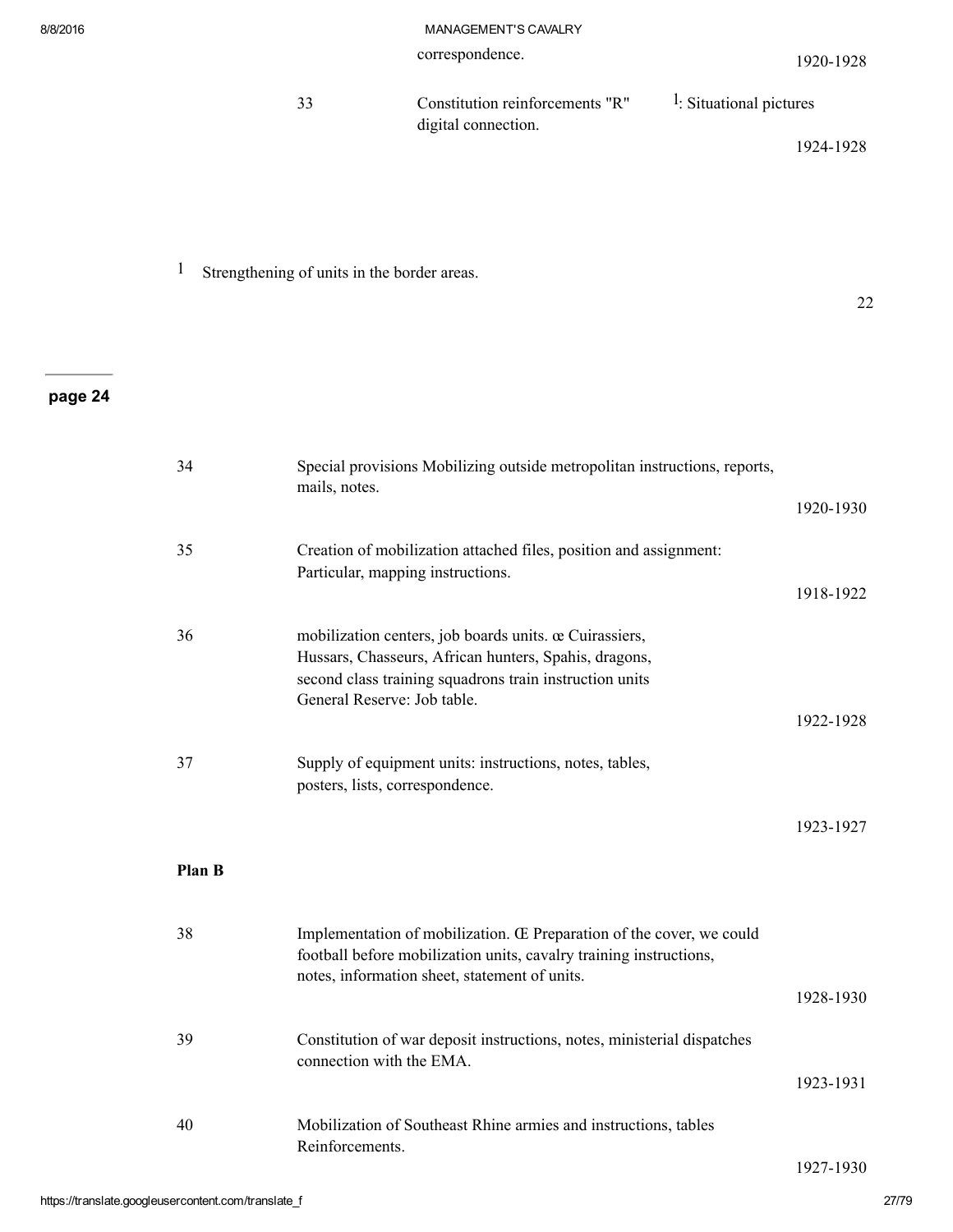| 41 | Special provisions for the mobilization in Morocco and Corsica and instructions<br>corrections, correspondence.                                                                                                                             | 1927-1930 |
|----|---------------------------------------------------------------------------------------------------------------------------------------------------------------------------------------------------------------------------------------------|-----------|
| 42 | Mobilization of units. Œ Dragons worn and AMC, customs officers, infantry<br>light, infantry schools and Higher military training, police,<br>colonial indigenous reserves instructions, tables, name states,<br>circulars, correspondence. |           |
|    |                                                                                                                                                                                                                                             | 1929-1932 |
| 43 | Mobilization of civil society. <b>E</b> Manpower, intelligence services,<br>civil servants retired, Foreigners, excluded, if voltage Measures<br>policy statements, circulars, memento, correspondence tables<br>staffing.                  |           |
|    |                                                                                                                                                                                                                                             | 1923-1934 |

# page 25

| 44-46 | mobilization centers.                     |                 |                                                                       | 1928-1930 |
|-------|-------------------------------------------|-----------------|-----------------------------------------------------------------------|-----------|
|       | 44                                        | Correspondence. |                                                                       | 1929-1930 |
|       | 45-46                                     | Job Boards.     |                                                                       | 1928-1930 |
|       |                                           | 45              | Job Tables and cavalry --other<br>weapons.                            | 1928-1930 |
|       |                                           | 46              | Corrections.                                                          | 1928-1930 |
| 47    | War of staffing tables: tables, match.    |                 |                                                                       | 1927-1929 |
| 48    |                                           |                 | Horse assignment to the military government of Paris: Correspondence. | 1929-1931 |
| 49    | Engine recognition groups: notes, tables. |                 |                                                                       | 1929      |

Measurements common to A and B shots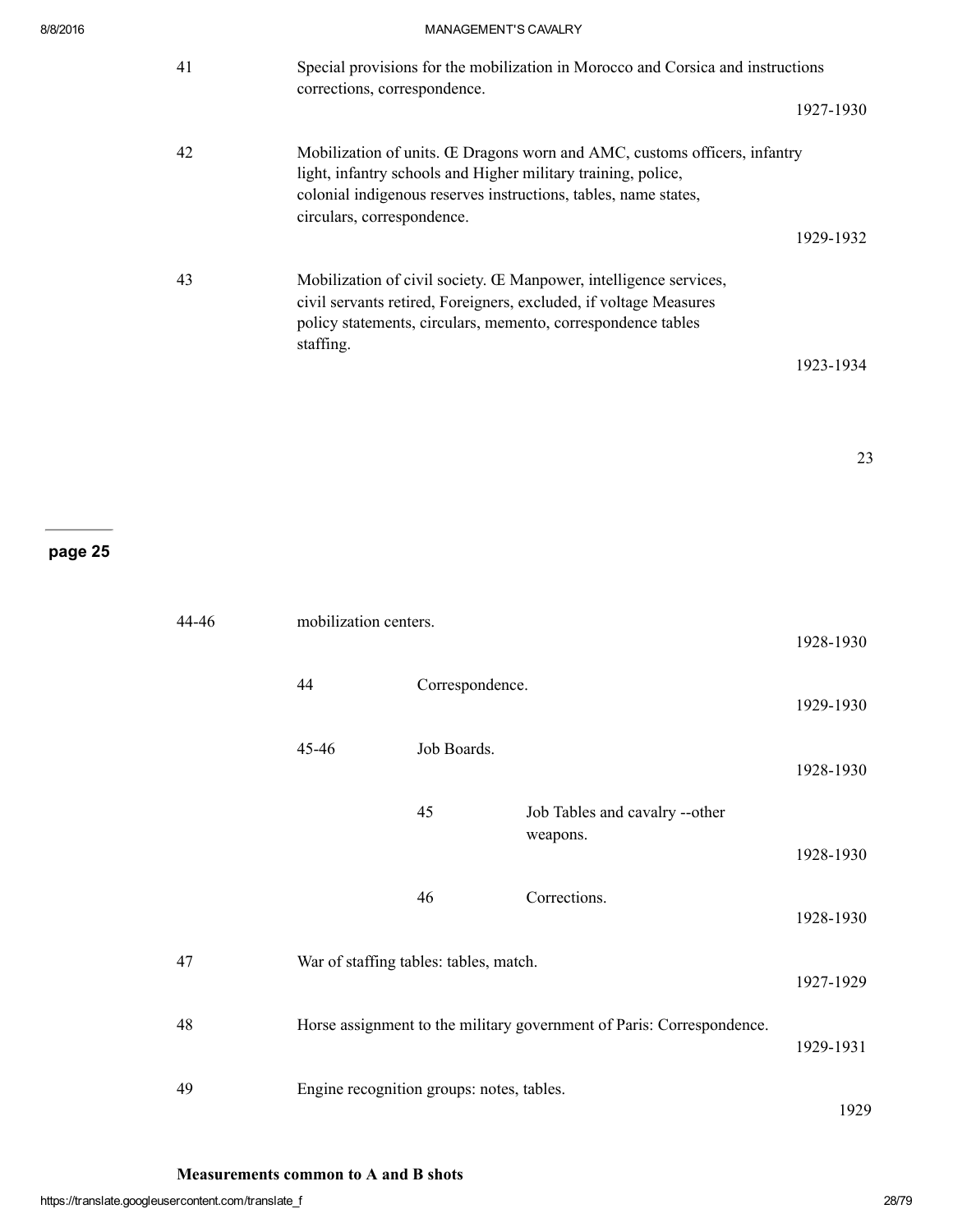| 50     | Deposit mobilization, air returns expense of annexes,<br>staffs, fanciers detachments, schools, customs<br>and forest fire: Corporate news, notes, correspondence.                                                                                          | 1920-1929 |
|--------|-------------------------------------------------------------------------------------------------------------------------------------------------------------------------------------------------------------------------------------------------------------|-----------|
| Plan C |                                                                                                                                                                                                                                                             |           |
| 51     | General instructions, notes, correspondence.                                                                                                                                                                                                                | 1930-1932 |
| 52     | Implementation of mobilization. Œ Composition and organization of the<br>cover, war establishment of the units prior to mobilization,<br>constitution deposits: instructions and corrections, leaves<br>information, notes, tables of units correspondence. |           |
|        |                                                                                                                                                                                                                                                             | 1930-1932 |
| 53     | Mobilisation of the central administration, the leadership of the cavalry:<br>notes, staffing tables.                                                                                                                                                       |           |
|        |                                                                                                                                                                                                                                                             | 1923-1933 |

24

# page 26

| 54    | Mobilization of the army in case of rail transportation interruption:<br>notes, correspondence.                                                                                                                      |           |
|-------|----------------------------------------------------------------------------------------------------------------------------------------------------------------------------------------------------------------------|-----------|
|       |                                                                                                                                                                                                                      | 1931-1932 |
| 55    | Schools horses mobilization: notes, correspondence.                                                                                                                                                                  | 1931      |
| 56    | Mobilization of military personnel. Œ Police and National Guard Forces<br>Mobile colonial troops, cash, post the army, Reservists:<br>instructions, circulars notes, tables and equipment distribution<br>workforce. |           |
|       |                                                                                                                                                                                                                      | 1921-1937 |
| 57    | mobilization centers. $\alpha$ creations and deletions, job boards,<br>supervision units: Digital Center location, notes,<br>correspondence.                                                                         |           |
|       |                                                                                                                                                                                                                      | 1930-1937 |
| 58-59 | staffing tables.                                                                                                                                                                                                     |           |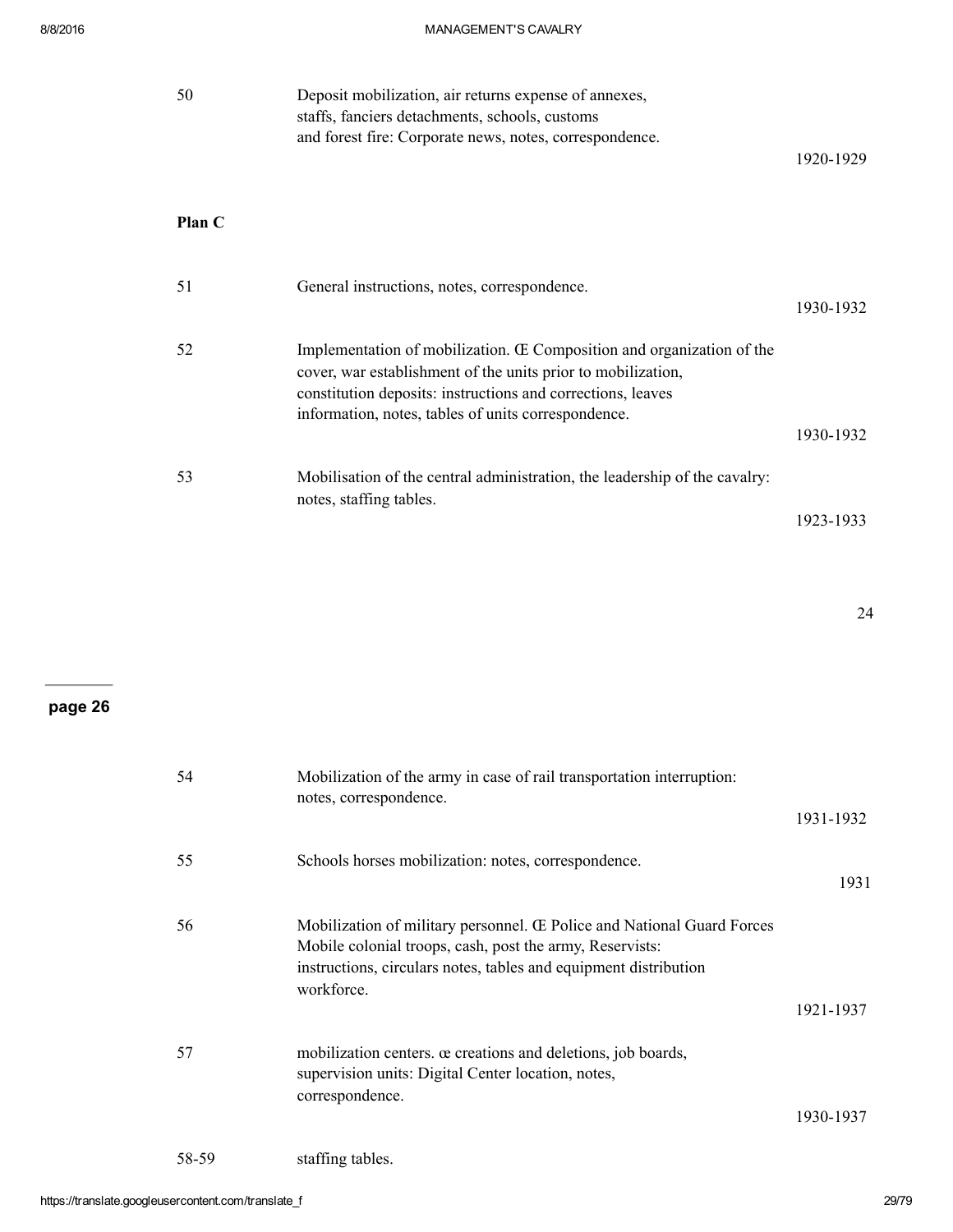|    | 58                                    | Effective peace cavalry: Notes application,                                                                                        | 1928-1938 |
|----|---------------------------------------|------------------------------------------------------------------------------------------------------------------------------------|-----------|
|    |                                       | paintings by units and amendments.                                                                                                 | 1928-1938 |
|    | 59                                    | Cavalry war establishment: paintings by regiment,<br>notes, correspondence.                                                        |           |
|    |                                       |                                                                                                                                    | 1930-1932 |
| 60 |                                       | Equipment mobilization. Œ shares of principle, staffing tables,<br>clothing, requisitions instructions, notes, information sheets, |           |
|    | Tables equipment, study.              |                                                                                                                                    | 1898-1932 |
| 61 | mobilization.                         | mobilization newspapers Clothing: notes, instructions, book                                                                        |           |
|    |                                       |                                                                                                                                    | 1930-1932 |
|    | Measurements common to planes B and C |                                                                                                                                    |           |
| 62 | Inspection of the back.               | Mobilization of the services run: notes, correspondence                                                                            |           |
|    |                                       |                                                                                                                                    | 1927-1932 |
| 63 | units instructions, notes.            | campaign staffs and archive wide constitution                                                                                      |           |
|    |                                       |                                                                                                                                    | 1911-1932 |

Plan D bis 64 war establishment of the cavalry, Whose level "a" circular tables Employees by type of unit. 1934 Plane 65 war establishment of the cavalry and train: paintings by Elements formations.

25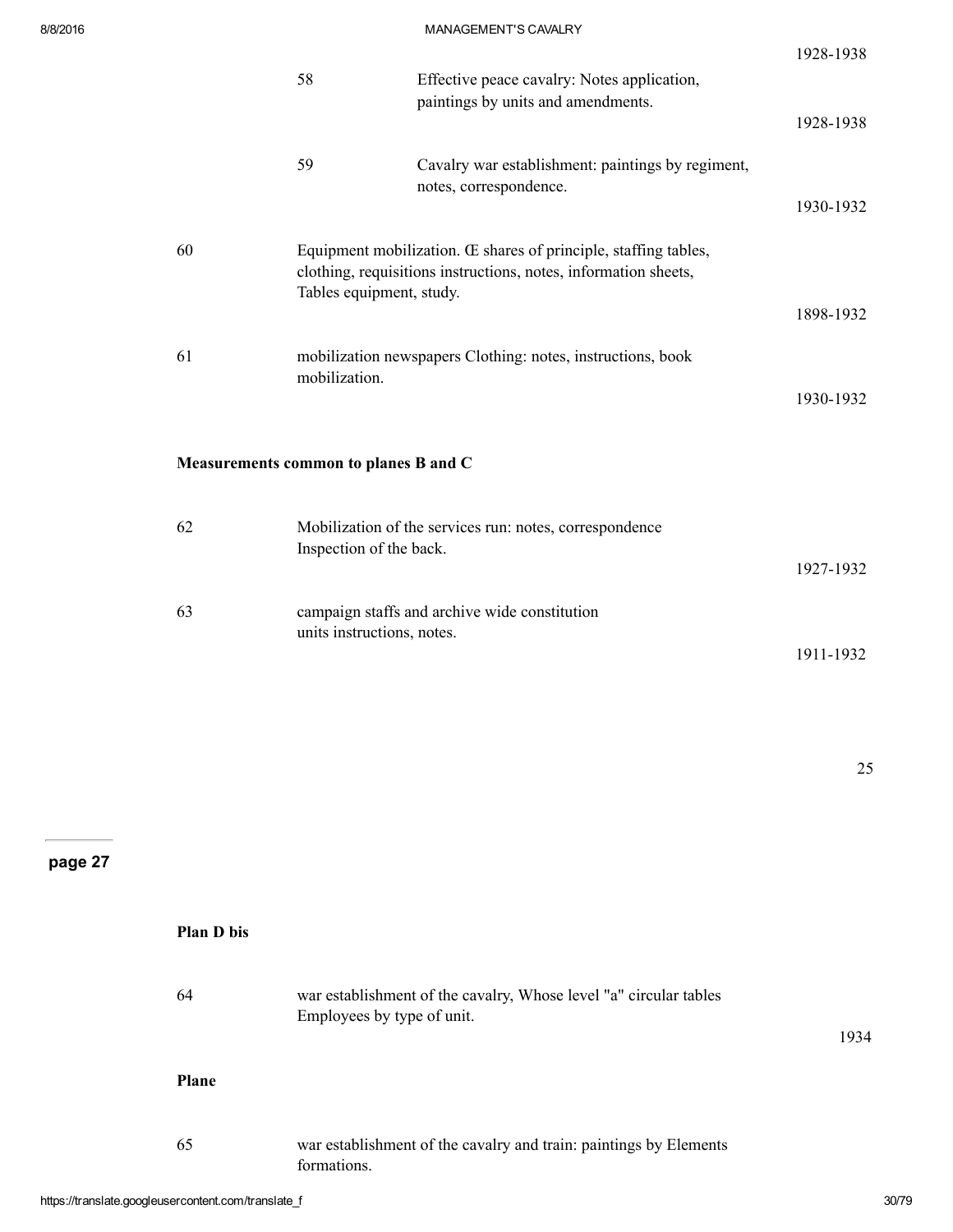| 8/8/2016 |           | MANAGEMENT'S CAVALRY                                                                                                                                                                           |           |
|----------|-----------|------------------------------------------------------------------------------------------------------------------------------------------------------------------------------------------------|-----------|
|          |           |                                                                                                                                                                                                | 1936-1937 |
|          | 65a       | Amending the tables of the cavalry war establishment.                                                                                                                                          | 1938-1939 |
|          |           | <b>INSTRUCTION</b>                                                                                                                                                                             |           |
|          | 66        | Produced circular collection.                                                                                                                                                                  | 1936-1938 |
|          | 67        | Training of reserve officers training at the military academy and enforcement<br>Saumur Cavalry: letter, painting units.                                                                       | 1935-1939 |
|          | 68        | Courses and personal training courses: extract from the Official Journal,<br>notes, records of candidates, lists of names, instructions, correspondence.                                       | 1936-1937 |
|          | 69        | Military School and implementation of the cavalry of Saumur, the report<br>Comptroller General Administration of Vidal army requests<br>Intelligence report, summaries, notes, correspondence. | 1932-1934 |
|          | 70        | campaign Cavalry Instruction: studies.                                                                                                                                                         | 1932      |
|          |           | M <sub>aterials</sub> WAR                                                                                                                                                                      |           |
|          | 71        | Engineering equipment assigned to When the troops of cavalry, tools endowments<br>Mobile: compendium of tables.                                                                                | 1939      |
|          | $72 - 75$ | armored cavalry (AMC).                                                                                                                                                                         | 1919-1936 |
|          |           | 72<br>Studies on material, loading armored cars:<br>composition table.                                                                                                                         |           |

1920-1936

26

page 28

| 73 | Formation and dissolution of units: notes, reports, Account- |
|----|--------------------------------------------------------------|
|    | rendered correspondence.                                     |

1919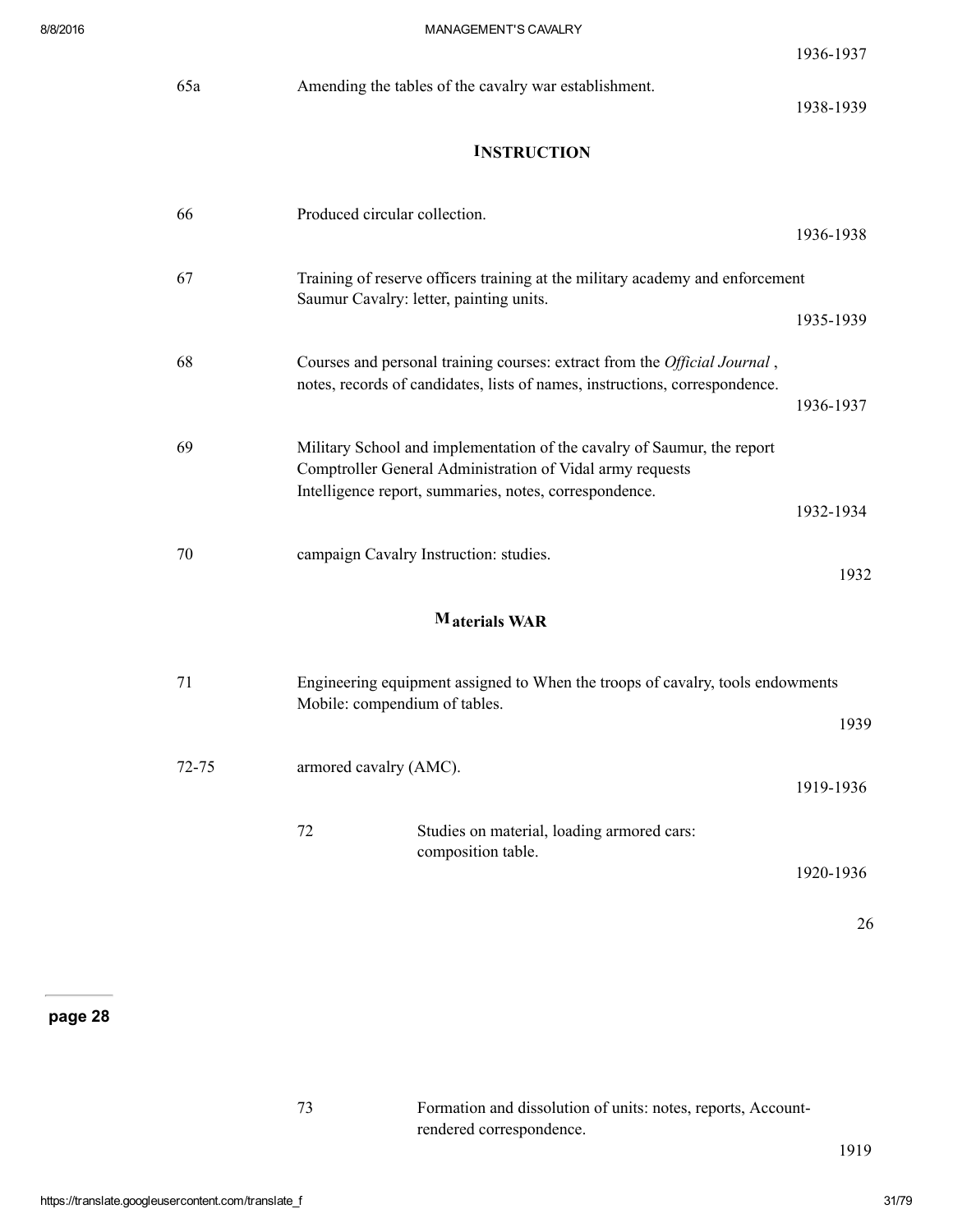| 8/8/2016 |  |
|----------|--|
|          |  |

| 8/8/2016 |       |                   | MANAGEMENT'S CAVALRY                                |                                                                                                                                                                                                             |           |
|----------|-------|-------------------|-----------------------------------------------------|-------------------------------------------------------------------------------------------------------------------------------------------------------------------------------------------------------------|-----------|
|          |       | 74-75             | (CIAM).                                             | Centre of armored cars and self-instruction guns                                                                                                                                                            |           |
|          |       |                   |                                                     |                                                                                                                                                                                                             | 1915-1918 |
|          |       |                   | 74                                                  | Correspondence.                                                                                                                                                                                             |           |
|          |       |                   |                                                     |                                                                                                                                                                                                             | 1916-1918 |
|          |       |                   | 75                                                  | Testing equipment. Œ Driving armored Lorfeuvre-<br>White, Segur-LORFEUVRE, Fabry, auto-cannons<br>group of 37 and 47, Blockhouse Dion-<br>Button: reports, notes, correspondence,<br>drawings, photographs. |           |
|          | 76-78 |                   |                                                     | Automotive, location and movement of equipment Quarterly situations                                                                                                                                         | 1915-1918 |
|          |       | reports.          |                                                     |                                                                                                                                                                                                             | 1936-1938 |
|          |       | 76                | Situation at $1$ er July, 1937.                     |                                                                                                                                                                                                             |           |
|          |       |                   |                                                     |                                                                                                                                                                                                             | 1937      |
|          |       | 77                |                                                     | Situation at 1 eroctober 1937.                                                                                                                                                                              | 1936-1937 |
|          |       |                   |                                                     |                                                                                                                                                                                                             |           |
|          |       | 78                |                                                     | Situation at 1 erin January 1938.                                                                                                                                                                           | 1937-1938 |
|          | 79    |                   | mechanical (DLM) reports, notes, instructions.      | Proposed establishment of the automobile body mass in the lightweight division                                                                                                                              |           |
|          |       |                   |                                                     |                                                                                                                                                                                                             | 1934-1936 |
|          | 80    | with photographs. |                                                     | Centre for Applied Studies of the auto physical struggle of the<br>cavalry, firing device contre-aircraft Galard Pierquin: Notes and schedule                                                               |           |
|          |       |                   |                                                     |                                                                                                                                                                                                             | 1939      |
|          | 81    |                   | sessions (with pictures), reports, technical notes. | Fight against air attacks. Œ Advisory Council and armaments<br>materials of war commission to define the characteristics<br>Technical contre small caliber aircraft materials: minutes of                   |           |
|          |       |                   |                                                     |                                                                                                                                                                                                             | 1932-1938 |
|          | 82-84 |                   | equipment manuals and notes.                        | Inspection of technical studies and experiences of artillery studies                                                                                                                                        |           |
|          |       |                   |                                                     |                                                                                                                                                                                                             | 1923-1932 |
|          |       | 82                | 1923-1928.                                          |                                                                                                                                                                                                             |           |
|          |       | 83                | 1929.                                               |                                                                                                                                                                                                             |           |

27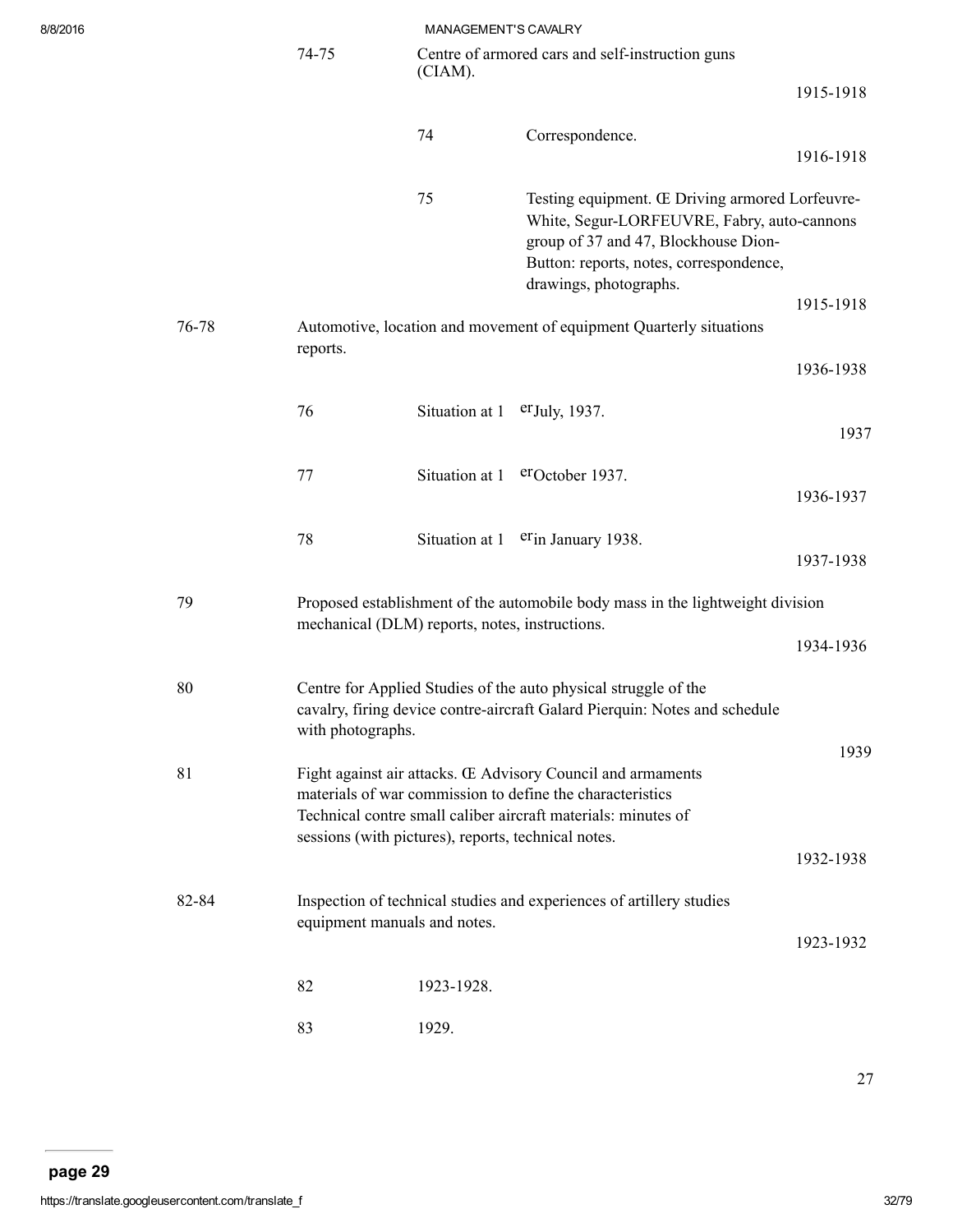|    | 84                                                                                                       | 1931 - 1932.                                                                                                    |           |  |
|----|----------------------------------------------------------------------------------------------------------|-----------------------------------------------------------------------------------------------------------------|-----------|--|
| 85 | Establishment of technical experience of Versailles study on guns<br>tank, quarterly statements studies. |                                                                                                                 |           |  |
|    |                                                                                                          |                                                                                                                 | 1938-1939 |  |
| 86 | studies.                                                                                                 | Laboratory of mechanical and physical tests in Paris: Minutes                                                   |           |  |
|    |                                                                                                          |                                                                                                                 | 1939      |  |
| 87 | No weekly newsletters                                                                                    | Experimentation Commission of automotive equipment Vincennes:<br>025-52, states the issues under consideration. |           |  |
|    |                                                                                                          |                                                                                                                 | 1938      |  |

# **REDUCATION**

# internal intelligence

| 88                                  |                                                               | Political and military information on various fronts: accounts<br>received reports of $\Sigma$ EMA Office.                                     | 1940      |
|-------------------------------------|---------------------------------------------------------------|------------------------------------------------------------------------------------------------------------------------------------------------|-----------|
| 89                                  | notes, correspondence.                                        | Propaganda and anti-militarist mindset in the military instruction, reports,                                                                   | 1921-1933 |
| <b>Information on foreign armed</b> |                                                               |                                                                                                                                                |           |
| 90-92                               | reports sent by the 2                                         | political and military information on foreign fronts and newsletters<br>e EMA Office.                                                          | 1939-1940 |
|                                     | 90                                                            | November, 1939.                                                                                                                                |           |
|                                     | 91                                                            | February, 1940.                                                                                                                                |           |
|                                     | 92                                                            | March 1940.                                                                                                                                    |           |
| 93                                  | military tactics fact sheets 2<br>reports, maps, photographs. | Information about foreign armies, Especially the army<br>German. Œ officers, infantry, communications, wide units, preparation<br>e EMA Office |           |
|                                     |                                                               |                                                                                                                                                | 1932-1938 |

94-99 Information on the German army.

19191939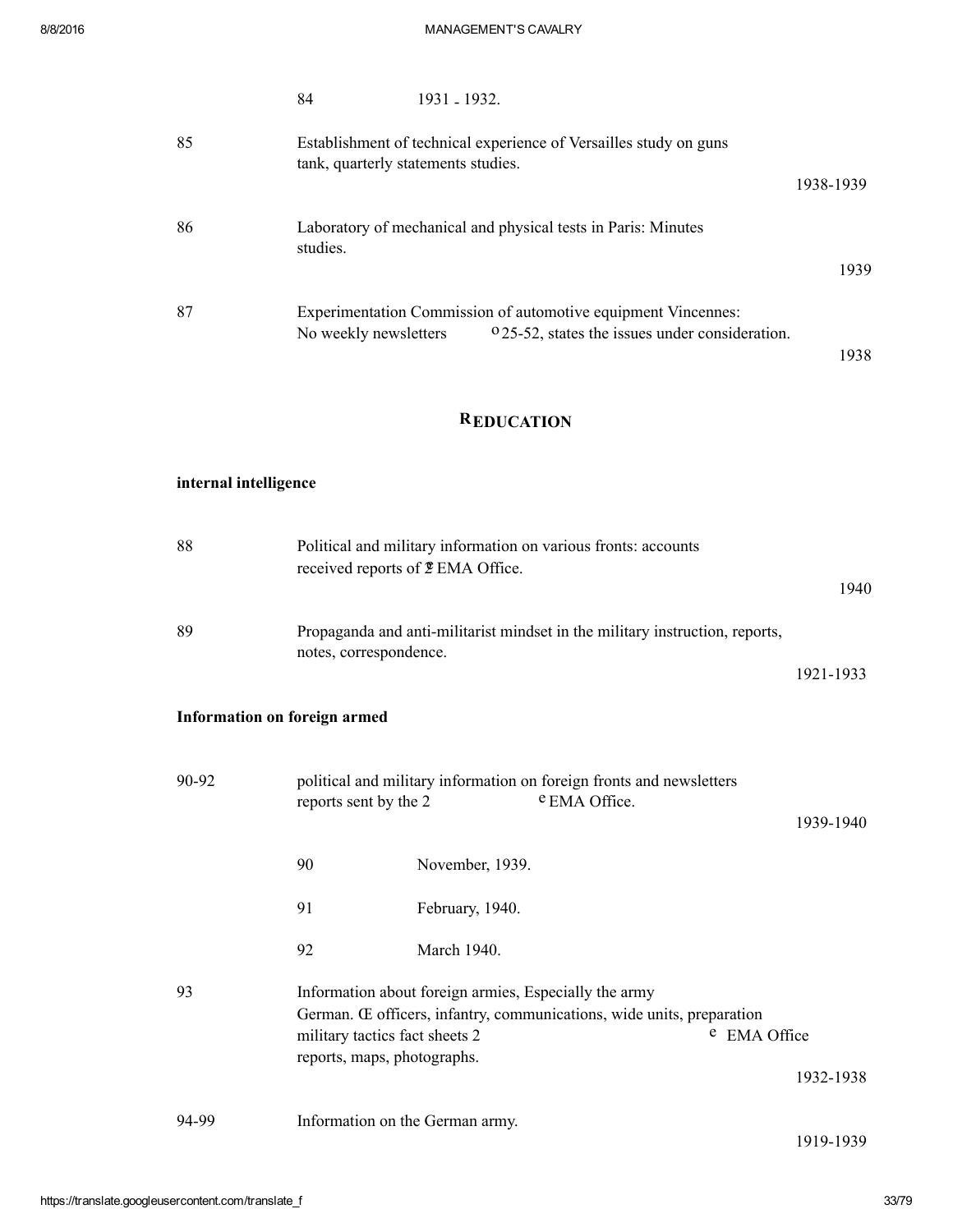|     | 94-97                | General newsletters sent by the 2<br>EMA Office. Œ border guards, motorized means clustering,<br>transmission of troops, organization of Hitler's forces<br>technical advances in weaponry, military service Line<br>Siegfried, depreciation of major units, infantry mortars,<br>War College, issue of Ukraine notes,<br>reports, règlements, photographs. | e<br>1929-1939           |
|-----|----------------------|-------------------------------------------------------------------------------------------------------------------------------------------------------------------------------------------------------------------------------------------------------------------------------------------------------------------------------------------------------------|--------------------------|
|     |                      | GR 9 NN February 94 1929-1932.                                                                                                                                                                                                                                                                                                                              |                          |
|     |                      | GR 9 NN February 95 1933-1934.                                                                                                                                                                                                                                                                                                                              |                          |
|     |                      | GR 9 NN February 96 1936-1937.                                                                                                                                                                                                                                                                                                                              |                          |
|     |                      | GR 9 NN February 97 1938-1939.                                                                                                                                                                                                                                                                                                                              |                          |
|     | 98                   | Armament. Œ Evolution of the organization, guns machine<br>motor roads, fuels: studies, fact sheets of<br>2 <sup>e</sup> EMA Office reports, observations of the Chief<br>Management of the German army press clippings.                                                                                                                                    | 1919-1935                |
|     | 99                   | Cavalry. Œ Shelter building (with pictures)<br>instructions and maneuvers, organization of the army, study<br>gas During the war, foreign exchange in the workforce: paintings,<br>studies, instructions.                                                                                                                                                   | 1920-1922                |
|     |                      |                                                                                                                                                                                                                                                                                                                                                             |                          |
| 100 |                      | Information on the Austrian armies, Italian, British, Bulgarian,<br>Polish, German, Spanish, Turkish bulletins and fact sheets<br>information, notes, studies, reports, reports, notes.                                                                                                                                                                     | 1929-1939                |
| 101 | EMA.                 | Information on the organization of the campaign in the cavalry<br>Armed American, Japanese, Italian, Persian, Spanish and Swiss: Notes<br>information, instructions, reports, correspondence with the 2                                                                                                                                                     | e office of<br>1931-1933 |
| 102 | studies and reports. | Information British army. Œ Mechanized Cavalry<br>(Photographs) exchange in the organization of the cavalry, tank units:                                                                                                                                                                                                                                    |                          |
|     |                      |                                                                                                                                                                                                                                                                                                                                                             | 1932-1936                |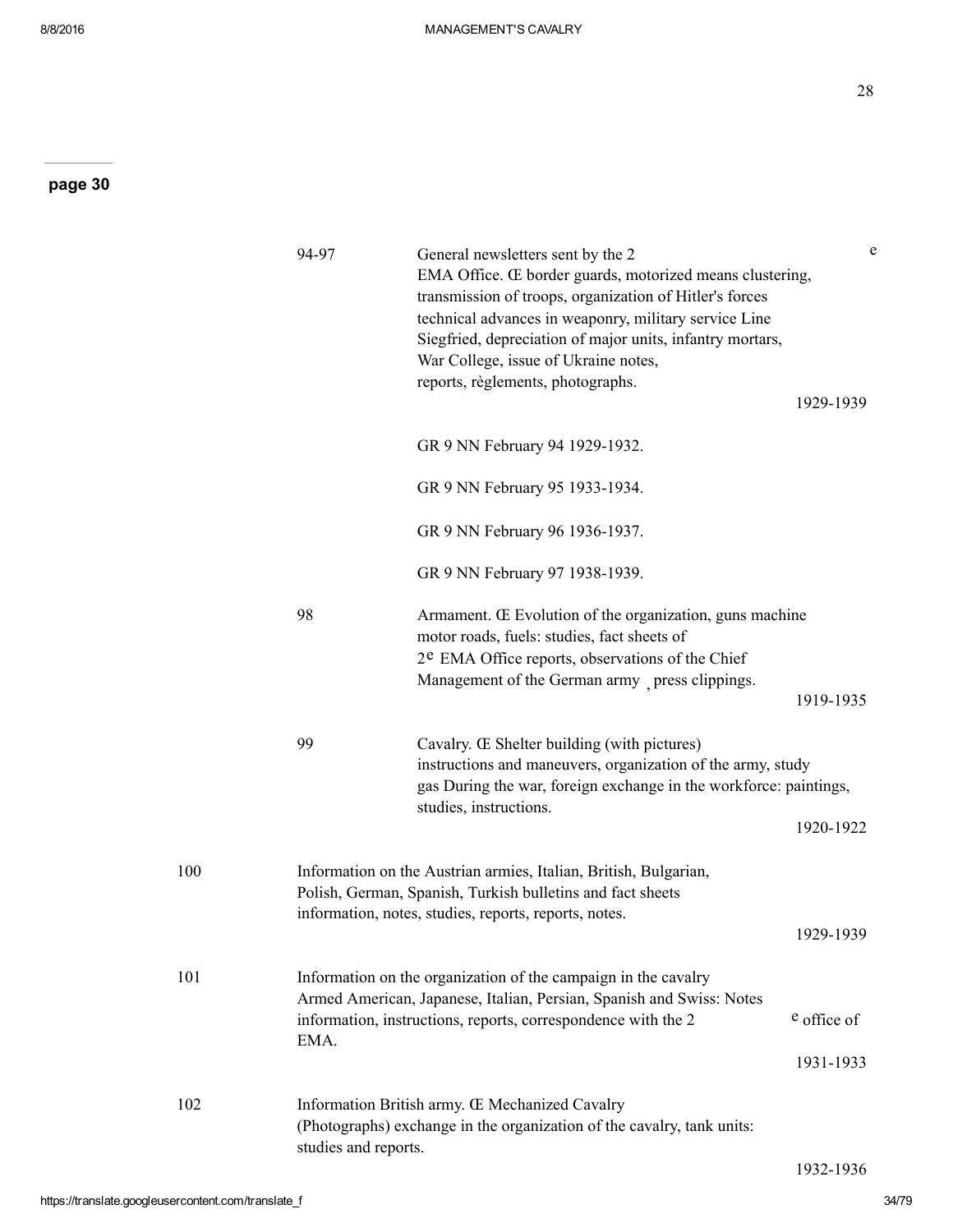|         | 103                                                                                                                            | Information militia in Italy: study.                     | 1934      |
|---------|--------------------------------------------------------------------------------------------------------------------------------|----------------------------------------------------------|-----------|
|         | 104<br>References to the Romanian armies, Belgian and Argentina: Summary of<br>magazine <i>antigaz</i> , fact sheets, reports. |                                                          | 1935-1938 |
|         |                                                                                                                                |                                                          | 29        |
| page 31 |                                                                                                                                |                                                          |           |
|         | 105                                                                                                                            | Norwegian army, Russian, Spanish reports, studies.       | 1938      |
|         | 106                                                                                                                            | Motorization of foreign armies: studies, correspondence. | 1930-1932 |

# SECTION TECHNICAL CAVALRY

| 107     |               | facilities: addendum to the notice n |                                          | motorized units, determination of covered surfaces and Construction<br><sup>o</sup> l of 22 September 1937. | 1939      |
|---------|---------------|--------------------------------------|------------------------------------------|-------------------------------------------------------------------------------------------------------------|-----------|
| 108-111 | Supply units. |                                      |                                          |                                                                                                             | 1923-1940 |
|         | 108-109       |                                      | correspondence, photographs horse shows. | depreciation tables: reports, instructions, statements, notes,                                              | 1923-1940 |
|         |               | 108                                  | 1923-1937.                               |                                                                                                             |           |
|         |               | 109                                  | 1937-1940.                               |                                                                                                             |           |
|         | 110           | spare parts delivery dans le         | Light Motorized Division (DLM).          | mobilization: the general postponement Commander 2                                                          | e         |
|         |               |                                      |                                          |                                                                                                             | 1939      |
|         | 111           | Takeaway: study.                     | DLM, spare parts supply and tooling      |                                                                                                             |           |
|         |               |                                      |                                          |                                                                                                             | 1939      |
| 112     |               |                                      |                                          | Greater military preparedness Patent questionnaires and amendments.                                         | 1939      |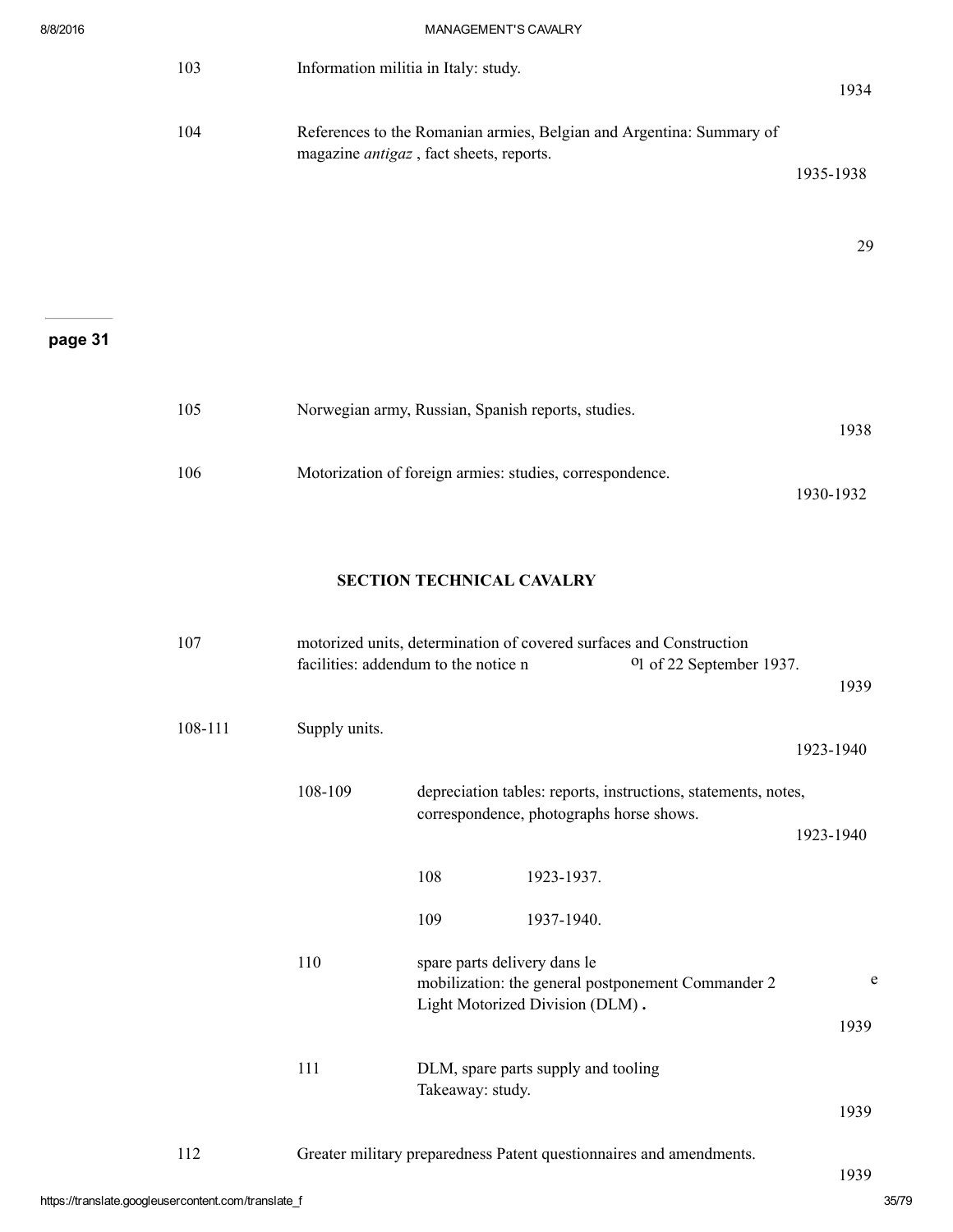| 113 | back horse of crisis in Germany: Rating of 2                                                                                                                                                                                                                                 | <sup>e</sup> EMA Office. | 1939      |
|-----|------------------------------------------------------------------------------------------------------------------------------------------------------------------------------------------------------------------------------------------------------------------------------|--------------------------|-----------|
| 114 | Collection of items planned for the <i>cavalry Review</i> : P. Dupont, "For<br>study and draw the horse and his ways, "Thiriatet Lieutenant," France<br>Overseas: from Paris to Dakar motorcycle, "Lieutenant Colonel Chavane<br>Dalmassy of "Chasseurs de France overseas." |                          |           |
|     |                                                                                                                                                                                                                                                                              |                          | 1938-1939 |
|     |                                                                                                                                                                                                                                                                              |                          |           |

# 1erOFFICE: STAFF CAVALRY

# GENERAL

| 115     | Produced and received circular collection.                                                                                     | 1933-1936 |
|---------|--------------------------------------------------------------------------------------------------------------------------------|-----------|
| 116     | outgoing email collection.                                                                                                     | 1936-1937 |
| 117     | general organization of the cavalry, location and composition of<br>cavalry divisions to 15 June 1935 staffing tables.         | 1928-1935 |
| 118     | Labour Organisation office staff cavalry and instructions<br>the presentation and handling mail: Notes for sections<br>office. | 1932-1936 |
| 119     | Including management staff and sub Farriers<br>Officers: circular notes, briefs.                                               | 1924-1936 |
| 120     | Recruitment of colonial troops and the metropolis: posters.                                                                    | 1929      |
| 121-122 | staffing tables.                                                                                                               |           |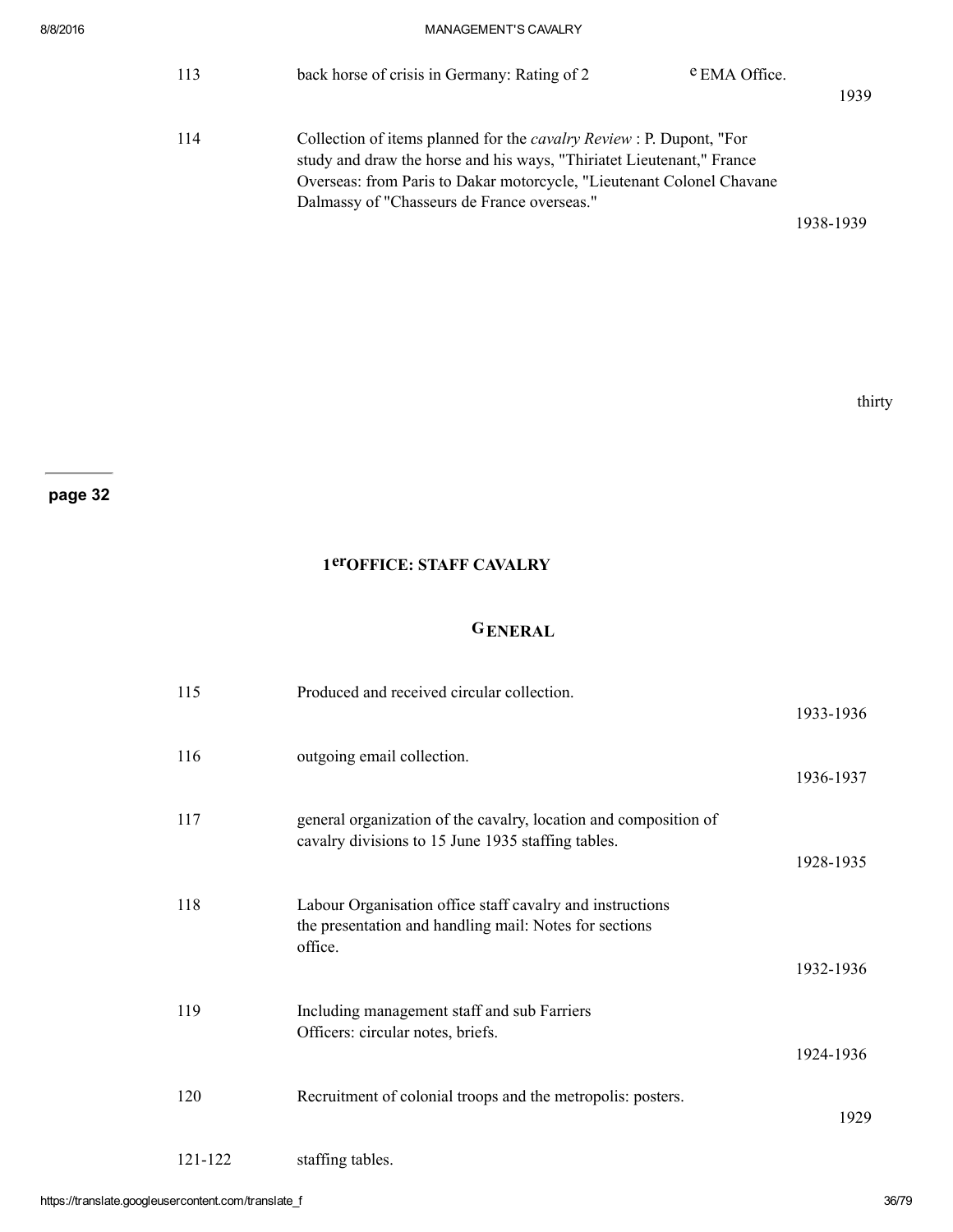|     |                                |                                                                                                                                      | 1934-1936 |
|-----|--------------------------------|--------------------------------------------------------------------------------------------------------------------------------------|-----------|
|     | 121                            | Effective peace cavalry: paintings by type of units<br>and regiment.                                                                 | 1934-1936 |
|     | 122                            | war establishment of the cavalry and artillery: Tables                                                                               |           |
|     |                                | by units.                                                                                                                            | 1936-1937 |
| 123 |                                | Award the cross voluntary military operating instructions, notes.                                                                    | 1937-1939 |
| 124 | investigation, correspondence. | The box Morvan, chief officer of the Military School and enforcement<br>Saumur Cavalry school records, reports, minutes of the board |           |
|     |                                |                                                                                                                                      | 1922-1935 |

# GANAGEMENT OF OFFICER PERSONNEL

| 125 | general correspondence. œ Command divisions and groups<br>cavalry non endivisionnés, transfers, payment records, costs<br>displacement: Preference states, establishment plan by military units,<br>notes, correspondence. |                                   |
|-----|----------------------------------------------------------------------------------------------------------------------------------------------------------------------------------------------------------------------------|-----------------------------------|
|     |                                                                                                                                                                                                                            | 1919-1927                         |
| 126 | Photographs of officers: packing slips and photographs                                                                                                                                                                     | $\mathbf{1}_{\cdot}$<br>1938-1939 |
| 127 | Mobilization: tables, match.                                                                                                                                                                                               | 1898-1939                         |
| 128 | <b>Division</b><br>of the workforce Officers:<br>paintings<br>of<br>location and command.                                                                                                                                  | attachment,                       |
|     |                                                                                                                                                                                                                            | 1920-1929                         |
| 129 | Advancement weapon: Preference statements correspondence.                                                                                                                                                                  | .                                 |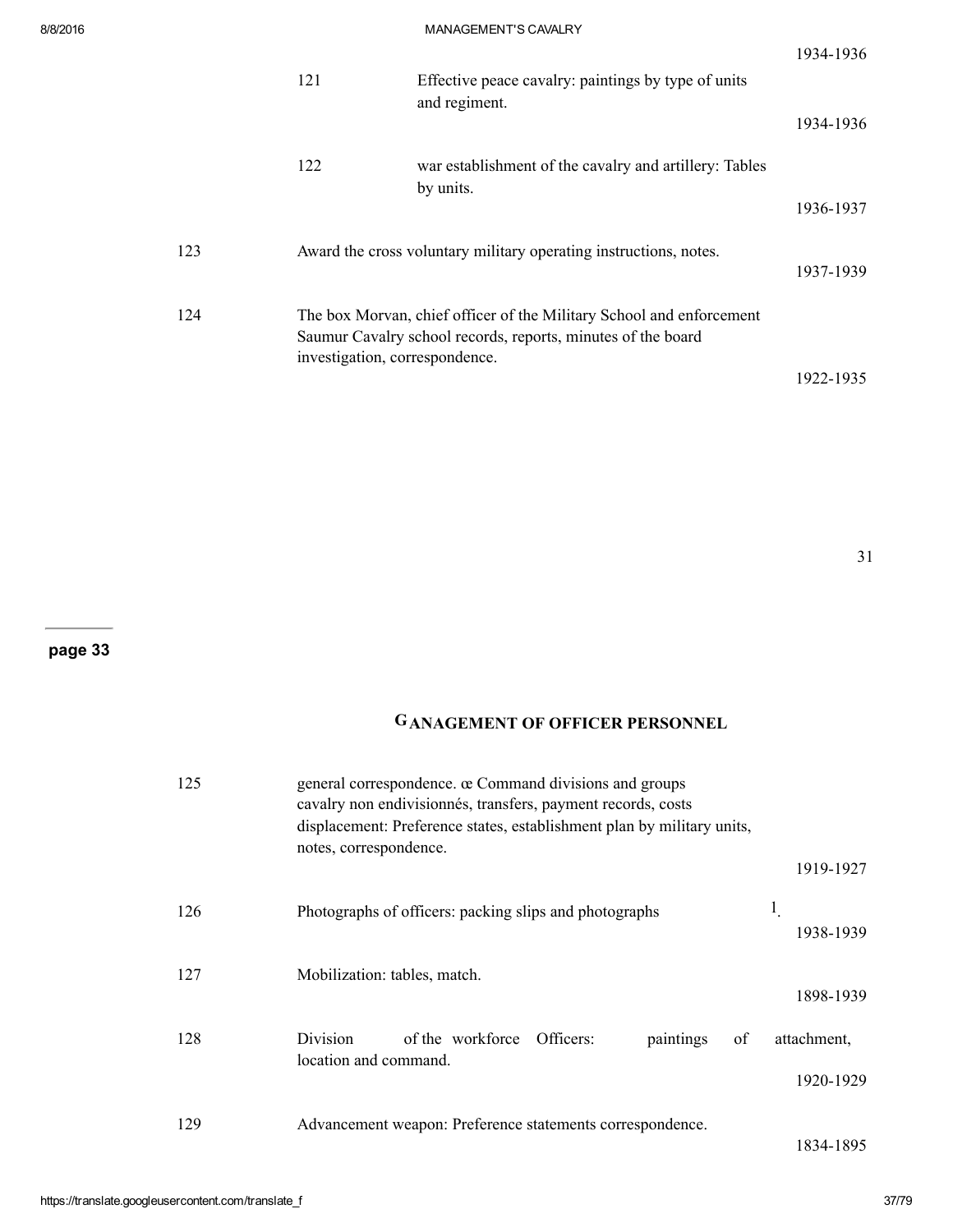| 8/8/2016 |     | MANAGEMENT'S CAVALRY                                                                                                                                                                                                                                           |           |
|----------|-----|----------------------------------------------------------------------------------------------------------------------------------------------------------------------------------------------------------------------------------------------------------------|-----------|
|          | 130 | Passage of officers in --other weapons, notes, correspondence.                                                                                                                                                                                                 | 1915-1917 |
|          | 131 | Retired officers, enforcement of 29 December 1923 on the<br>Granted compensation to officers and civil servants During the war in<br>Gold Reserve frame compulsory early retirement instructions, notes,<br>lists of names, Application forms, correspondence. | 1923-1924 |
|          | 132 | active officers. œ Recruitment and placement, workforce statistics<br>the status of officers: Preference statements tables by grade and post,<br>notes, cards, note.                                                                                           |           |
|          |     |                                                                                                                                                                                                                                                                | 1918-1934 |
|          | 133 | reserve officers. œ Admission NCO positions in active,<br>Preparatory platoons: circular notes, reports, correspondence.                                                                                                                                       | 1923-1928 |
|          | 134 | Mission assignment abroad of cavalry officers: lists<br>personal, individual information sheets, application, letters,<br>correspondence.                                                                                                                      | 1919-1922 |
|          | 135 | Morocco's occupation troops needed reinforcements officers: states<br>monthly.                                                                                                                                                                                 | 1920-1926 |
|          |     | <sup>1</sup> The circular of 8 October 1923 and 1<br>er June 1928 call for the periodic generation of photographs.<br>The packing slips Reveal They Have beens sent to the office of the cavalry purpose the office of runs                                    |           |

 $HAS$  aussi received. For consistent classification, we bring together all in one  $\cdot$  eroffice. They nevertheless ask to be Reinstated to the files Concerned officers.

#### 32

## page 34

# ÉCOLES CAVALRY

| 136 | Stages of foreign students at the Ecole Militaire and the implementation of the cavalry<br>Saumur lists, reviews from notes. |
|-----|------------------------------------------------------------------------------------------------------------------------------|
|     | 1920-1930                                                                                                                    |
| 137 | School of American artillery, sending riding instructors: notes,<br>correspondence.                                          |
|     | 1918                                                                                                                         |
| 138 | School of Meknes, assignment indigenous cadets: notes, certificates<br>fitness, proposal memory connection.                  |

1924-1938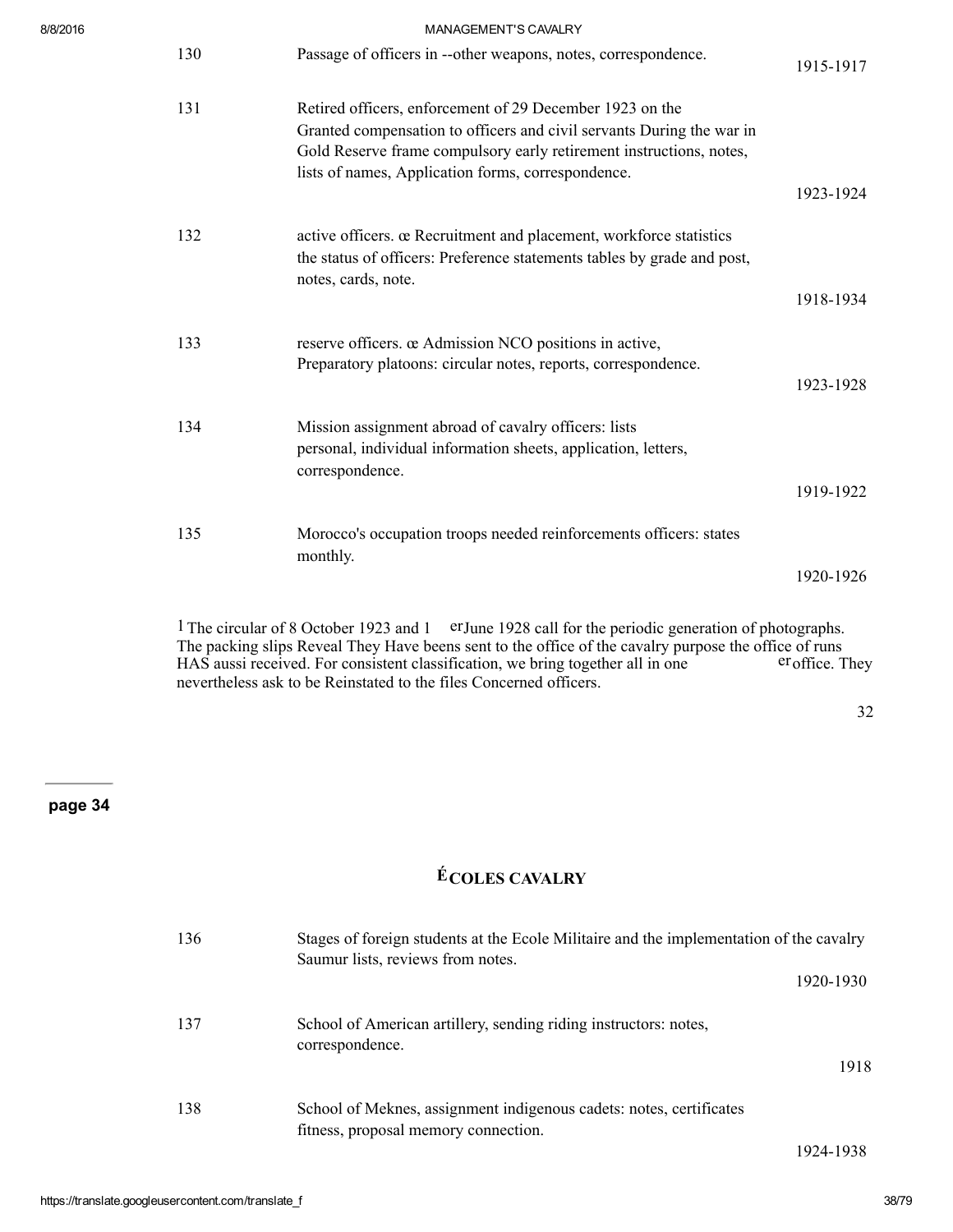# GANAGEMENT OF UNITS

| cuirassiers |                                                                                                                                                                                                                                                                                                  |           |
|-------------|--------------------------------------------------------------------------------------------------------------------------------------------------------------------------------------------------------------------------------------------------------------------------------------------------|-----------|
| 139         | 4e, $5e$ , $6e$ , $8e$ , $9e$ , $10e$ , $11e$ , $12e$ cuirassiers regiments: memos, notes<br>Terms, conditions, registered by grade French Prisoners escaped reports<br>(1915), incident reports and inspection, transfer slips,<br>briefs, newsletters officers of vacant jobs, correspondence. | 1900-1920 |
| dragons     |                                                                                                                                                                                                                                                                                                  |           |
| 140         | $6e$ , $7e$ , $8e$ , $9e$ , $10e$ , $11e$ , $12e$ , $13e$ , $14e$ , $15e$ , $16e$ dragoon regiments:<br>feels statements, notes, records service reports, exchange status, notes,                                                                                                                |           |
|             | excerpts from Courier Joigny and Republican Yonne, correspondence.                                                                                                                                                                                                                               | 1900-1932 |
| 141         | $19^{\circ}$ , $20^{\circ}$ , $27^{\circ}$ , $28^{\circ}$ , $29^{\circ}$ , thirty $31^{\circ}$ , $32^{\circ}$ dragoon regiments: Preference states<br>staff, notes, reports, incident records, mutations states, Extracted from<br>Sower, correspondence.                                        |           |
|             |                                                                                                                                                                                                                                                                                                  | 1887-1936 |
| hunters     |                                                                                                                                                                                                                                                                                                  |           |
| 142         | 1er, 6 e, 7 e, 8 e, 9 e, 10 e, 11 e, 12 e, 13 e regiments of hunters Compared To<br>Minister, memos, investigation guidance files, reports,                                                                                                                                                      |           |
|             | briefs, clippings, correspondence.                                                                                                                                                                                                                                                               | 1904-1933 |
| 143         | 14 <sup>e</sup> , 15 <sup>e</sup> , 16 <sup>e</sup> , 17 <sup>e</sup> , 18 <sup>e</sup> , 19 <sup>e</sup> , 20 <sup>e</sup> , 21 <sup>e</sup> regiments of fighters: reports, accounts<br>incident reports, states Identifying and services, nominal rolls                                       |           |
|             |                                                                                                                                                                                                                                                                                                  | 33        |
|             |                                                                                                                                                                                                                                                                                                  |           |
|             |                                                                                                                                                                                                                                                                                                  |           |
|             | officers, memos, newspaper clippings, correspondence, briefs.                                                                                                                                                                                                                                    | 1899-1936 |
| hussars     |                                                                                                                                                                                                                                                                                                  |           |
| 144         | 1er, 2e, 3e, 4e, 7e, 8e, 9e, 10e, 11e, 13e, 14e hussar regiments: report                                                                                                                                                                                                                         |           |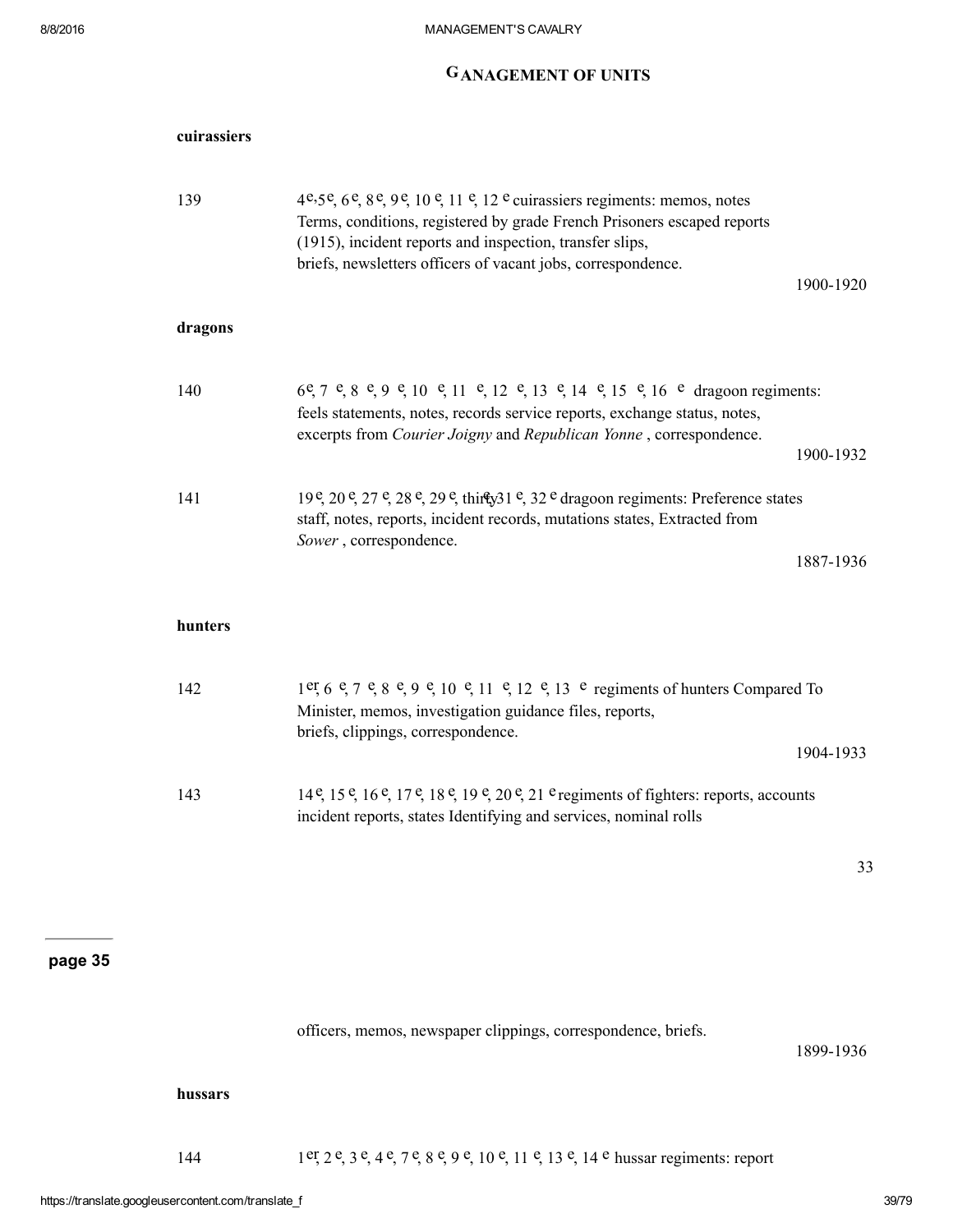#### Grineral hongsy of the oranda, 1931 done gister adoby ung de waturers

Indicative mutations, mutation accounts, correspondence.

1903-1933

| spahis |                                                                                                                                                                             |           |
|--------|-----------------------------------------------------------------------------------------------------------------------------------------------------------------------------|-----------|
| 145    | General. Œ collective Polling, sending units to the Levant, peace workforce<br>organization of regiments notes, Telegrams, tables<br>parts, service, connection statements. |           |
|        |                                                                                                                                                                             | 1923-1925 |
| 146    | Rotation of units: circular connection.                                                                                                                                     | 1926-1929 |
| 147    | Sudanese Spahis Squadron: copy of walking newspaper of 15 May 1901<br>August 15, 1902.                                                                                      |           |
|        |                                                                                                                                                                             | 1903      |
| 148    | $12^e$ Spahis regiment of the Army of the Levant, Leon espionage case<br>Georges Proust notes, reports, schedules, correspondence.                                          |           |
|        |                                                                                                                                                                             | 1922-1925 |

### Foreign Legion

| 149 | $1er$ foreign cavalry regiment in Morocco. $\alpha$ Appointment of officers to |           |
|-----|--------------------------------------------------------------------------------|-----------|
|     | supervision, accounting Irregularities: report of the Monitoring               |           |
|     | the administration of the army, correspondence, notes.                         |           |
|     |                                                                                | 1930-1936 |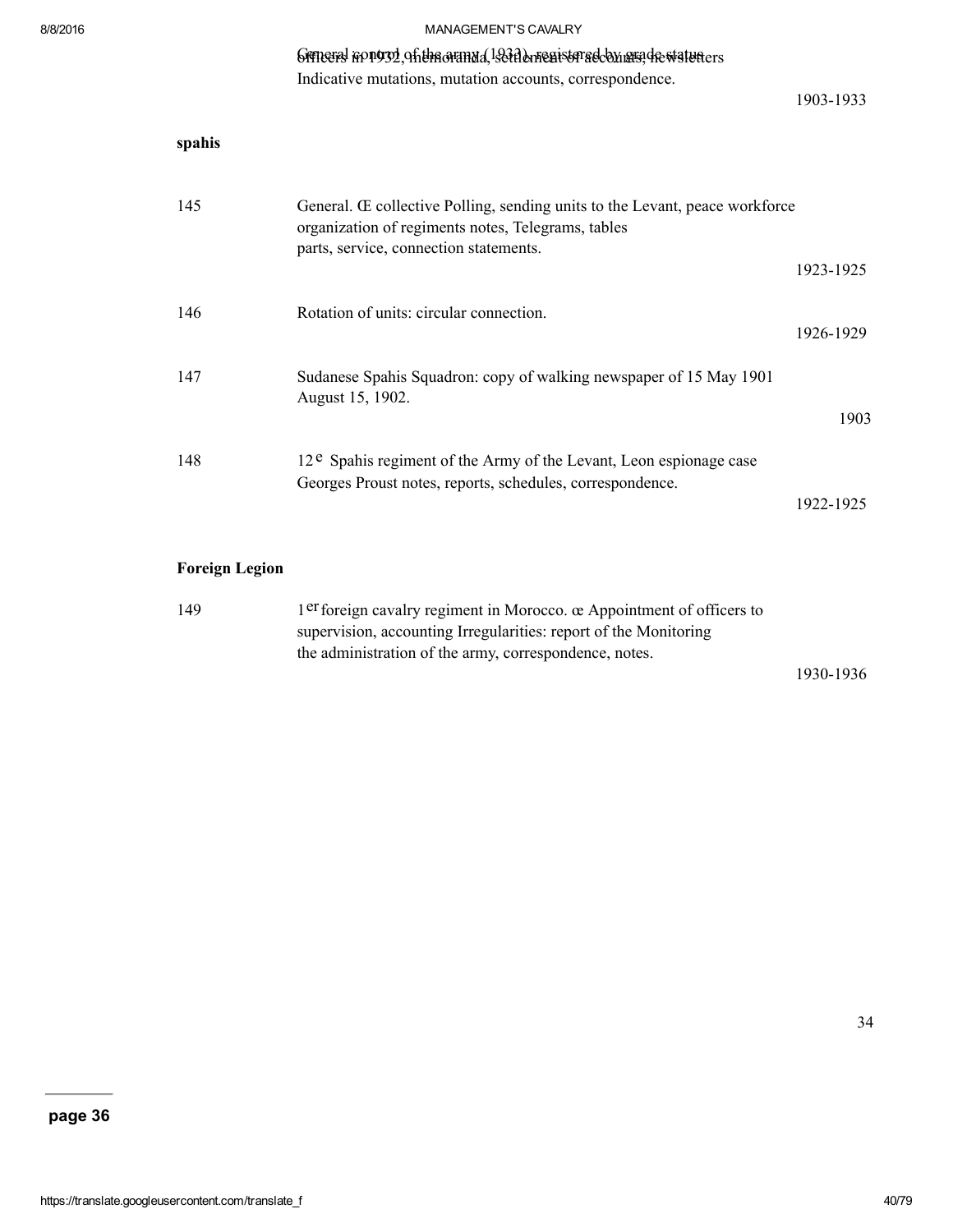### 2e OFFICE: returns

# CGENERAL ORRESPONDANCE

| 150-153 | outgoing email collection.<br>March-December 1937 |                                                                                                                                                                                                                                                                                                                                                          |           |  |
|---------|---------------------------------------------------|----------------------------------------------------------------------------------------------------------------------------------------------------------------------------------------------------------------------------------------------------------------------------------------------------------------------------------------------------------|-----------|--|
|         | 150                                               | March 1937.                                                                                                                                                                                                                                                                                                                                              |           |  |
|         |                                                   |                                                                                                                                                                                                                                                                                                                                                          |           |  |
|         | 151                                               | July and August 1937.                                                                                                                                                                                                                                                                                                                                    |           |  |
|         | 152                                               | September and October 1937.                                                                                                                                                                                                                                                                                                                              |           |  |
|         | 153                                               | November-December 1937.                                                                                                                                                                                                                                                                                                                                  |           |  |
| 154     |                                                   | Chronological collection of correspondence generated and received (to report, has<br>brochure of the Brazilian arm of the Brazilian cavalry, in Portuguese.)                                                                                                                                                                                             |           |  |
|         |                                                   |                                                                                                                                                                                                                                                                                                                                                          | 1935-1937 |  |
| 155     | and in April, 1938.                               | Registry of the connection of the general back service entre June 1935                                                                                                                                                                                                                                                                                   |           |  |
|         |                                                   |                                                                                                                                                                                                                                                                                                                                                          | 1935-1938 |  |
| 156     | letters.                                          | Correspondence generated and received with the directions of the ministry, and EMA<br>general commanders regions. œ Census and requisition of<br>equipment and horses, horses standings, sanctions contre<br>veterinarians, animal prices: draft guidelines, instructions, notes,                                                                        |           |  |
|         |                                                   |                                                                                                                                                                                                                                                                                                                                                          | 1917-1931 |  |
| 157     |                                                   | Relations with unions breeders, horse companies, autorités<br>Local and foreign assignments: correspondence, notes, instructions,<br>invoices, report on horse facilities of Algeria and Tunisia,<br>Decree, Bulletin of encouragement society for the improvement of horse<br>French half-blood, extract from the Official Journal and Military France. | 1910-1931 |  |
| 158     |                                                   | Back horseback military units, military schools and deposits<br>back: connection with the commanders of military districts and<br>Schools, digital horses states, notes, letters, reports, invoices.                                                                                                                                                     | 1919-1920 |  |
| 159     | digital, connection.                              | Back of the infantry: notes, the veterinary department reports, statements                                                                                                                                                                                                                                                                               | 1934-1938 |  |
| 160     | correspondence.                                   | External services of the run, staff reduction: notes,                                                                                                                                                                                                                                                                                                    | 1934      |  |

https://translate.googleusercontent.com/translate\_f 41/79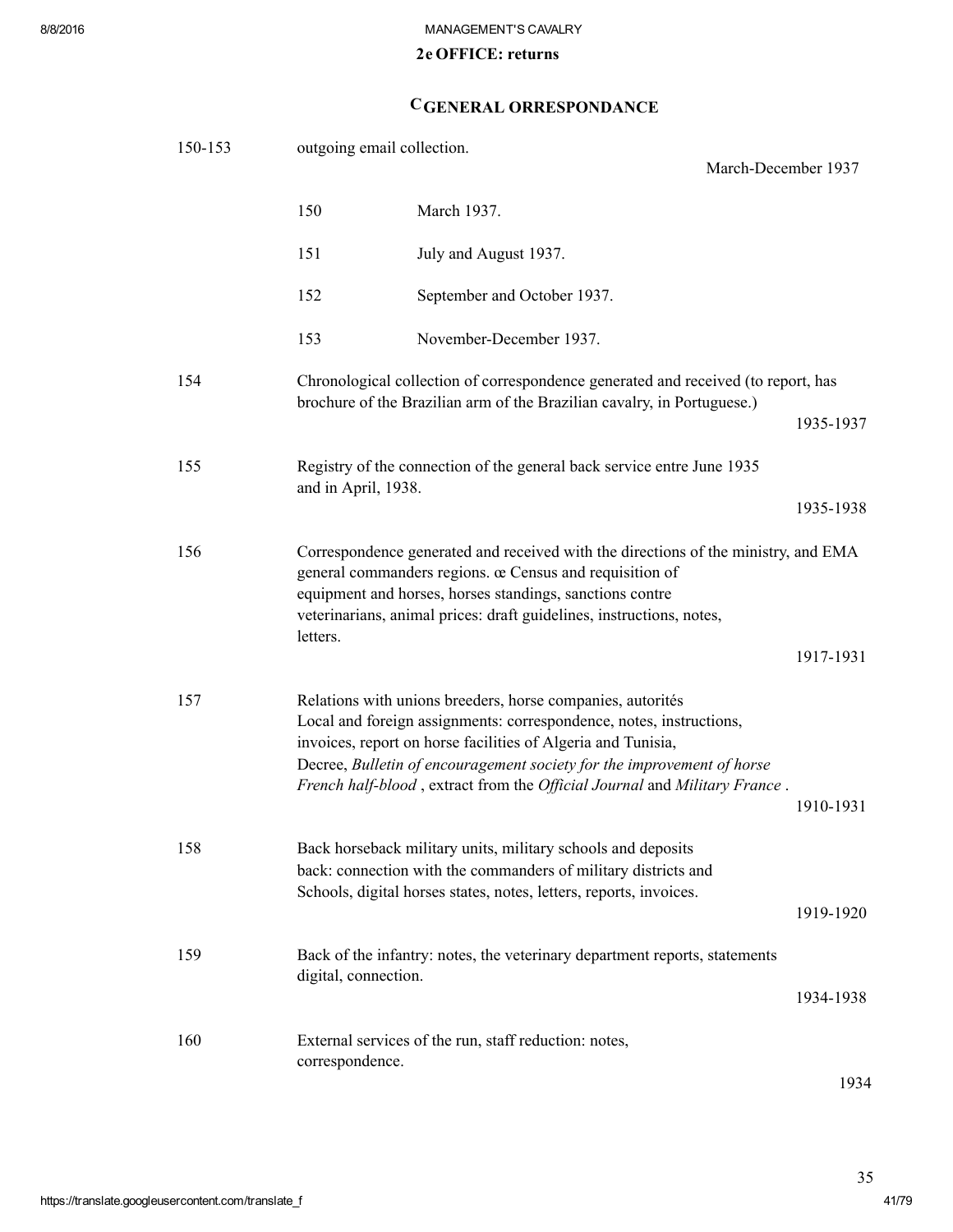| 161     |                                                                                             | Decentralized bodies of the run, reports of heads of squadrons of<br>Regional officers back on institutions and General Wattel<br>Horse transition, procurement committees, training centers and<br>ranking of the horses, reports, spreadsheets, reports,<br>memos, correspondence, photographs. | 1939-1940 |
|---------|---------------------------------------------------------------------------------------------|---------------------------------------------------------------------------------------------------------------------------------------------------------------------------------------------------------------------------------------------------------------------------------------------------|-----------|
| 162     | correspondence.                                                                             | Reports from management control on procurement committees, deposits<br>dates and horse establishments transition, reports, notes,                                                                                                                                                                 | 1922-1932 |
| 163-165 | back ridings and horse racing facilities in North Africa:<br>monthly reports to management. |                                                                                                                                                                                                                                                                                                   |           |
|         | 163                                                                                         | May to September 1918.                                                                                                                                                                                                                                                                            |           |
|         | 164                                                                                         | January-March 1919.                                                                                                                                                                                                                                                                               |           |
|         | 165                                                                                         | January-March 1922.                                                                                                                                                                                                                                                                               |           |
|         |                                                                                             |                                                                                                                                                                                                                                                                                                   |           |

# COMISSIONS AND SURVEYS

| 166 | Reports produced by back control direction. Œ Corps<br>not mounted troop, Morocco's Police forces, gendarmerie, in position                                                                                                                                                 |           |  |  |
|-----|-----------------------------------------------------------------------------------------------------------------------------------------------------------------------------------------------------------------------------------------------------------------------------|-----------|--|--|
|     | deposits:<br>rendered, briefs<br>reports,<br>notes,<br>accounts<br>correspondence.                                                                                                                                                                                          | sending,  |  |  |
|     |                                                                                                                                                                                                                                                                             | 1922-1928 |  |  |
| 167 | Studies dating back Including feeding the horses of the army,<br>work of the Joint Committee and the Scientific Committee on returns:<br>reports to the Minister, the Committee's work program, list<br>composition of the committee, notes, clippings, statistical tables. | 1886-1894 |  |  |
| 168 | Commission to study the allocation of working capital to<br>the purchase of the horses, notes, reports, minutes of meetings.                                                                                                                                                | 1926-1928 |  |  |
| 169 | Back in peacetime and in wartime, overall investigation:<br>synthesis reports and reports by military area, notes.                                                                                                                                                          | 1933      |  |  |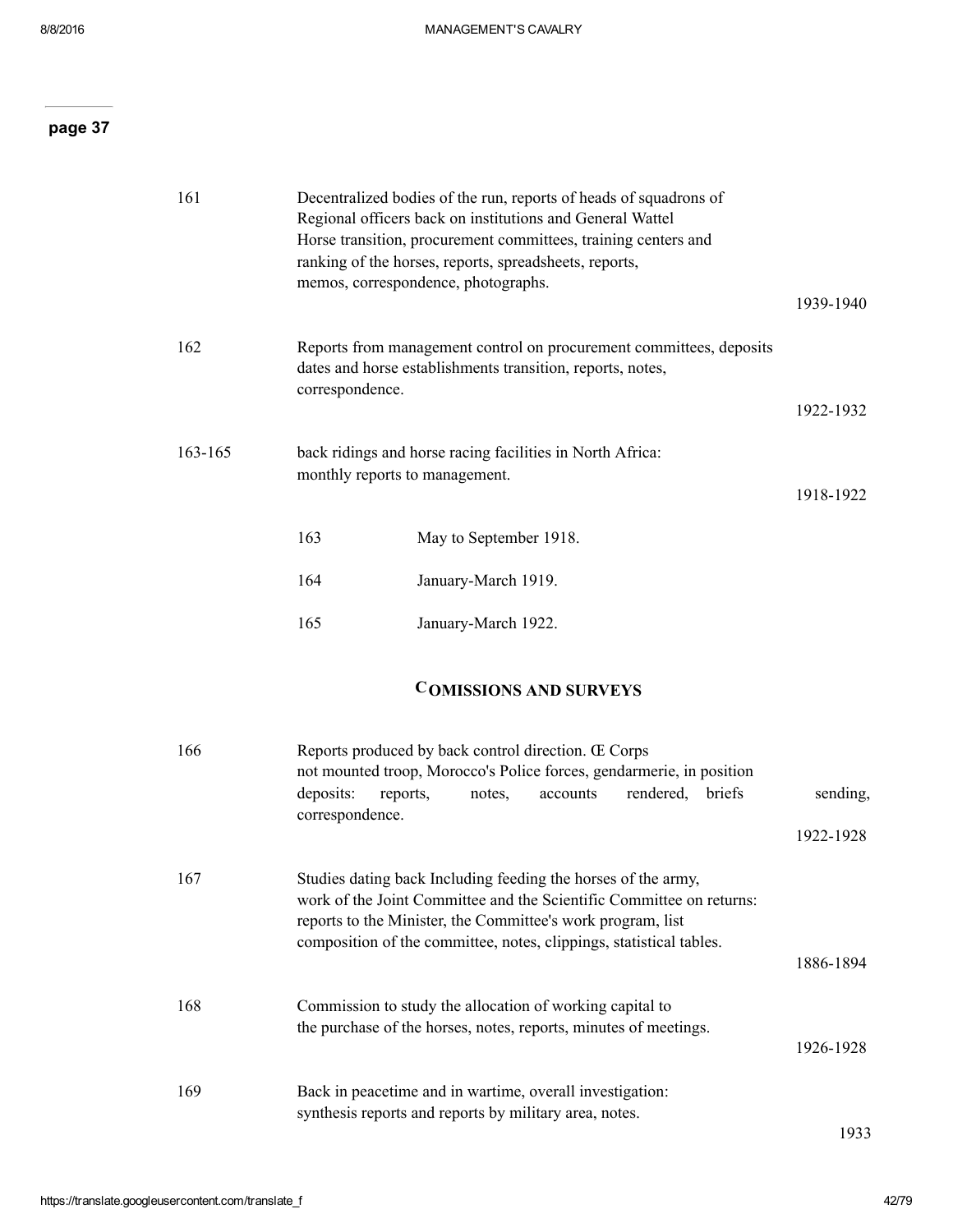### COMPTABILITE AND BUDGET

| 170     |                                | Setting annual budgets, forecasting horses purchases Single: notes,<br>instructions, reports to the Minister, correspondence.                                                                         |           |  |  |
|---------|--------------------------------|-------------------------------------------------------------------------------------------------------------------------------------------------------------------------------------------------------|-----------|--|--|
|         |                                |                                                                                                                                                                                                       | 1914-1929 |  |  |
| 171     |                                | budget allocations, Proposals and orders of transfer: notes, arrêté<br>government, reporting to the Minister, correspondence.                                                                         |           |  |  |
|         |                                |                                                                                                                                                                                                       | 1927-1933 |  |  |
| 172     | control.                       | Preparation of the 1923 budget: notes, correspondence with the management of                                                                                                                          |           |  |  |
|         |                                |                                                                                                                                                                                                       | 1922-1923 |  |  |
| 172a    | control and service the staff. | Preparation of the 1925 budget: notes, correspondence with the management of                                                                                                                          |           |  |  |
|         |                                |                                                                                                                                                                                                       |           |  |  |
| 173     |                                | Preparation of 1926-1927 budgets, assessment of needs goes:<br>notes, reports to the Finance Committee of the Chamber of Deputies,<br>carry on horse facilities of Algeria and Tunisia, instructions, |           |  |  |
|         |                                | staffing tables horses correspondence.                                                                                                                                                                | 1925-1928 |  |  |
| 174-175 | Year 1926.                     |                                                                                                                                                                                                       | 1926-1933 |  |  |
|         | 174                            | Location of Spending, comparative statements.                                                                                                                                                         | 1927      |  |  |
|         | 175                            | Final accounts of expenditures.                                                                                                                                                                       | 1926-1933 |  |  |
| 176     | Spending connection.           | Year 1927 report, State of liquidation, notes, comparative statement of                                                                                                                               |           |  |  |
|         |                                |                                                                                                                                                                                                       | 1928-1934 |  |  |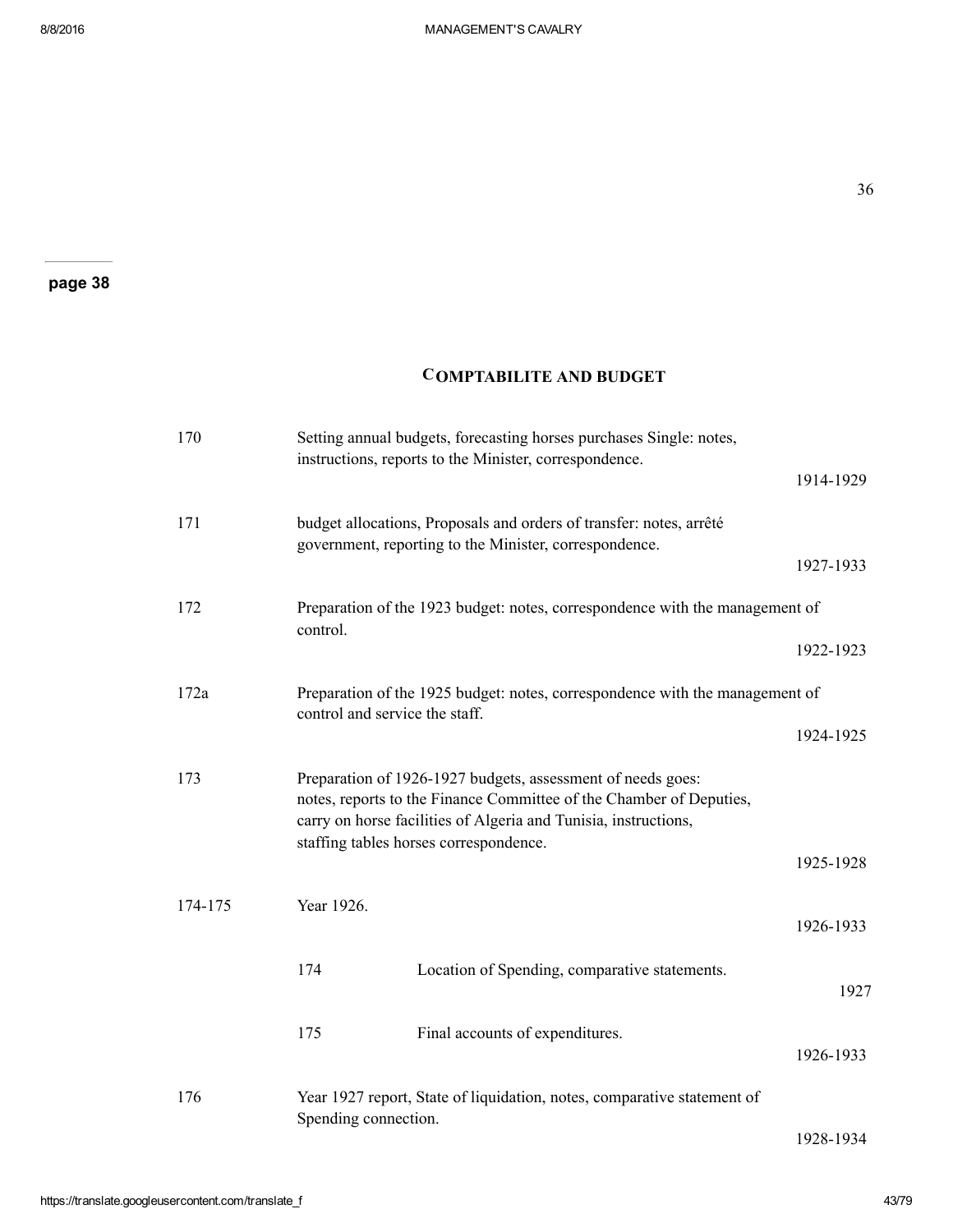| 8/8/2016 |         |                                | MANAGEMENT'S CAVALRY                                                                                                                                                                                                                                           |           |
|----------|---------|--------------------------------|----------------------------------------------------------------------------------------------------------------------------------------------------------------------------------------------------------------------------------------------------------------|-----------|
|          | 177-178 | Year 1930.                     |                                                                                                                                                                                                                                                                | 1927-1931 |
|          |         | 177                            | Evaluation of the back needs: notes, projects<br>budget and staffing tables in Schools horses<br>military connection.                                                                                                                                          |           |
|          |         |                                |                                                                                                                                                                                                                                                                | 1929-1931 |
|          |         | 178                            | Preparation of the budget: notes, correspondence, extract from<br>Official Journal.                                                                                                                                                                            |           |
|          |         |                                |                                                                                                                                                                                                                                                                | 1927-1930 |
|          |         |                                |                                                                                                                                                                                                                                                                |           |
|          |         |                                |                                                                                                                                                                                                                                                                | 37        |
|          |         |                                |                                                                                                                                                                                                                                                                |           |
| page 39  |         |                                |                                                                                                                                                                                                                                                                |           |
|          | 179     |                                | Year 1931 assessment of the back needs: notes, credit terms<br>Additional Necessary connection.                                                                                                                                                                | 1930-1931 |
|          | 180-181 | 1932-1933 exercises.           |                                                                                                                                                                                                                                                                | 1928-1933 |
|          |         | 180                            | Evaluation of the back needs: notes, reports to the<br>Finance Committee of the Chamber of Deputies, report<br>on horse facilities of Algeria and Tunisia,<br>instruction, staffing tables horses, paintings<br>Peace of staff of the cavalry, correspondence. |           |
|          |         |                                |                                                                                                                                                                                                                                                                | 1928-1932 |
|          |         | 181                            | Algiers Cavalry School: loads of tables and<br>expenses, notes, packing slip, correspondence.                                                                                                                                                                  | 1931-1933 |
|          | 182     |                                | Œ year 1936. Allocation of additional funds to the military units:<br>notes, sheet position of the mass of various expenses, extract from                                                                                                                      |           |
|          |         | Official Bulletin, connection. |                                                                                                                                                                                                                                                                | 1925-1936 |

183-184 Year 1937. 1936-1938 183 General Census of the horses, digital paintings, notes, reports, correspondence. 1936-1938 184 Estimates Saumur Cavalry schools and Algiers: tables of costs and expenses, correspondence.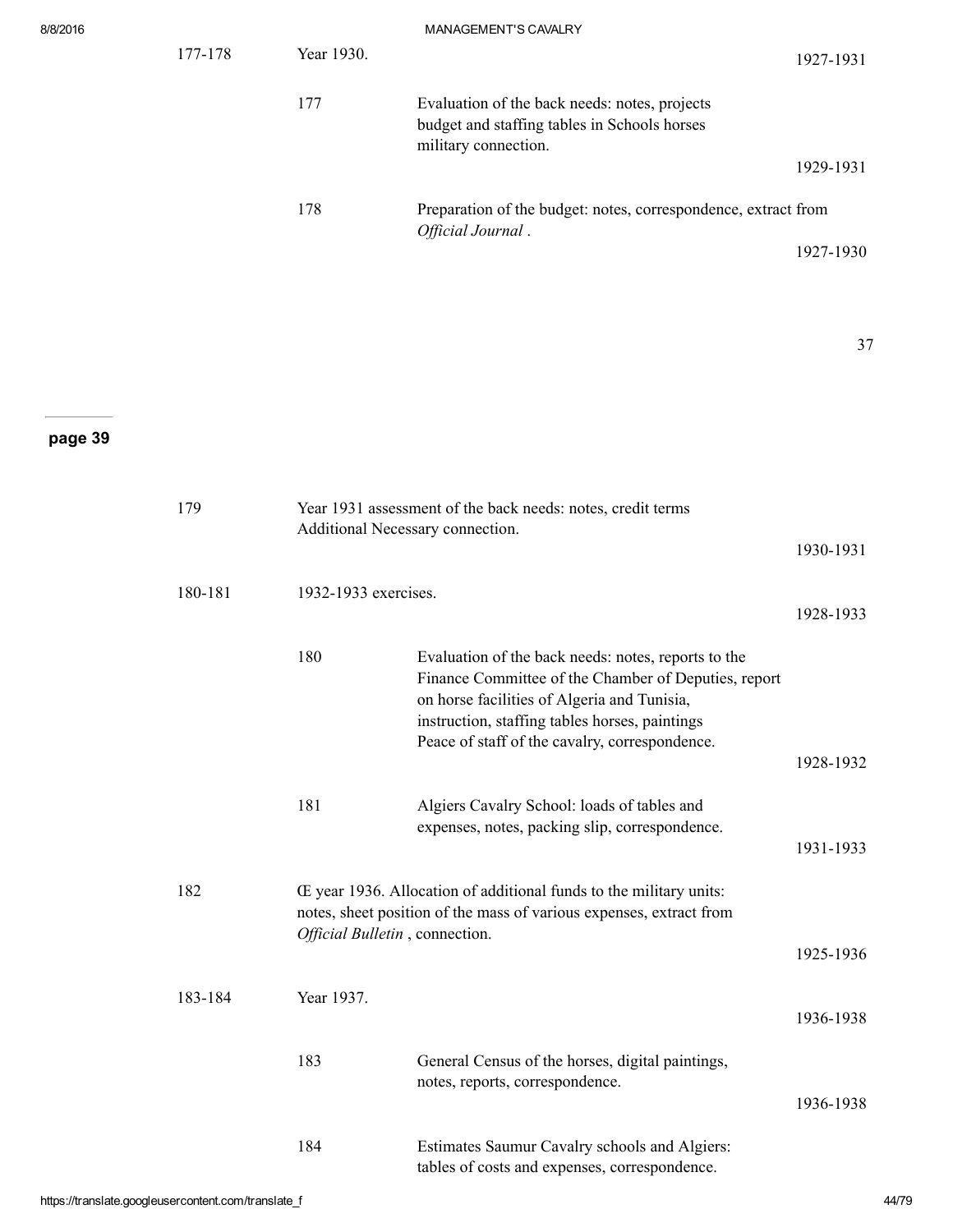| 185     | 1937-1938 exercises. Œ summary of orders and repayment |                                                                                                                                                                                          |  |  |  |
|---------|--------------------------------------------------------|------------------------------------------------------------------------------------------------------------------------------------------------------------------------------------------|--|--|--|
|         |                                                        | Recovery: Statements and notes.<br>1935-1939                                                                                                                                             |  |  |  |
| 186-187 | December 1932.                                         | Accounting in the number of horses owned, instruction 22                                                                                                                                 |  |  |  |
|         |                                                        | 1932-1936                                                                                                                                                                                |  |  |  |
|         | 186                                                    | Implementation of instruction, Especially in North Africa:<br>preparatory document instruction and additives, notes, extracts<br>the <i>Official Bulletin</i> , reports, correspondence. |  |  |  |
|         |                                                        | 1932-1935                                                                                                                                                                                |  |  |  |
|         | 187                                                    | Draft revision of the instruction: drafts,<br>notes, correspondence.                                                                                                                     |  |  |  |
|         |                                                        | 1935-1936                                                                                                                                                                                |  |  |  |

38

## page 40

| 188 | Material Accountancy from State --other than animals Held by<br>Horse transitional institutions and deposit back: document<br>Preparatory instruction of 4 September 1935 and circular note. |           |
|-----|----------------------------------------------------------------------------------------------------------------------------------------------------------------------------------------------|-----------|
|     |                                                                                                                                                                                              | 1935-1937 |
| 189 | equipment orders, invoicing: sale of invoices, records of<br>payment correspondence.                                                                                                         |           |
|     |                                                                                                                                                                                              | 1937-1939 |
| 190 | Management Administration stud: reports of the Inspector General<br>1916 and 1917, competition reports, correspondence Relating to standards<br>reformed.                                    |           |
|     |                                                                                                                                                                                              | 1913-1937 |
| 191 | Horse exports in special trade: quarterly statements.                                                                                                                                        | 1938      |

Service of domestic dates

### Purchase, service delivery and horses

regulation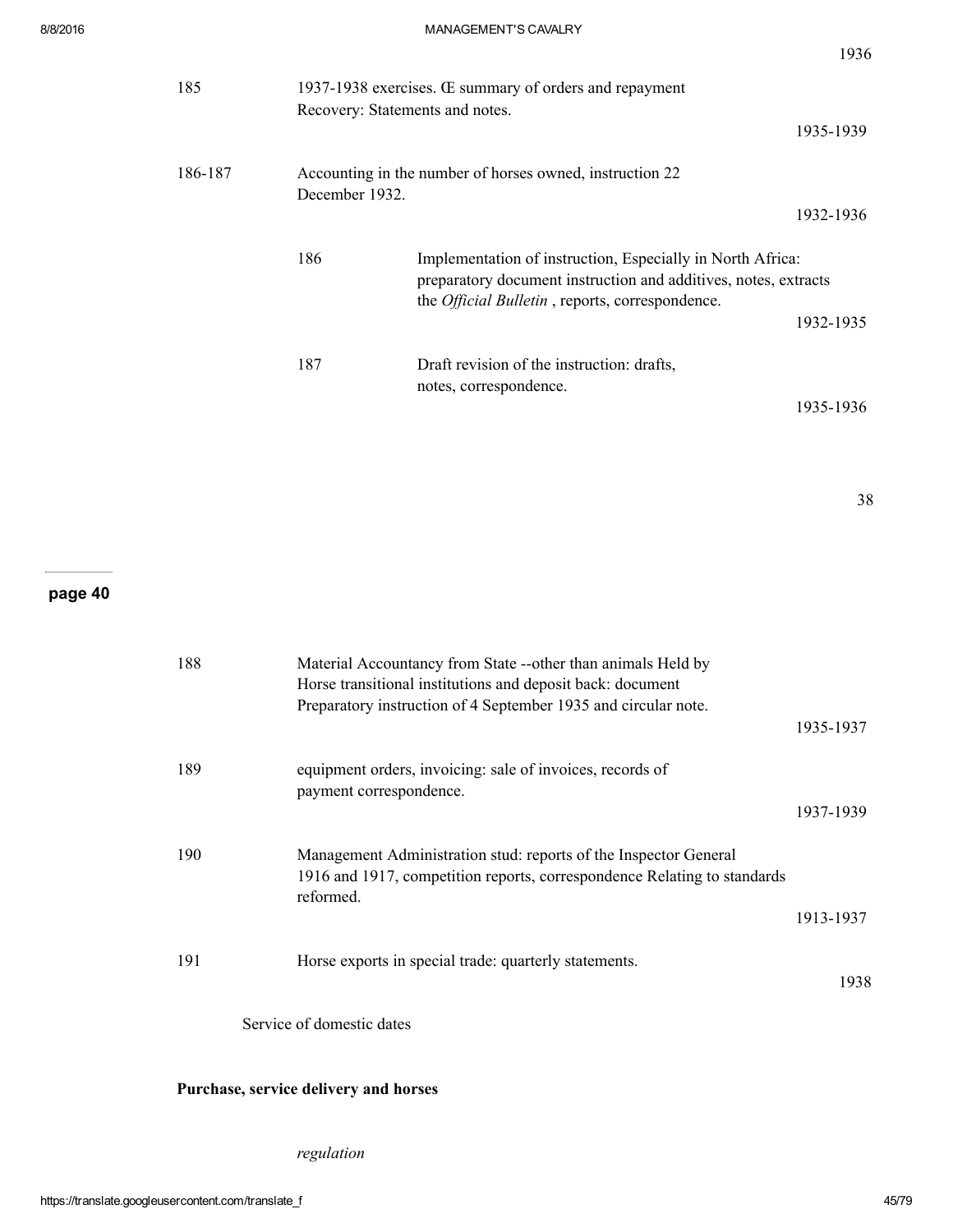| 192-201 | horses. |                          | Instruction of 15 June 1927 on the purchase, maintenance, and delivery of                                                                                                                  |        |           |    |
|---------|---------|--------------------------|--------------------------------------------------------------------------------------------------------------------------------------------------------------------------------------------|--------|-----------|----|
|         |         |                          |                                                                                                                                                                                            |        | 1924-1934 |    |
|         | 192     | correspondence, posters. | Preparation for trial, setting up schools<br>Horse transition, reports, notes, packing slips,                                                                                              |        | 1926-1928 |    |
|         |         |                          |                                                                                                                                                                                            |        |           |    |
|         | 193-197 |                          | Implementation of instruction.                                                                                                                                                             |        | 1924-1934 |    |
|         |         | 193                      | Managemenbudget:<br>orders, correspondence.                                                                                                                                                | notes, | lists     | of |
|         |         |                          |                                                                                                                                                                                            |        | 1926-1931 |    |
|         |         | 194                      | Designation personal Committees<br>purchasing, facilities: reports, notes,<br>orders, DECREES, vouchers, correspondence.                                                                   |        | 1929-1934 |    |
|         |         | 195                      | Closing deposits back, reallocation<br>human and material resources to committees<br>shopping and equestrian establishments<br>back: smells statements, notes, reports,<br>correspondence. |        |           |    |
|         |         |                          |                                                                                                                                                                                            |        |           | 39 |
|         |         |                          |                                                                                                                                                                                            |        |           |    |
|         |         |                          |                                                                                                                                                                                            |        | 1927-1930 |    |
|         |         | 196                      | Control fatal flaws: notes,<br>reports, correspondence, extract Journal<br>official.                                                                                                       |        |           |    |
|         |         | 197                      | State of Play icts of implementation: reports<br>Inspection of the run and inspection<br>cavalry notes.                                                                                    |        | 1924-1931 |    |
|         |         |                          |                                                                                                                                                                                            |        | 1928-1931 |    |
|         | 198-201 |                          | Review of the management.                                                                                                                                                                  |        | 1924-1934 |    |
|         |         | 198                      | Proposed draft revision by the Commission<br>Inter, presentation for inspection<br>the dates and management control:                                                                       |        |           |    |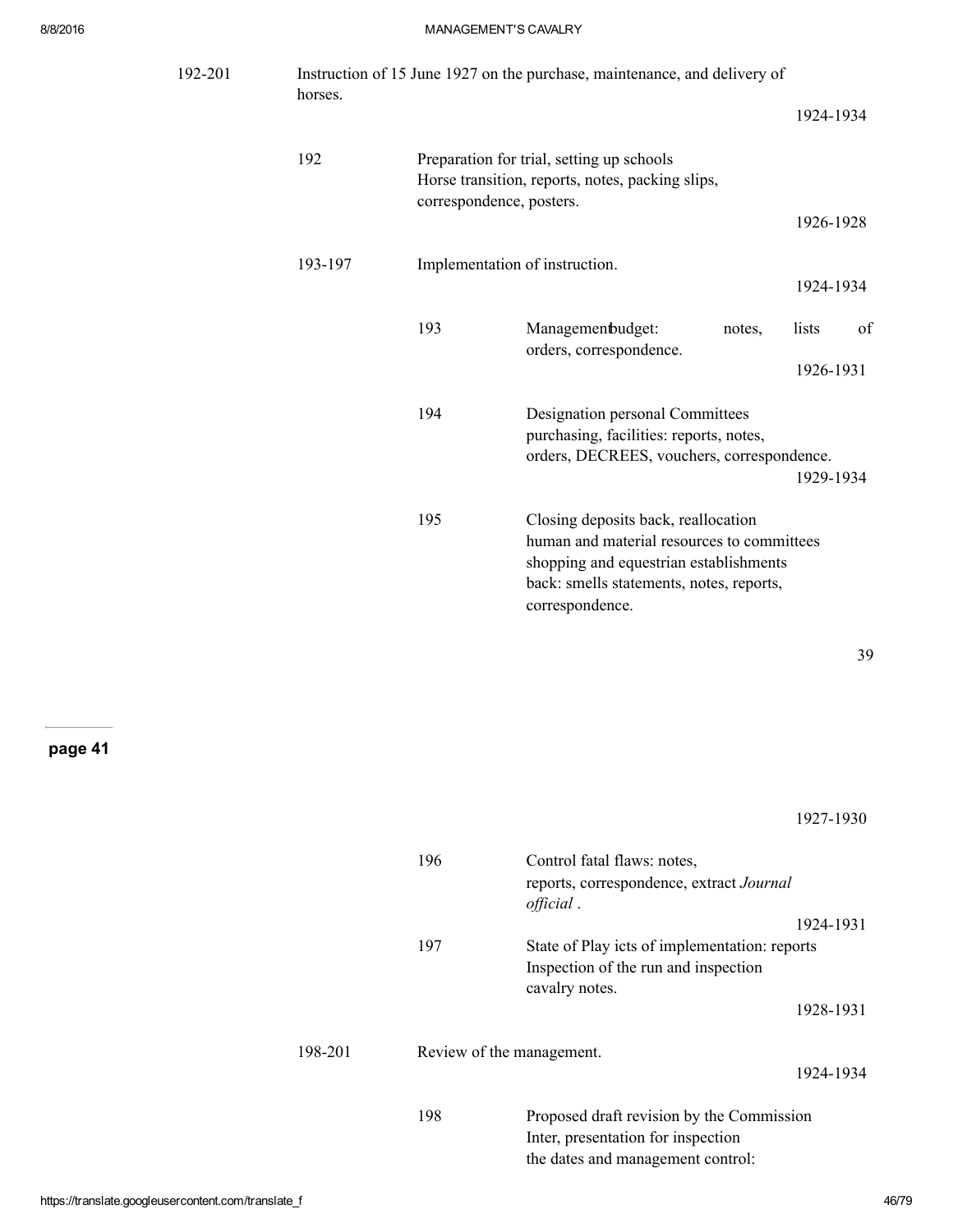|         |         |                       | Notariand reports annihifferent dates integory<br>correspondence staff.                                                                                                                                                                           | of                  |
|---------|---------|-----------------------|---------------------------------------------------------------------------------------------------------------------------------------------------------------------------------------------------------------------------------------------------|---------------------|
|         |         |                       |                                                                                                                                                                                                                                                   | 1926-1930           |
|         |         | 199                   | Construction of the military commission for<br>review of the management of 15 June 1927<br>notes, preparatory versions.                                                                                                                           | 1927-1929           |
|         |         | 200                   | Corrigenda to 15 June 1927. œ instruction<br>staff reduction, suppression of the committee<br>purchase of Caen, sales collateral, competition<br>of<br>mark:<br>correspondence,<br>reports, extracts from the <i>Official Bulletin</i> , posters. | notes,<br>1924-1934 |
|         |         | 201                   | Purchase of horses, draft Order<br>errata and modifications to the statement of 15<br>June 1927 notes, order, correspondence,<br>extract from the Official Bulletin.                                                                              | 1928-1930           |
| 202-204 | horses. |                       | Instruction 4 September 1935 on the purchase, maintenance, and delivery                                                                                                                                                                           |                     |
|         |         |                       |                                                                                                                                                                                                                                                   | 1933-1936           |
|         | 202     | preparatory document. |                                                                                                                                                                                                                                                   | 1935                |
|         | 203     | correspondence.       | educational project, corrected release: drafts and<br>Ultimately, notes, reports to the President of the Republic,                                                                                                                                | 1934-1935           |

40

|     | 204 | draft amendments to the education and instruction of 4<br>September 1935: preparatory versions, excerpts from the Bulletin<br>Official, notes, correspondence.<br>1933-1936 |  |
|-----|-----|-----------------------------------------------------------------------------------------------------------------------------------------------------------------------------|--|
| 205 |     | Difficulties of implementation and modification instructions, correspondence<br>with military regions, reports, notes, correspondence, briefs.<br>1915-1937                 |  |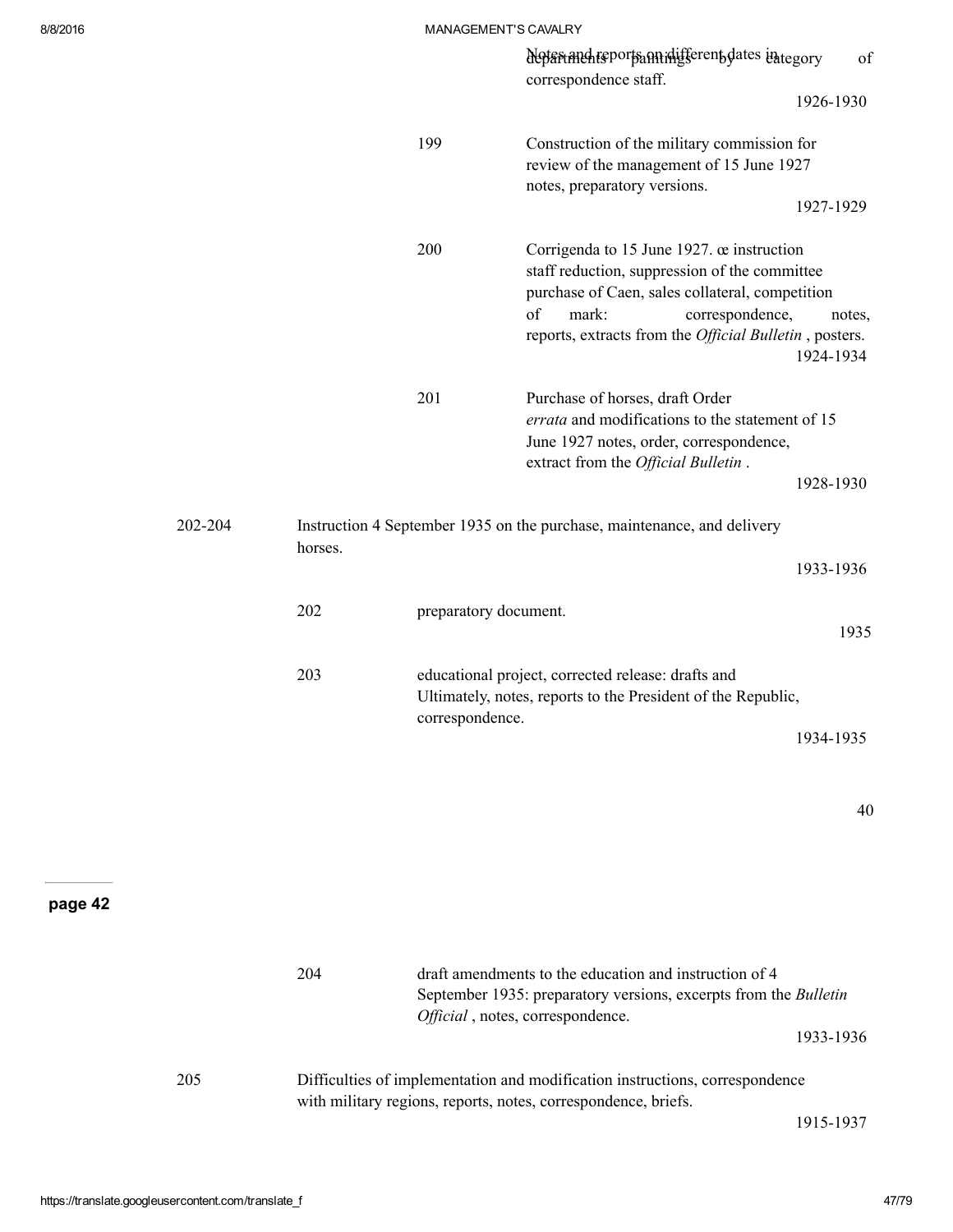|          | <b>Buying Programs</b>                                                                                                                                                               |                                                                                                                                                                                                         |           |  |  |
|----------|--------------------------------------------------------------------------------------------------------------------------------------------------------------------------------------|---------------------------------------------------------------------------------------------------------------------------------------------------------------------------------------------------------|-----------|--|--|
| 206      | General. Œ instructions, restrictions in the Levant, additional purchases Single,<br>Strengthening the infantry notes, purchase and distribution tables,<br>reports, correspondence. |                                                                                                                                                                                                         |           |  |  |
|          |                                                                                                                                                                                      |                                                                                                                                                                                                         | 1929-1936 |  |  |
| 206a-209 |                                                                                                                                                                                      | Replacement and Ongoing management of horses quota, notes, tables<br>distribution, correspondence with institutions and directorates<br>department about individual cases, invoices and purchase slips. | 1927-1936 |  |  |
|          | 206a                                                                                                                                                                                 | 1927.                                                                                                                                                                                                   |           |  |  |
|          | 207                                                                                                                                                                                  | 1930.                                                                                                                                                                                                   |           |  |  |
|          | 208                                                                                                                                                                                  | 1932.                                                                                                                                                                                                   |           |  |  |
|          | 209                                                                                                                                                                                  | 1936.                                                                                                                                                                                                   |           |  |  |
|          | purchasing committees                                                                                                                                                                |                                                                                                                                                                                                         |           |  |  |
| 210      |                                                                                                                                                                                      | Visits and meetings purchase in the Annexes: notes, report, program<br>Horse races of the company Aire-sur-l'Adour and company races<br>Plaisance-du-Gers, correspondence.                              |           |  |  |
|          |                                                                                                                                                                                      |                                                                                                                                                                                                         | 1880-1922 |  |  |
| 211-213  | runs.                                                                                                                                                                                | Monthly purchase bulletins sent by the purchase committees in office                                                                                                                                    |           |  |  |
|          | 211                                                                                                                                                                                  | 1926.                                                                                                                                                                                                   | 1926-1940 |  |  |
|          | 212                                                                                                                                                                                  | 1927.                                                                                                                                                                                                   |           |  |  |
|          | 213                                                                                                                                                                                  | 1939-1940.                                                                                                                                                                                              |           |  |  |
| 214      |                                                                                                                                                                                      | Delivery horses, horses statements of appreciation received: statements, notes,<br>Reports horse facilities of Algeria and Tunisia,                                                                     |           |  |  |
|          | correspondence.                                                                                                                                                                      |                                                                                                                                                                                                         | 1934-1939 |  |  |

215 Removing purchase committees Agen and Saint-Jean d'Angely under budget cuts of 1933: notes, reports to the Minister, deliberation the Charente-Maritime General Council for the Maintenance of the Holy committee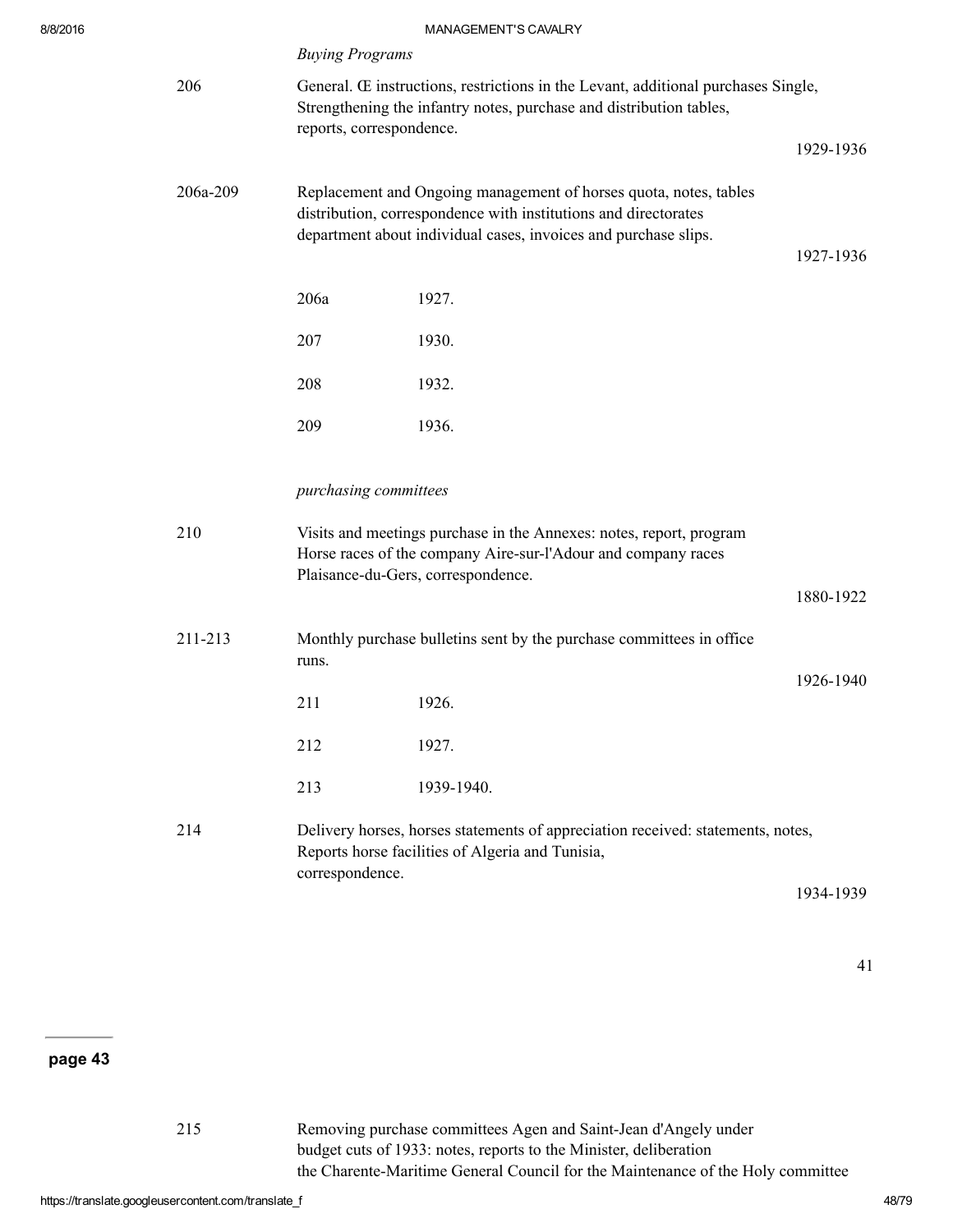| 8/8/2016 |                                |                                 | MANAGEMENT'S CAVALRY                                                                                                             |           |
|----------|--------------------------------|---------------------------------|----------------------------------------------------------------------------------------------------------------------------------|-----------|
|          | Jean d'Angely, correspondence. |                                 |                                                                                                                                  | 1932-1933 |
|          |                                | purchasing overseas assignments |                                                                                                                                  |           |
|          | 216                            |                                 | purchase in Argentina Mission: notes, correspondence.                                                                            | 1918-1920 |
|          | 217                            |                                 | Mission purchase in Canada, notes, correspondence.                                                                               | 1914-1927 |
|          | 218-222                        |                                 | Mission purchase in the United States.                                                                                           | 1914-1919 |
|          |                                | 218                             | Telegrams received collection.                                                                                                   | 1914-1915 |
|          |                                | 219                             | Correspondence in the first half 1917, Telegrams,<br>reports to the Minister, notes, horses autopsy reports,<br>letters.         |           |
|          |                                |                                 |                                                                                                                                  | 1916-1918 |
|          |                                | 220                             | accounting and budgetary management of purchases Single: surveys<br>water equivalent paid, packing slips, notes, correspondence. | 1914-1917 |
|          |                                | 221                             | Staff: notes, correspondence.                                                                                                    | 1914-1917 |
|          |                                | 222                             | Contracts with companies providing good horse:<br>contracts, notes, correspondence.                                              | 1914-1919 |
|          |                                |                                 |                                                                                                                                  |           |
|          | 223                            |                                 | purchase in Ireland Mission: notes, correspondence.                                                                              | 1914-1916 |
|          | 224                            | and receipts, correspondence.   | Purchase Mission in Syria: reports, map, notes, bills counterfoil book                                                           | 1897-1899 |
|          |                                |                                 | Competition, identification and classification                                                                                   |           |
|          | 225-226                        | Encouraging breeding.           |                                                                                                                                  | 1922-1935 |
|          |                                | 225                             | Premiums and Increase the rates: connection with<br>livestock associations and the technical section of the cavalry,             |           |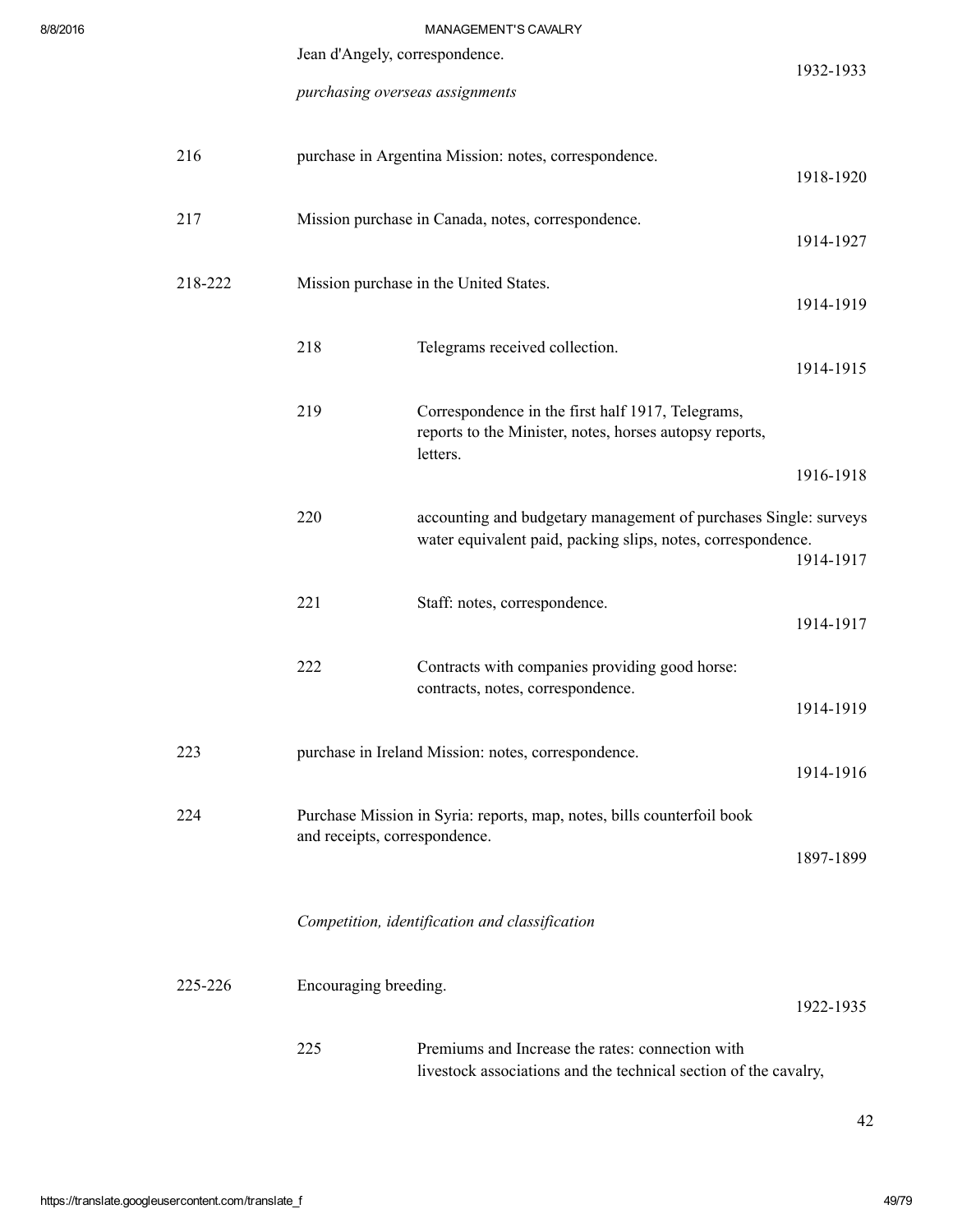|         |                        | poster, monthly purchasing reports, templates<br>Useful for purchasing committees, State of water equivalent to be<br>disposal of the Ministry of Agriculture, report it<br>Horse Show of Rome, report of an officer of<br>Control is Encouraging livestock, raised horses<br>touching a bonus in 1921, notes.             |           |
|---------|------------------------|----------------------------------------------------------------------------------------------------------------------------------------------------------------------------------------------------------------------------------------------------------------------------------------------------------------------------|-----------|
|         |                        |                                                                                                                                                                                                                                                                                                                            | 1922-1934 |
|         | 226                    | Correspondence with professionals: reports, notes,<br>extract from register of municipal councils of deliberations,<br>correspondence.                                                                                                                                                                                     |           |
|         |                        |                                                                                                                                                                                                                                                                                                                            | 1934-1935 |
| 227     |                        | . Competition mares and riding horses œ competitions: reports<br>minutes of the contest, report of the General Inspectorate of the stud,<br>Shopping roads commissions, posters. Withdrawals from funds<br>Mutuel arrested This, taken from the Official Journal, General Regulations<br>contest, reports, correspondence. |           |
|         |                        |                                                                                                                                                                                                                                                                                                                            | 1895-1939 |
| 228     |                        | Standing Instruction of 26 January 1929 on the census of horses<br>mules and mules projects, decree, leaderboards animal extract<br>the <i>Official Journal</i> , correspondence.                                                                                                                                          |           |
|         |                        |                                                                                                                                                                                                                                                                                                                            | 1928-1929 |
| 229-230 | notes, correspondence. | Presentation boards and back ranking: decisions<br>Minister horses mutation statements, minutes of horse Deaths                                                                                                                                                                                                            |           |
|         |                        |                                                                                                                                                                                                                                                                                                                            | 1936-1938 |
|         | 229                    | 1936.                                                                                                                                                                                                                                                                                                                      |           |
|         | 230                    | 1937-1938.                                                                                                                                                                                                                                                                                                                 |           |
| 231-233 |                        | Identification and classification of horse, mule and coaches:<br>instructions, notes, orders, comprehensive reports and trial areas<br>verbal gendarmerie, reports, correspondence, posters.                                                                                                                               | 1923-1937 |
|         | 231                    | 1923-1927.                                                                                                                                                                                                                                                                                                                 |           |
|         | 232                    | 1934.                                                                                                                                                                                                                                                                                                                      |           |
|         | 233                    | 1937.                                                                                                                                                                                                                                                                                                                      |           |
| 234     |                        | Identification and designation of horses statistical tables.                                                                                                                                                                                                                                                               |           |

1927-1938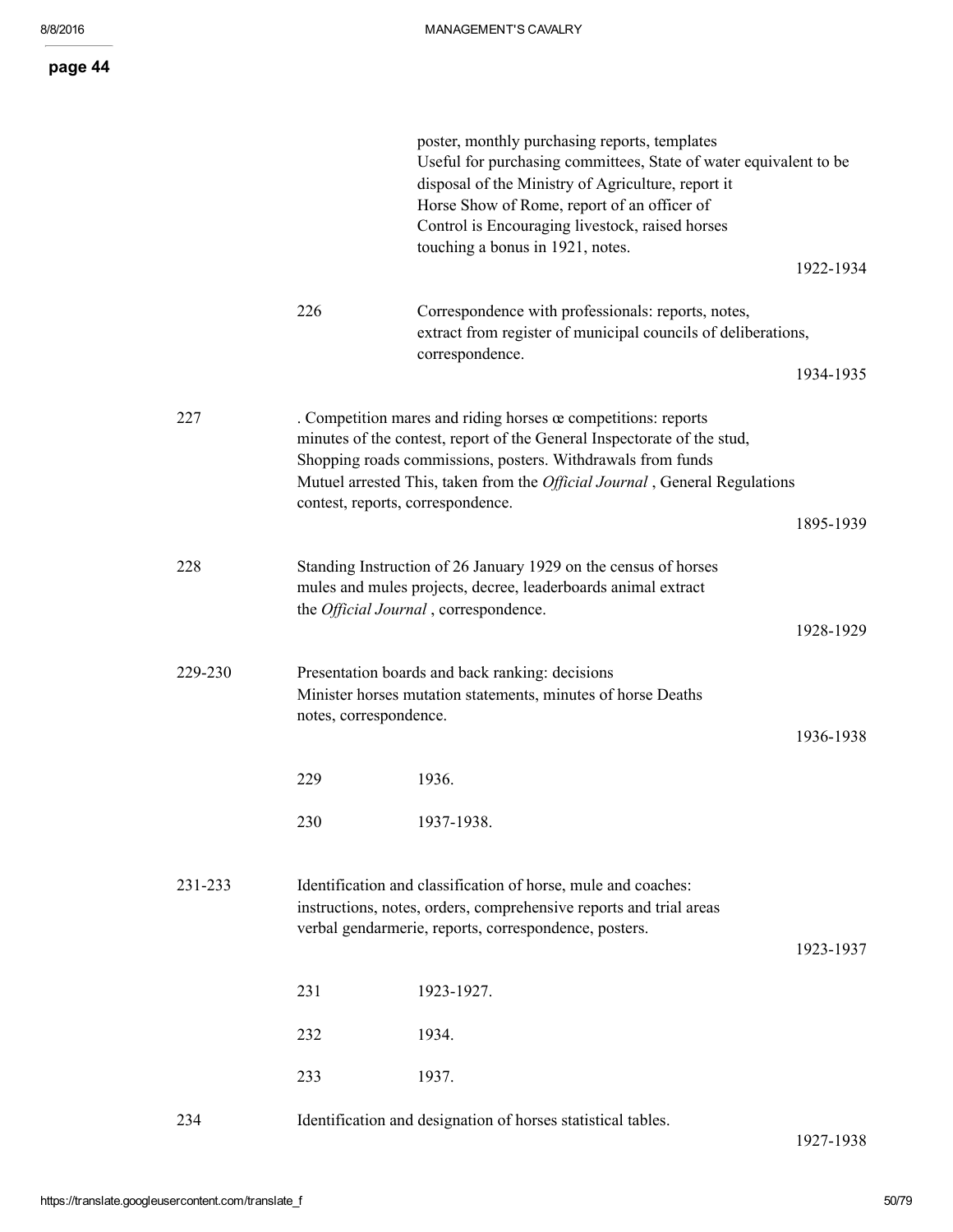235 Ranking horses, mares, mules and mules might be required in case of mobilization: summaries of animals available subdivision.

## page 45

1939

43

| 236               |          | horse requisition orders: lot of posters of the Guingamp area.                                                                                                                                                                                                                                                                                                                         | sd        |
|-------------------|----------|----------------------------------------------------------------------------------------------------------------------------------------------------------------------------------------------------------------------------------------------------------------------------------------------------------------------------------------------------------------------------------------|-----------|
| back institutions |          |                                                                                                                                                                                                                                                                                                                                                                                        |           |
|                   | Overview |                                                                                                                                                                                                                                                                                                                                                                                        |           |
| 237-241           |          | Rearranging runs of constituencies.                                                                                                                                                                                                                                                                                                                                                    | 1883-1926 |
|                   | 237      | Under the ministerial memorandum of February 23, 1892<br>on the reorganization of administrative districts<br>and local deposits back. œ Changing<br>district of Arles, map to remove deposits<br>La Capelle and Bec-Hellouin, transfer the deposit<br>Cuperly in Faverney, Constitute a deposit to Ain Sefra:<br>notes, registers deliberation extracts tips<br>municipal connection. |           |
|                   |          |                                                                                                                                                                                                                                                                                                                                                                                        | 1883-1910 |
|                   | 238      | Application of the circular of 8 August 1903. œ Suppression<br>Deposit Villers, reorganization of companies, modification<br>constituencies, Creating paths for horses<br>Faverney, Establishing a branch in Aumale<br>reports, correspondence.                                                                                                                                        | 1890-1908 |
|                   | 239      | Reorganization in 1924-1925. Œ Instruction for<br>renewal of concessions, correspondence with<br>units and local MPs, notes, reports, specifications<br>common expenses, statement of 6 February 1924 the<br>reorganization of the interior goes, Extracted Records<br>deliberations of the municipal councils.                                                                        | 1912-1926 |
|                   | 240      | specific constituencies exchange: reports<br>notes, excerpts from the Official Bulletin of the Ministry of War,<br>correspondence.                                                                                                                                                                                                                                                     |           |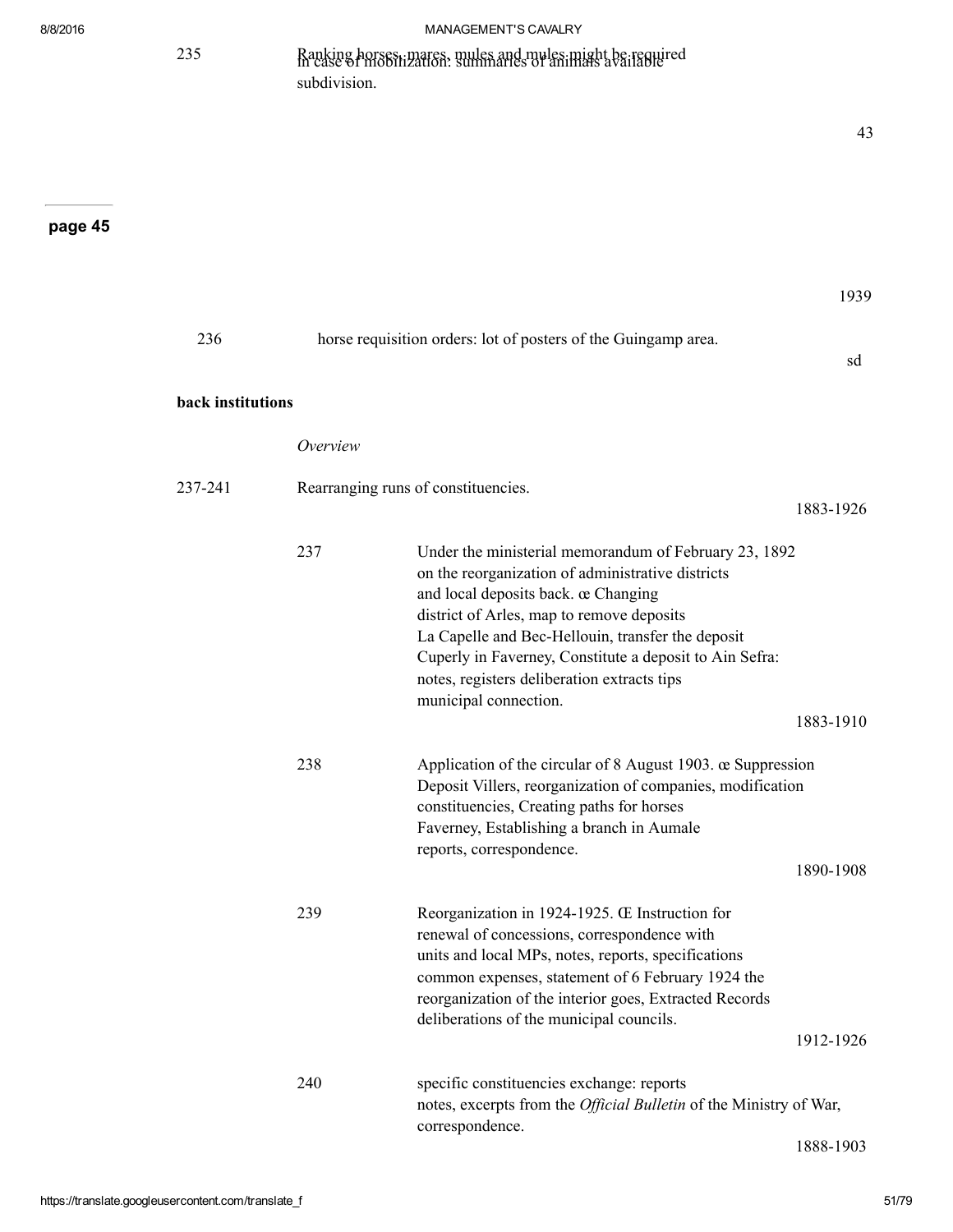| 8/8/2016 |         |                  | MANAGEMENT'S CAVALRY                                                                                                                                                                                                                                                                                           |           |
|----------|---------|------------------|----------------------------------------------------------------------------------------------------------------------------------------------------------------------------------------------------------------------------------------------------------------------------------------------------------------|-----------|
|          |         | 241              | Monthly reports from district commanders.                                                                                                                                                                                                                                                                      | 1918-1925 |
|          | 242-243 | Deposits back.   |                                                                                                                                                                                                                                                                                                                | 1892-1936 |
|          |         | 242              | General.<br>of the districts<br>change<br>œ<br>grain and supply equipment, health problems,<br>renewal of leases, creation of new annexes:<br>instructions, taken from the <i>official bulletin</i> , reports, notes, status                                                                                   |           |
|          |         |                  |                                                                                                                                                                                                                                                                                                                | 44        |
| page 46  |         |                  |                                                                                                                                                                                                                                                                                                                |           |
|          |         |                  | description of the schedule Bruka (Gers) connection.                                                                                                                                                                                                                                                           | 1892-1923 |
|          |         | 243              | Management reports of the control and inspection of the<br>back: reports, notes, reports, correspondence.                                                                                                                                                                                                      |           |
|          |         |                  |                                                                                                                                                                                                                                                                                                                | 1935-1936 |
|          | 244-250 | Annexes to back. |                                                                                                                                                                                                                                                                                                                | 1912-1926 |
|          |         | 244              | General Organization. Œ Renewal of leases<br>1913-1922, deductions for accommodation veterinarians,<br>Evacuation of the Annex to the Rochebeaucourt (Charente)<br>penalties for late work, places Management<br>stable: horse workforce by Annex, reports<br>Minister, review records, notes, correspondence. |           |
|          |         | 245              | New construction projects and restorations:                                                                                                                                                                                                                                                                    | 1914-1926 |
|          |         |                  | files of the candidates.                                                                                                                                                                                                                                                                                       | 1912-1913 |
|          |         | 246              | Requests for facilities and extension. Œ Extension<br>equestrian facilities, offers of facilities available to the<br>provision of the US Army in 1917 notes, specifications<br>loads connection.                                                                                                              | 1912-1920 |
|          |         |                  |                                                                                                                                                                                                                                                                                                                |           |
|          |         | 247              | Creation of new deposits, Including reports, correspondence.                                                                                                                                                                                                                                                   | 1918      |
|          |         | 248              | Facilities for the US military: postponements,<br>Minutes of possession, memos,<br>correspondence.                                                                                                                                                                                                             |           |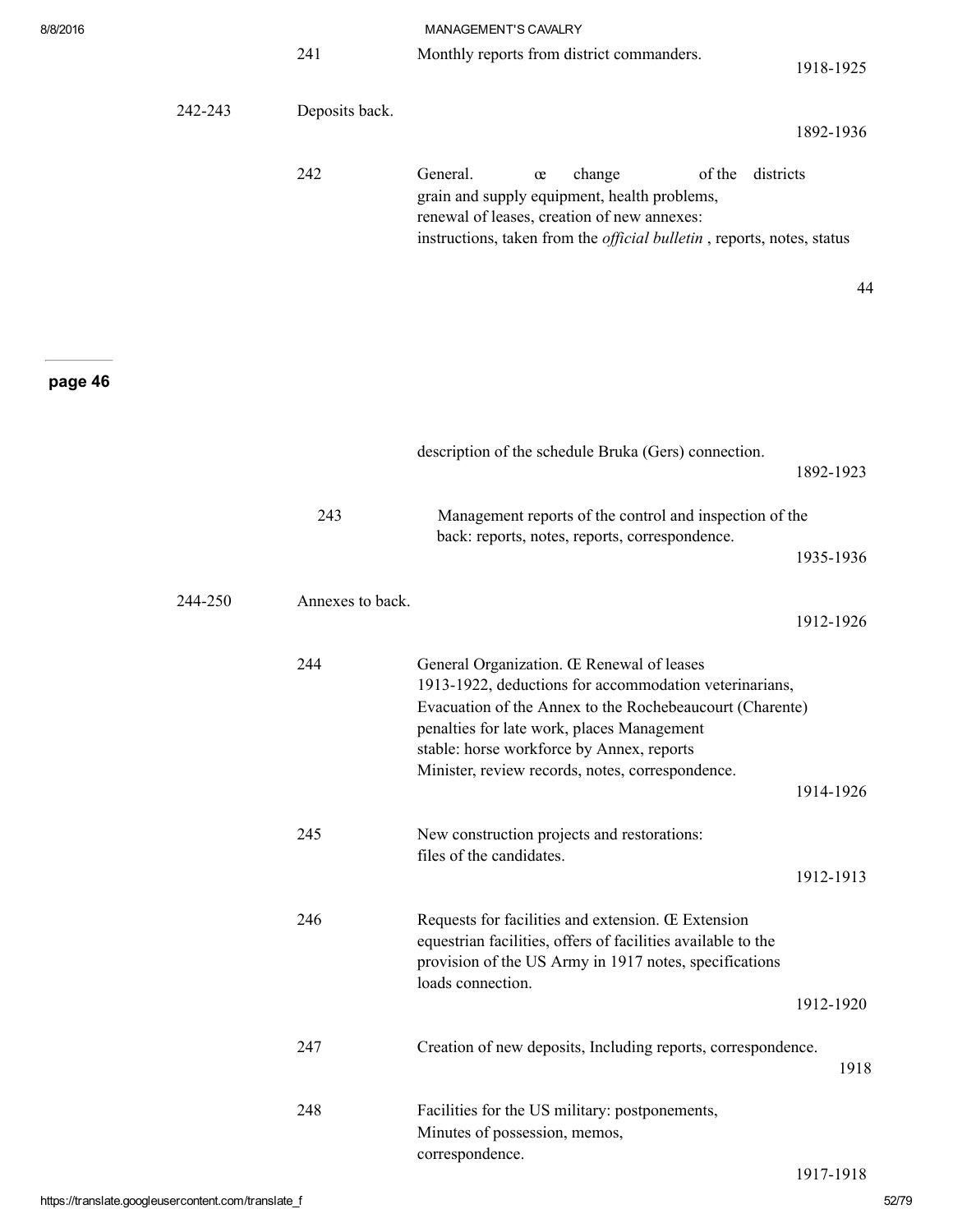|         | 249                            | Equipment and supplies Provided in Appendices, review of<br>agreements with dealers correspondence,<br>instructions, notes, agreements, paintings transportation<br>equipment. | 1906-1920              |
|---------|--------------------------------|--------------------------------------------------------------------------------------------------------------------------------------------------------------------------------|------------------------|
|         | 250                            | Car buying for the annexes, credit management:<br>correspondence.                                                                                                              | 1914                   |
| 251-252 | Horse transition institutions. |                                                                                                                                                                                | 1927-1936              |
|         | 251                            | règlements draft on administration and staff<br>animals: instructions and additives, DECREES, notes, reports<br>the Minister, the Inspector General of opinion runs,           |                        |
|         |                                |                                                                                                                                                                                | 45                     |
|         |                                |                                                                                                                                                                                |                        |
|         |                                | correspondence.                                                                                                                                                                |                        |
|         |                                |                                                                                                                                                                                | 1927-1936              |
|         | 252                            | draft règlements we feed rations:<br>instructions,<br>of<br>bulletin<br>notes,<br>extracts<br>correspondence.                                                                  | Official,<br>1933-1938 |
| 253     |                                | Horse institutions of transition and acclimation centers and<br>dressage: states of the workforce by half.                                                                     |                        |
|         | facilities lease renewal       |                                                                                                                                                                                | 1939-1940              |
|         |                                |                                                                                                                                                                                |                        |
| 254     | Renewal<br>chronological).     | of the concessions<br>for<br>1913-1922                                                                                                                                         | (ranking               |
|         |                                |                                                                                                                                                                                | 1904-1920              |
| 255-260 |                                | Legal provisions: notebooks common and special charges deferrals<br>Minister circular convention on back of annexes.                                                           | 1904-1920              |
|         | 255                            | Early study Proposals Annex: reviews<br>intelligence, deliberation extracts tips<br>municipal comprehensive plans, notes, correspondence.                                      |                        |
|         |                                |                                                                                                                                                                                |                        |

1905-1912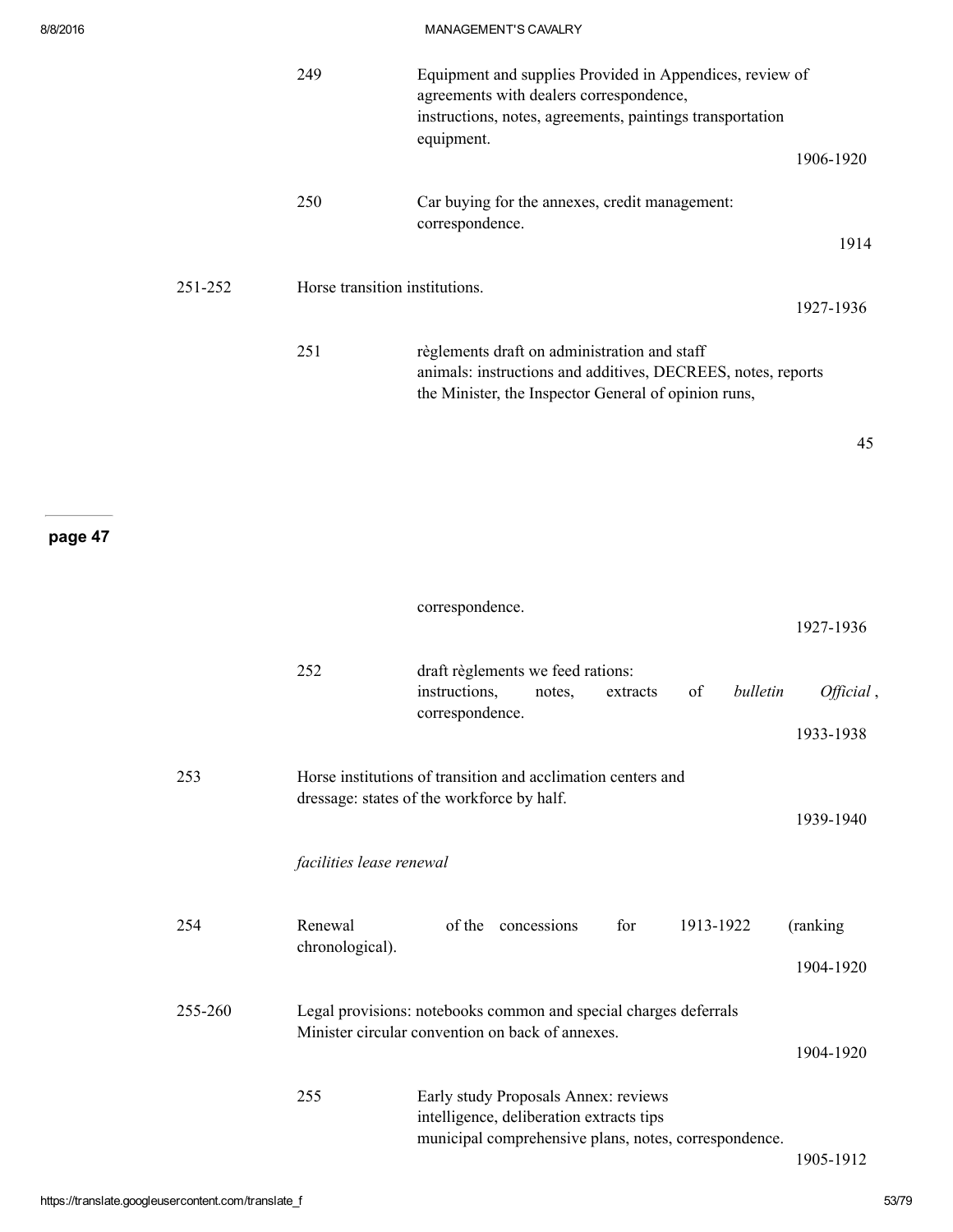| 256 | specific files on the Annexes to Selles-sur-Cher,<br>Anglars-Juillac, Laverdines, La Palanque, Bouilhaguet<br>Segala, Bonnavois, Radon, Lastours The Busson,<br>Lavergne, Mons, Bures, Broomfleet connection, extract<br>the <i>Official Bulletin</i> , agreements and amendments, minutes<br>work and visit schedules, extracts from the registry<br>deliberations of the municipal councils, order of repayment,<br>notes.<br>1912-1920 |
|-----|-------------------------------------------------------------------------------------------------------------------------------------------------------------------------------------------------------------------------------------------------------------------------------------------------------------------------------------------------------------------------------------------------------------------------------------------|
| 257 | File review by the renewal commission:<br>Minutes of committee meetings, notes, proces<br>minutes of work, correspondence, plans.<br>1912-1913                                                                                                                                                                                                                                                                                            |
| 258 | Proposals by the Study Commission offers<br>renewal:<br>of the offers<br>Proposals<br>paintings<br>instruction booklet of common expenses, conventions,<br>correspondence.<br>1912-1913                                                                                                                                                                                                                                                   |
| 259 | Extension of Existing leases: Notice and Request<br>information, correspondence.<br>1913                                                                                                                                                                                                                                                                                                                                                  |

46

|         | 260                                             | notes, correspondence. | Lease expiry extended by one year in 1913, the study<br>renewal: Convention on the Annexes<br>dates, status of horses subject to transitional arrangements,                                                                         |        |    |            |
|---------|-------------------------------------------------|------------------------|-------------------------------------------------------------------------------------------------------------------------------------------------------------------------------------------------------------------------------------|--------|----|------------|
|         |                                                 |                        |                                                                                                                                                                                                                                     |        |    | 1904-1914  |
| 261-263 | Lease renewal dates institutions for 1922-1931. |                        |                                                                                                                                                                                                                                     |        |    | 1912-1922  |
|         | 261                                             |                        | File by Schedule: conventions, quotes Estimated works,<br>Minutes of visits and work, the company's statutes<br>The anonymous Rochebeaucourt (Charente) connection.                                                                 |        |    | 1921-1922  |
|         | 262                                             | denied,                | Selection of concessions by the Committee<br>renewal: statement of the offers, minutes of<br>meeting of the renewal commission, reports, notes,<br>specification of common expenses, list of accepted and appendices<br>conventions | orders | οf | repayment, |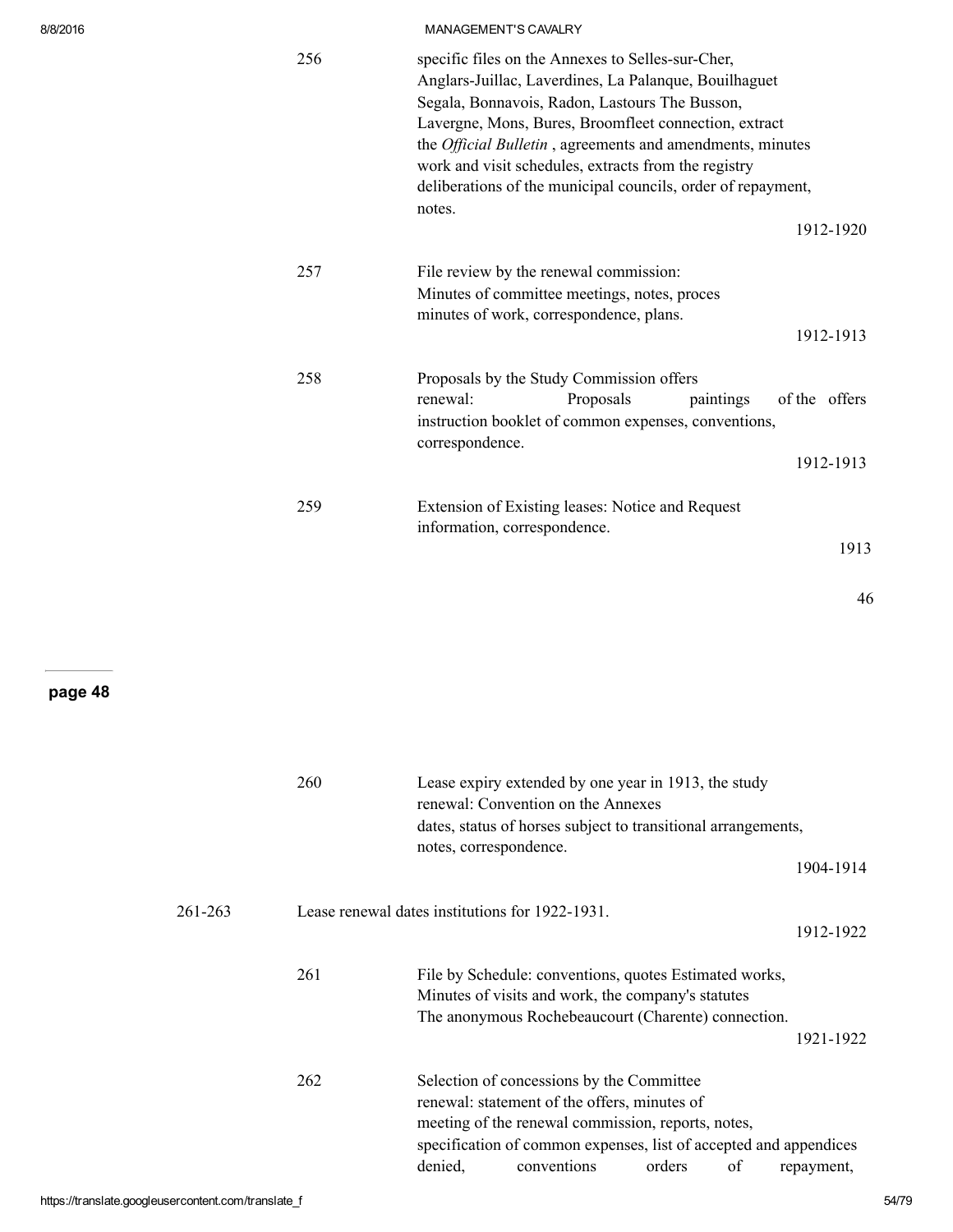|         |     | <b>MANAGEMENT 3 CAVALINI</b>                                                                                                                                                                                                                                                                                                                                               |           |
|---------|-----|----------------------------------------------------------------------------------------------------------------------------------------------------------------------------------------------------------------------------------------------------------------------------------------------------------------------------------------------------------------------------|-----------|
|         |     | correspondence.                                                                                                                                                                                                                                                                                                                                                            | 1912-1922 |
|         | 263 | Concessions unsuccessful: minutes of work, notes,<br>specification of common expenses, education for<br>renewal correspondence.                                                                                                                                                                                                                                            | 1915-1922 |
| 264-265 |     | Renewal of leases of facilities back in 1931.                                                                                                                                                                                                                                                                                                                              | 1925-1931 |
|         | 264 | requests made: State of the offers, agreements and<br>endorsements of Saint-Varent (Deux-Sèvres), minutes of<br>visits, specifications common expenses connection.                                                                                                                                                                                                         | 1925-1931 |
|         | 265 | Renewal transition equestrian facilities<br>Anglars-Juillac, Saint-Varent, the Bruka, the Term-Paillard<br>Clos du Houlley of Busson, of Châteaufer, Bellac<br>Ségala: Amending the minutes of specifications,<br>minutes of work and visits, conventions, states<br>descriptive places, plans, statements of commitment, act<br>dirty, proof of payments, correspondence. |           |
|         |     |                                                                                                                                                                                                                                                                                                                                                                            | 1929-1931 |

page 49

## District of Caen

| 266 | General. Œ Deposits back to Caen, St. Lo, Alencon, Angers                                                                                                      |
|-----|----------------------------------------------------------------------------------------------------------------------------------------------------------------|
|     | Minutes of dissolution of 3<br>e group of riders back of Alencon,<br>extract from the register of the deliberations of the General Council of Calvados, report |
|     | the order of the square of Saint-Lô is the visit of a Japanese mission                                                                                         |
|     | notes, correspondence.<br>1915-1933                                                                                                                            |
| 267 | Deposit back from Caen (Calvados), Annex Bec-Hellouin (Eure)<br>notes, report, correspondence.                                                                 |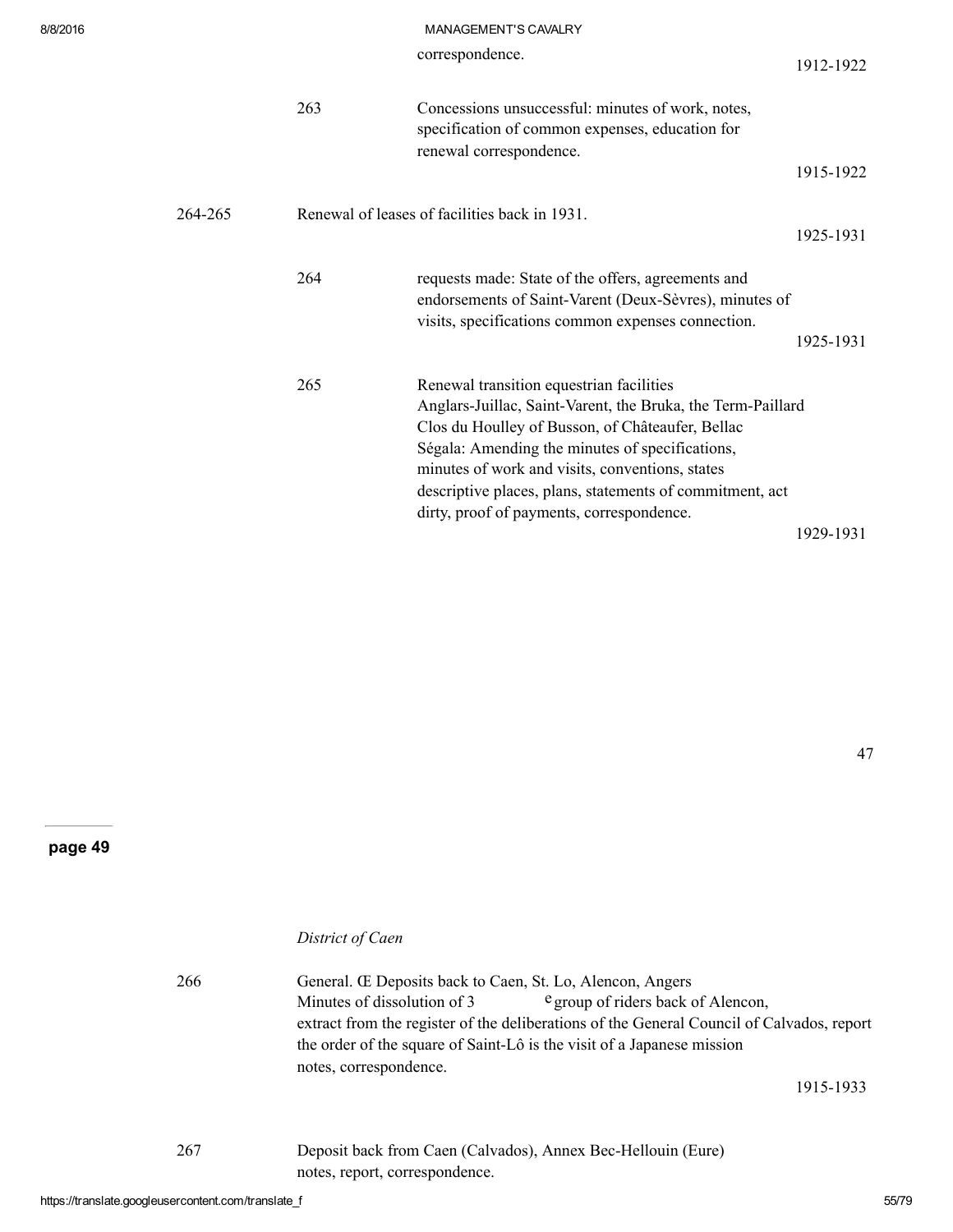1912-1933

| 268     | Deposit back from Saint-Lô (Manche), annex Couvains (Manche)<br>notes, reports to the Minister, correspondence. |                                                                                                                                                                                                                                                                                                                          |           |  |
|---------|-----------------------------------------------------------------------------------------------------------------|--------------------------------------------------------------------------------------------------------------------------------------------------------------------------------------------------------------------------------------------------------------------------------------------------------------------------|-----------|--|
|         |                                                                                                                 |                                                                                                                                                                                                                                                                                                                          | 1904-1920 |  |
| 269-274 |                                                                                                                 | Deposit of Fontenay-le-Comte and Its annexes.                                                                                                                                                                                                                                                                            | 1884-1930 |  |
|         | 269                                                                                                             | Deposit of Fontenay-le-Comte (Vendée), use of stable<br>The stud for Rochebeaucourt: note, map,<br>correspondence.                                                                                                                                                                                                       | 1921-1926 |  |
|         | 270                                                                                                             | Schedule of Bourg-sous-la-Roche (Vendée): additional act to<br>the Convention, extracts from the register of the council<br>News, schedule of common expenses, plane minutes<br>receipt of the Annex, model declaration, instruction<br>Renewals for lease, marriage, notes, status<br>accounts payable, correspondence. | 1913-1921 |  |
|         | 271                                                                                                             | Annex Chapelle-aux-Lys (Vendée), litigation with the<br>dealer Gigot: note, notebook common charges<br>minutes of work, correspondence.                                                                                                                                                                                  | 1912-1922 |  |
|         | 272                                                                                                             | Annex Pissepole (Deux-Sèvres) agreement, order<br>repayment, correspondence.                                                                                                                                                                                                                                             | 1912-1917 |  |
|         | 273                                                                                                             | Schedule of Saint-Varent (Deux-Sèvres) and Convention<br>endorsements, copy of Parisian Posters, extracts<br>minutes transplant Bressuire civil court proceedings,<br>notes, veterinary reports, delivery reports, Layers<br>work connection.                                                                            | 1889-1930 |  |

48

page 50

274 Annex dates back to St. Ouenne (Deux-Sèvres): notebook common expenses, report to the Minister, with agreement the dealer, correspondence.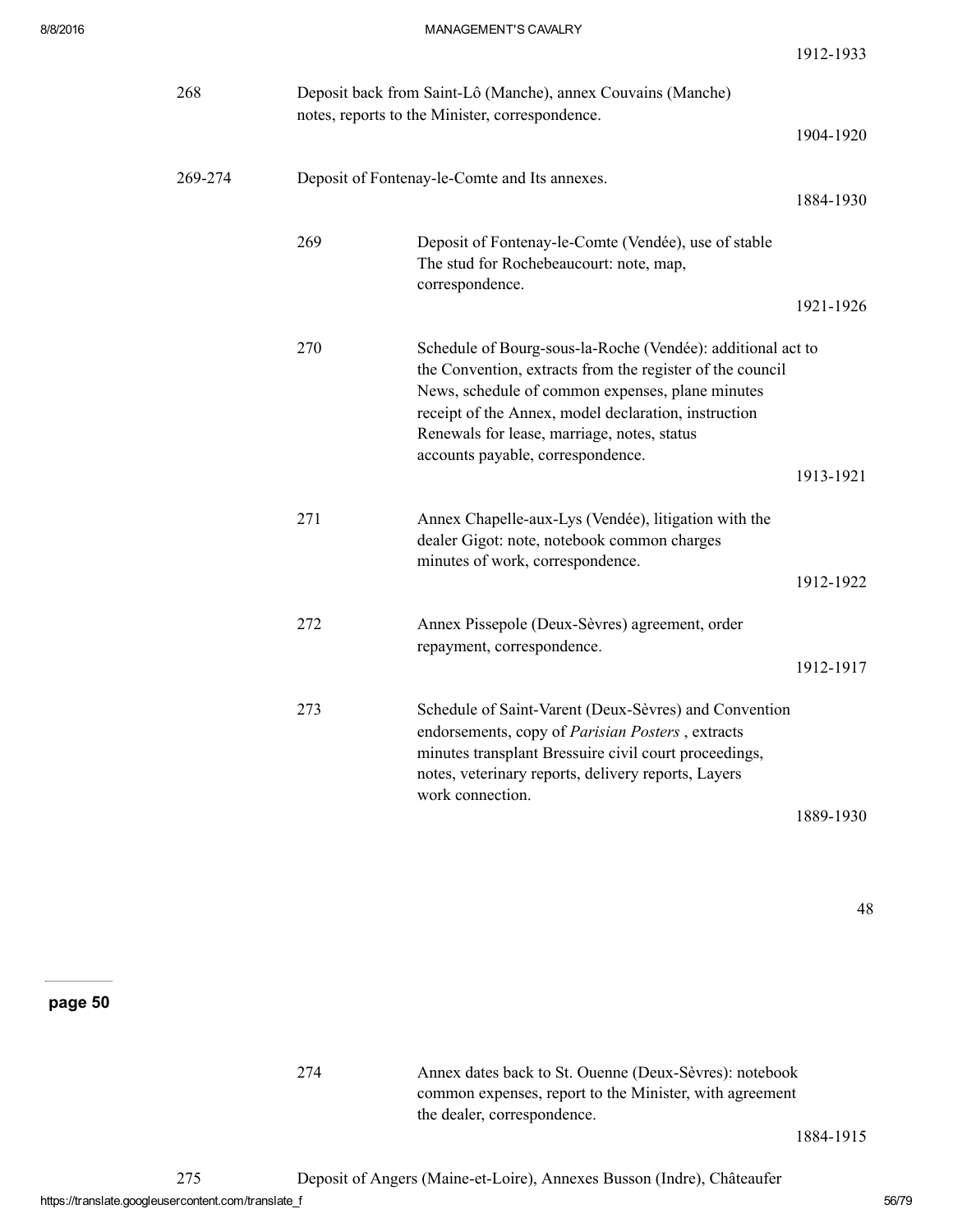| 8/8/2016 |     | <b>MANAGEMENT'S CAVALRY</b>                                                                                                                                                                                                                                                                                                                                                                           |           |
|----------|-----|-------------------------------------------------------------------------------------------------------------------------------------------------------------------------------------------------------------------------------------------------------------------------------------------------------------------------------------------------------------------------------------------------------|-----------|
|          |     | (Cher), Selles-sur-Cher (Loir-et-Cher) conventions and endorsements, notes, statements<br>places, records of visits and instructions for receiving send<br>renewal of concessions, repayment orders, inventories<br>furnishings, state of the Observed damage, the veterinary report, plans,<br>correspondence.                                                                                       |           |
|          |     |                                                                                                                                                                                                                                                                                                                                                                                                       | 1903-1931 |
|          | 276 | Deposit of Saint Jean d'Angely (Charente-Maritime) and annexes of the<br>Rochebeaucourt (Charente) and Lhommaizé (Vienna): conventions and acts<br>Additional, specifications, common charges for instructions<br>lease renewal, decision of the State Council on the fight with<br>Beauchamp dealer Minutes expertise and reception,<br>statement of fees due by the concessionaire, correspondence. |           |
|          |     |                                                                                                                                                                                                                                                                                                                                                                                                       | 1904-1924 |
|          | 277 | Horse transition Bec-Hellouin institutions, Caen, Guingamp,<br>Saint Jean d'Angely, St. Varent. Œ Management Reports of control:<br>reports, notes, correspondence.                                                                                                                                                                                                                                   | 1936-1937 |
|          |     | District of Tarbes                                                                                                                                                                                                                                                                                                                                                                                    |           |
|          | 278 | Deposit of Tarbes (Hautes-Pyrénées), Annexes Bruka (Gers), Freycinet<br>(Haute-Garonne), the French Open (Gers): Convention and endorsements, act<br>notoriety, notebooks common expenses, reports to the Minister, report<br>Chief of Engineering on repairs to, records of visits<br>work reports of the commission responsible for the receipt of work, notes,<br>correspondence.                  |           |
|          |     |                                                                                                                                                                                                                                                                                                                                                                                                       | 1879-1930 |
|          | 279 | Filing Agen (Lot-et-Garonne) and Its Anglars-Juillac annexes (Lot), the<br>Broc (Lot-et-Garonne), Lastours (Aude): notes, ratio control,<br>correspondence.                                                                                                                                                                                                                                           |           |
|          |     |                                                                                                                                                                                                                                                                                                                                                                                                       | 1903-1933 |
|          | 280 | Deposit Merignac (Gironde) and Its Bouilhaguet annexes (Lot-et<br>Garonne), the Gibaud (Charente-Maritime) and Palanque (Dordogne)<br>conventions and endorsements, notes, creation of a commission decision<br>continuing the military, repayment orders, plans,<br>correspondence.                                                                                                                  |           |
|          |     |                                                                                                                                                                                                                                                                                                                                                                                                       | 1913-1927 |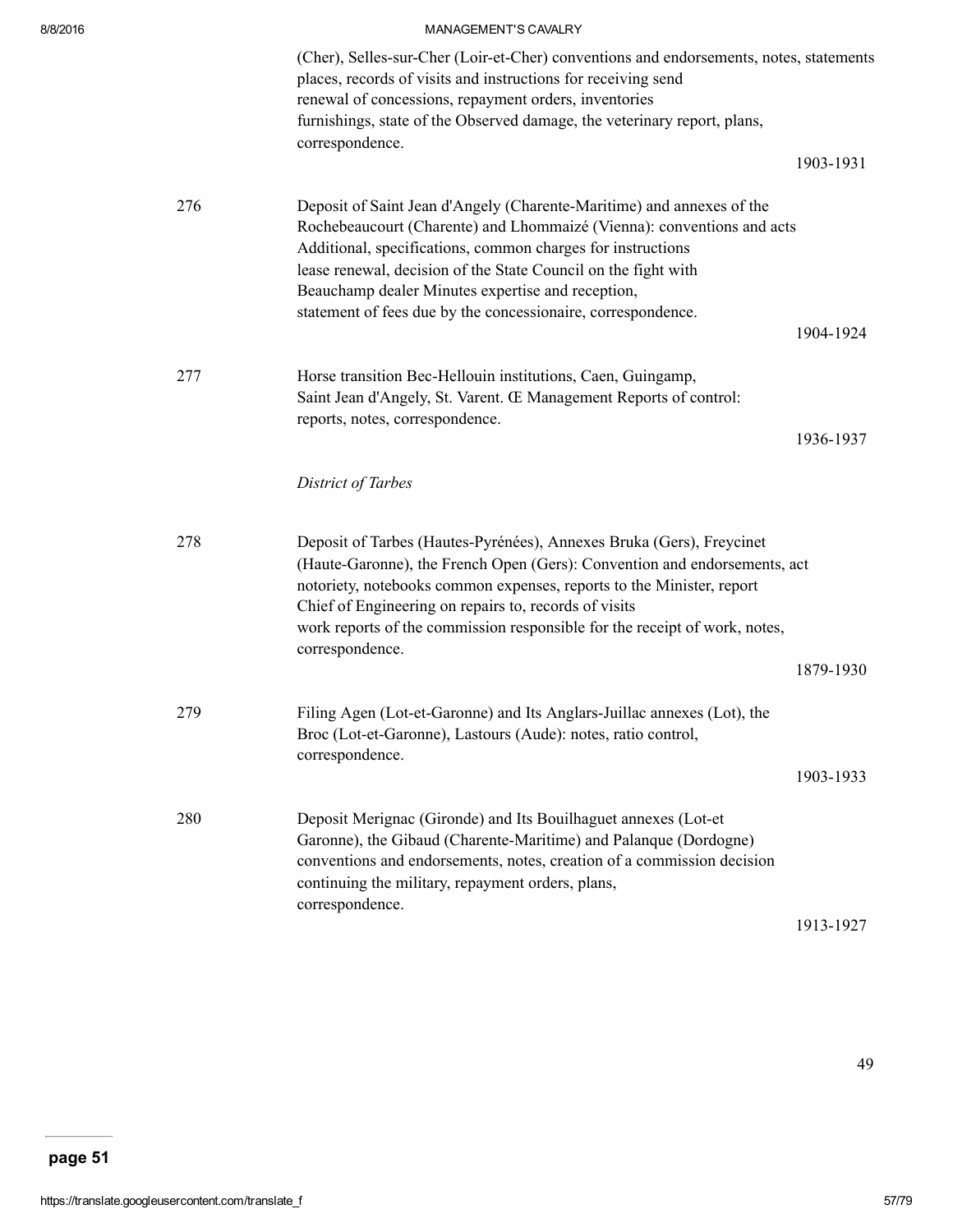| 281     |                   | Deposit of Aurillac (Cantal) and Its Cornusson annexes (Tarn-et-Garonne)<br>Mons (Lot) and Segala (Lot): conventions, business and record<br>Inventory, notes, correspondence.                                                                                                                             |           |
|---------|-------------------|------------------------------------------------------------------------------------------------------------------------------------------------------------------------------------------------------------------------------------------------------------------------------------------------------------|-----------|
|         |                   |                                                                                                                                                                                                                                                                                                            | 1904-1939 |
| 282     |                   | Filing Arles (Bouches-du-Rhône): extracts from the register of deliberations<br>City Council, Official Journal, notes, correspondence.                                                                                                                                                                     |           |
|         |                   |                                                                                                                                                                                                                                                                                                            | 1883-1920 |
| 283     |                   | equestrian facilities Ségala transition, Anglars-Juillac, The French Open,<br>Tarbes, reports from management control: report notes, correspondence.                                                                                                                                                       | 1934-1936 |
|         |                   |                                                                                                                                                                                                                                                                                                            |           |
|         | District of Paris |                                                                                                                                                                                                                                                                                                            |           |
| 284     |                   | General information on schedules of Avoise, Saint-Junien, Montoire, Radon,<br>Beauval, Bures is circular Creating a schedule to back up,<br>sketch, business report, statements of repairs and improvements, notes,<br>Circular on Creating the ski jumpers groups                                         |           |
|         | correspondence.   |                                                                                                                                                                                                                                                                                                            | 1903-1922 |
| 285-290 |                   | Deposit of Paris-Montrouge and Its annexes.                                                                                                                                                                                                                                                                | 1893-1932 |
|         | 285               | Deposit of Montrouge (Hauts-de-Seine), transfer projects:<br>project history, notes, correspondence, extract from<br>Official Bulletin of Paris, minutes of meeting<br>city council, plans, minutes of a conference<br>Organized to study the installation possible in St. Cloud<br>notes, correspondence. |           |
|         |                   |                                                                                                                                                                                                                                                                                                            | 1893-1932 |
|         | 286               | Avoise (Orne) work: notes, correspondence.                                                                                                                                                                                                                                                                 | 1905-1906 |
|         | 287               | Bures (Seine-et-Oise): inventory, lease, plans, proces<br>Minutes of the meeting of the inspection, convention,<br>affidavit connection.                                                                                                                                                                   | 1903-1924 |
|         | 288               | Claye (Seine-et-Marne) agreement, the minutes of<br>Meeting the inspection, reporting to the Minister,<br>horse position, the minutes of the meeting<br>Committee on Developments of the schedule, inventory,<br>inventory<br>of<br>furniture<br>and of<br>equipment<br>correspondence.                    | Stable,   |

1912-1919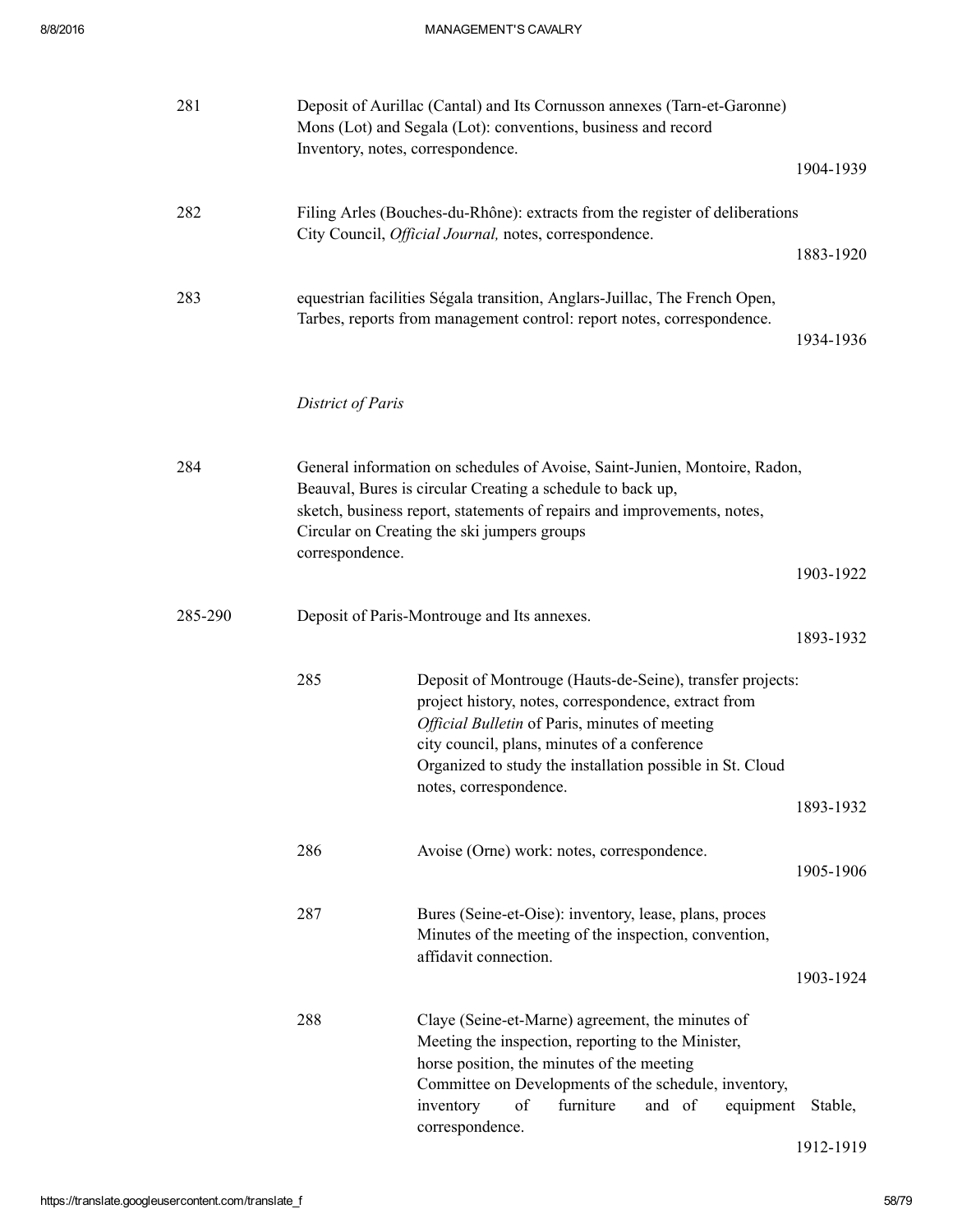50

|         | 289 | Appendix Pierrelaye (Val-d'Oise) agreement with the<br>dealer, specifications common charges trial<br>meeting minutes, reports, notes, correspondence.                                      |           |
|---------|-----|---------------------------------------------------------------------------------------------------------------------------------------------------------------------------------------------|-----------|
|         |     |                                                                                                                                                                                             | 1912-1920 |
|         | 290 | Schedule of Saint-Germain-en-Laye (Yvelines), displacement<br>Montoire: agreement with the city of Montoire report<br>Senior veterinarian connection.                                       |           |
|         |     |                                                                                                                                                                                             | 1896-1898 |
| 291-294 |     | Deposit Gueret (Creuse) and Its annexes.                                                                                                                                                    | 1883-1928 |
|         | 291 | Deposit Gueret (Creuse) notes, correspondence.                                                                                                                                              | 1923-1928 |
|         | 292 | Bonnavois (Indre) and agreements with dealers<br>extensions, deferrals of control, recovery proceedings,<br>records of work report, notes, correspondence.                                  |           |
|         |     |                                                                                                                                                                                             | 1888-1928 |
|         | 293 | Bellac (Haute-Vienne): notes, records, reports,<br>extracts from the register of council deliberations,<br>Telegrams connection.                                                            | 1883-1924 |
|         | 294 | Annex dates back to Saint-Junien (Haute-Vienne), creation<br>Work: extract of council deliberations,                                                                                        |           |
|         |     | Reports of the veterinary service notes, reports to the Minister,<br>extract from the <i>Official Bulletin</i> , connection.                                                                |           |
|         |     |                                                                                                                                                                                             | 1883-1911 |
| 295     |     | Deposit of Mâcon (Saône-et-Loire), annex Coligny (Ain) and Convention<br>endorsements, report to the Minister, notice of minutes of work<br>Executed, lease, report, notes, correspondence. |           |
|         |     |                                                                                                                                                                                             | 1909-1920 |
| 296     |     | Deposit Favernay (Haute-Saône): notes, correspondence.                                                                                                                                      | 1922-1930 |
| 297     |     | Facilities of Suippes (Marne): notes, report the overall control,<br>Report of Chief of Engineering of Chalons connection.                                                                  | 1920-1931 |
| 298     |     | Horse transition institutions Term-Paillard (Silmont, Meuse) and                                                                                                                            |           |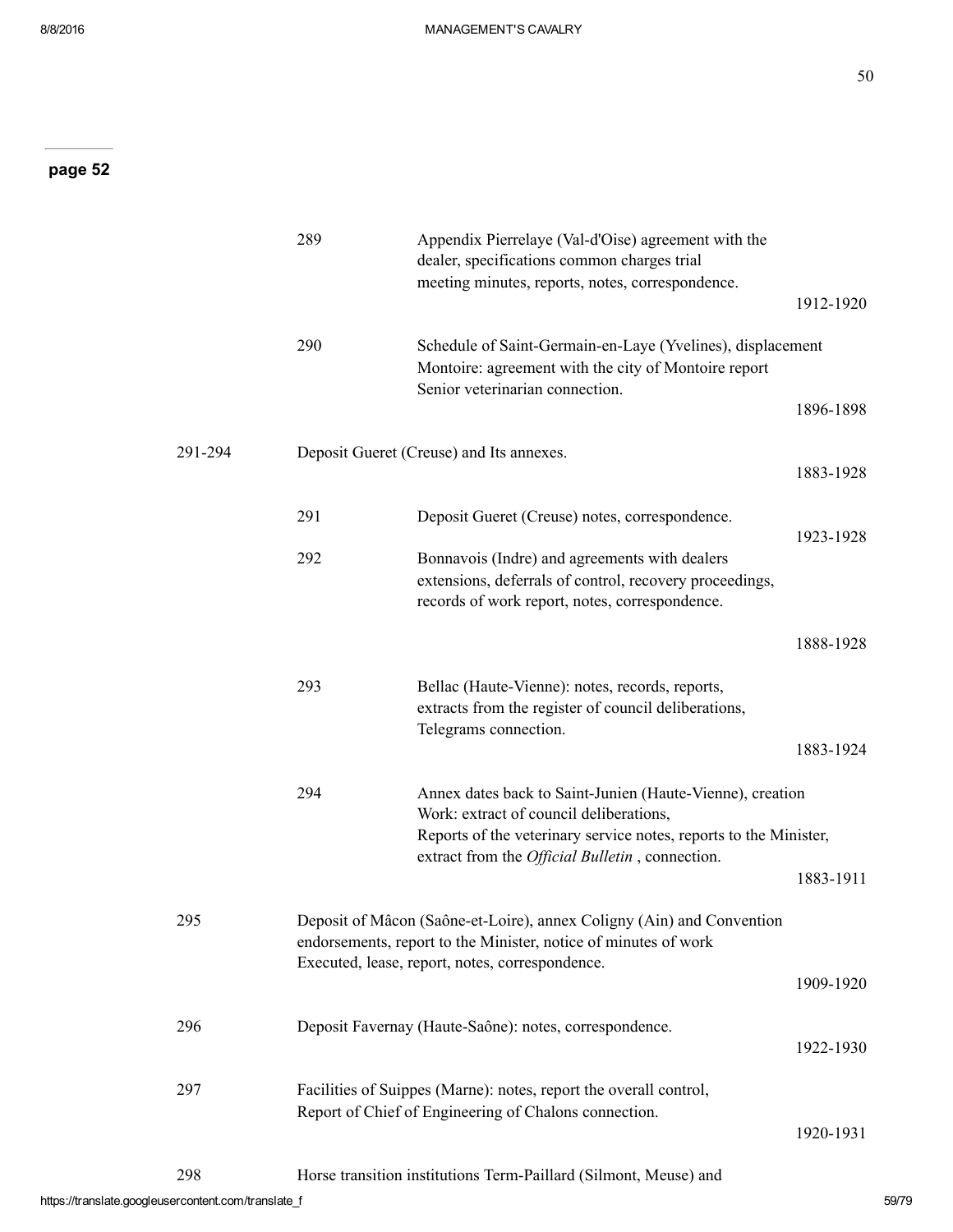Macon (Saône-et-Loire), report of management control: report controller, the veterinary report, plans, General Specifications, quotes Estimated per building.

1931-1935

51

page 53

#### reformed horses

| 299-301 | Disposals in the gendarmerie and the Republican Guard.<br>1922-1935 |                                                                                                                                                                                  |           |
|---------|---------------------------------------------------------------------|----------------------------------------------------------------------------------------------------------------------------------------------------------------------------------|-----------|
|         | 299                                                                 | draft circulars and instructions: circular, notes,<br>correspondence.                                                                                                            | 1930-1935 |
|         | 300                                                                 | Costing legion: the sale and delivery of invoices,<br>summary schedules expenses, horses states<br>Delivered connection.                                                         | 1928-1930 |
|         | 301                                                                 | Deliveries: Minutes of sales, invoices, statements<br>Safety, recovery proceedings, reports, dispatches<br>Ministerial, notes, report of an official control,<br>correspondence. | 1922-1931 |
| 302     | correspondence.                                                     | Disposals colonial troops: bills, notes, descriptive statements,                                                                                                                 | 1913-1936 |
| 303     |                                                                     | horse transfers to foreign gouvernements instructions, states<br>summary, monthly status sheets, notes.                                                                          | 1915-1923 |
| 304     |                                                                     | horse sales to the Belgian army imputation changes states,<br>Disposals of summary statements, bills of sale, notes, correspondence.                                             | 1917-1921 |
| 305     | correspondence.                                                     | horse export control and customs deposits back:<br>Bill, by APPROBATION principality (customs district)                                                                          |           |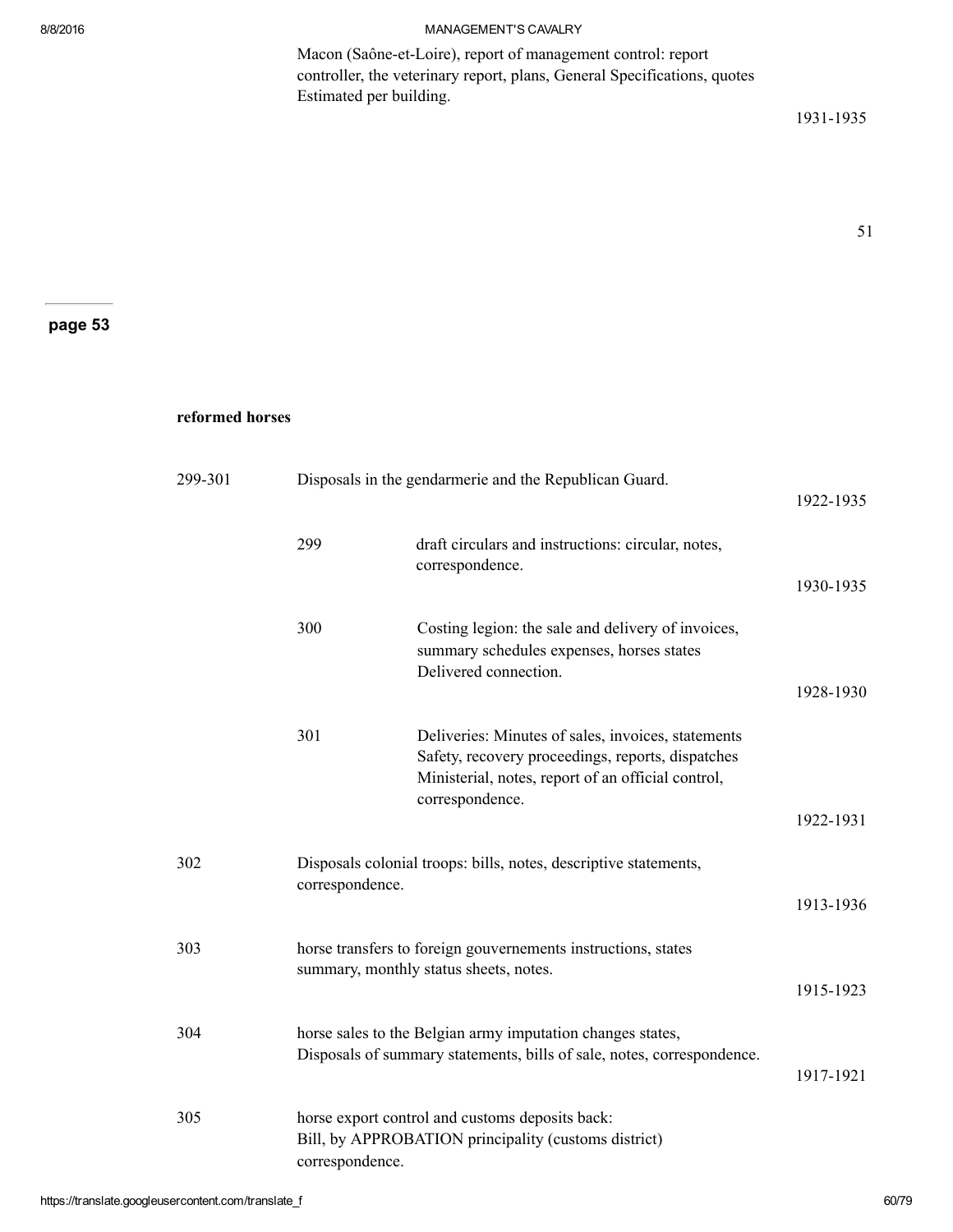|     |                                                                                                                                                   | 1923-1932 |
|-----|---------------------------------------------------------------------------------------------------------------------------------------------------|-----------|
| 306 | end of the service horses, or reallocations, auctions,<br>eliminations, sausage workshops statements, records disposal,<br>notes, correspondence. |           |
|     |                                                                                                                                                   | 1919-1922 |
| 307 | horse sales in excess reformed: reports, notes, extract from<br>Official Bulletin, connection.                                                    |           |
|     |                                                                                                                                                   | 1927-1931 |
| 308 | Motorization of the army, Removing and reassigning horses                                                                                         |           |
|     | Surplus: horses for the decommissioning lists, notes, accounts<br>made units, connection.                                                         |           |
|     |                                                                                                                                                   | 1933-1934 |
|     |                                                                                                                                                   | 52        |

| 309 | Horses Proposed reform and decommissioning resistance tests<br>and veterinary visits: certificates, statements, notes, correspondence.         |      |
|-----|------------------------------------------------------------------------------------------------------------------------------------------------|------|
|     |                                                                                                                                                | 1938 |
| 310 | Reform and decommissioning of horses, veterinary proposal of                                                                                   |      |
|     | regiments statements of horses offert for reform, veterinary advice,<br>technical reports, statements of horses deficits, health certificates, |      |
|     | feels statements, correspondence.                                                                                                              |      |
|     |                                                                                                                                                | 1939 |
| 311 | dead animals, or reformed Downgraded: slaughter minutes, death                                                                                 |      |
|     | Dirty Gold, statements of earnings and Losses of animals, state Condemned animal.                                                              |      |
|     |                                                                                                                                                | 1939 |
|     |                                                                                                                                                |      |
|     | <b>ALGERIAIN TAND Unisia</b><br><b>SERVICE OF refitted</b><br>M Orocco                                                                         |      |

| 312-315 |     | Instruction 6 March 1934 the service and runs in stud<br>Algeria, Tunisia and Morocco in peacetime.                                                                                           |  |
|---------|-----|-----------------------------------------------------------------------------------------------------------------------------------------------------------------------------------------------|--|
|         |     | 1931-1938                                                                                                                                                                                     |  |
|         | 312 | Training project: preparatory versions and amendments,<br>reports to the Minister, excerpts from the Official Bulletin and the Journal<br>Tunisian official, notes, vouchers, correspondence. |  |

1931-1936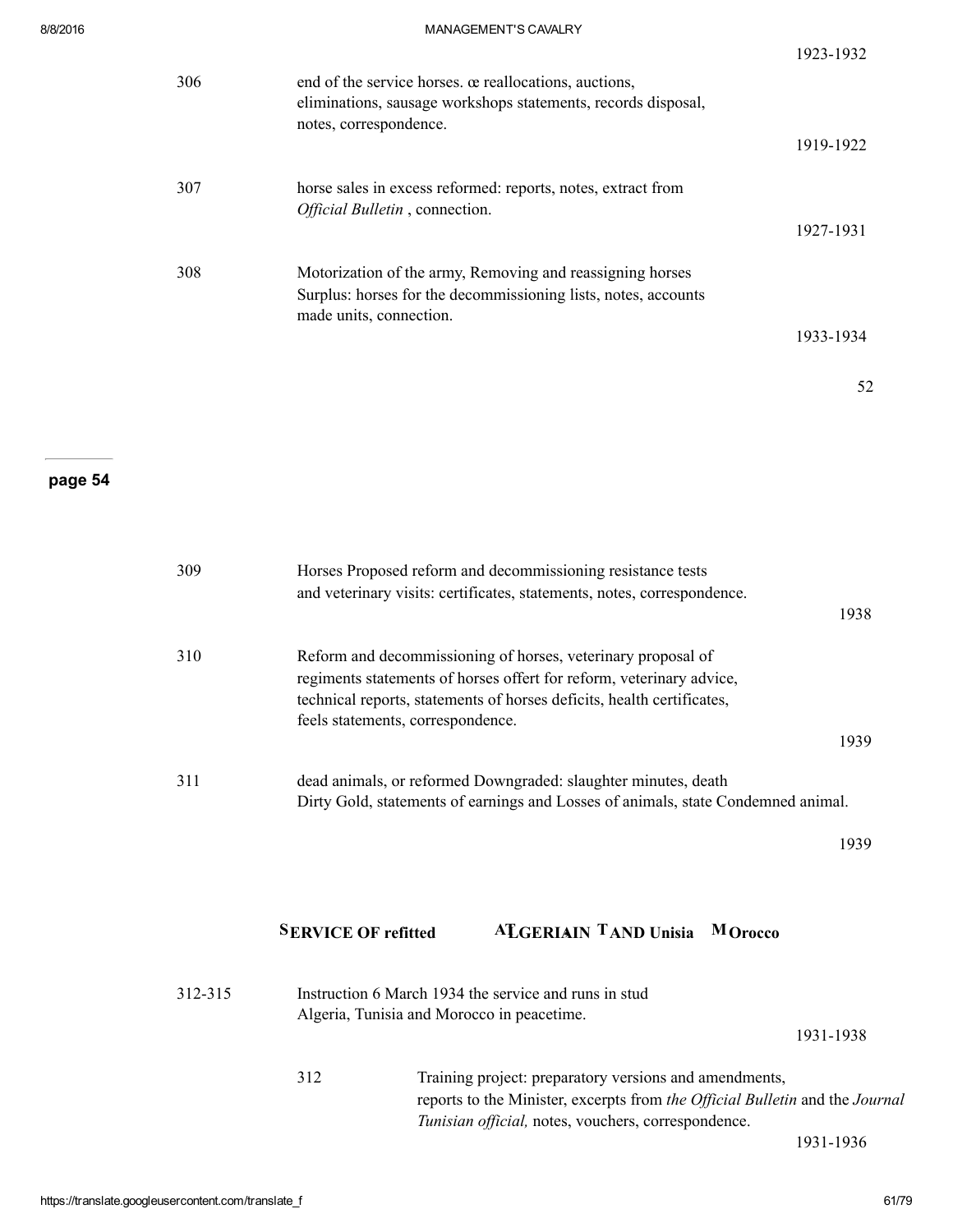| 8/8/2016 | <b>MANAGEMENT'S CAVALRY</b><br>313<br>redesign project of the instruction instruction, extract from<br><i>Official Bulletin</i> , notes, report on the General Service |                                                                                                  |           |
|----------|------------------------------------------------------------------------------------------------------------------------------------------------------------------------|--------------------------------------------------------------------------------------------------|-----------|
|          |                                                                                                                                                                        | returns, correspondence.                                                                         | 1937-1938 |
|          | 314                                                                                                                                                                    | Corrections to the instruction redesign project:<br>instruction, notes, reports, correspondence. |           |
|          |                                                                                                                                                                        |                                                                                                  | 1937-1938 |
|          | 315                                                                                                                                                                    | Instruction to edit, dated December 10, 1937.                                                    | 1937      |
| 316      | Reports from management control over the procurement system of Service<br>returns to North Africa: reports, minutes, notes,                                            |                                                                                                  |           |
|          | correspondence.                                                                                                                                                        |                                                                                                  | 1910-1928 |
| 317      | returns: report correspondence.                                                                                                                                        | equestrian facilities in North Africa, Report of Inspection                                      |           |
|          |                                                                                                                                                                        |                                                                                                  | 1929-1932 |

53

# page 55

| 318     | Back to Algeria. Œ Maintenance expenditures, disease dourine<br>instructions: report of the Third Committee to study body<br>control, general reports on the rise, digital distribution tables |                                                                                                                                                    |           |
|---------|------------------------------------------------------------------------------------------------------------------------------------------------------------------------------------------------|----------------------------------------------------------------------------------------------------------------------------------------------------|-----------|
|         | horses, notes, correspondence.                                                                                                                                                                 |                                                                                                                                                    | 1892-1912 |
| 319-321 |                                                                                                                                                                                                | Service runs and stud farm in Morocco.                                                                                                             | 1912-1936 |
|         | 319                                                                                                                                                                                            | Reorganization qui delisting of Oujda and<br>Rabat: reports to the Minister and the President of the Republic,<br>historic, notes, correspondence. | 1927-1934 |
|         | 320                                                                                                                                                                                            | Accounting: quarterly reports, notes, briefs,<br>correspondence.                                                                                   | 1913-1934 |
|         | 321                                                                                                                                                                                            | Staff: notes, instruction, statements of workforce briefs<br>sending, correspondence.                                                              | 1912-1936 |

322327 equestrian facilities of Algeria and Tunisia.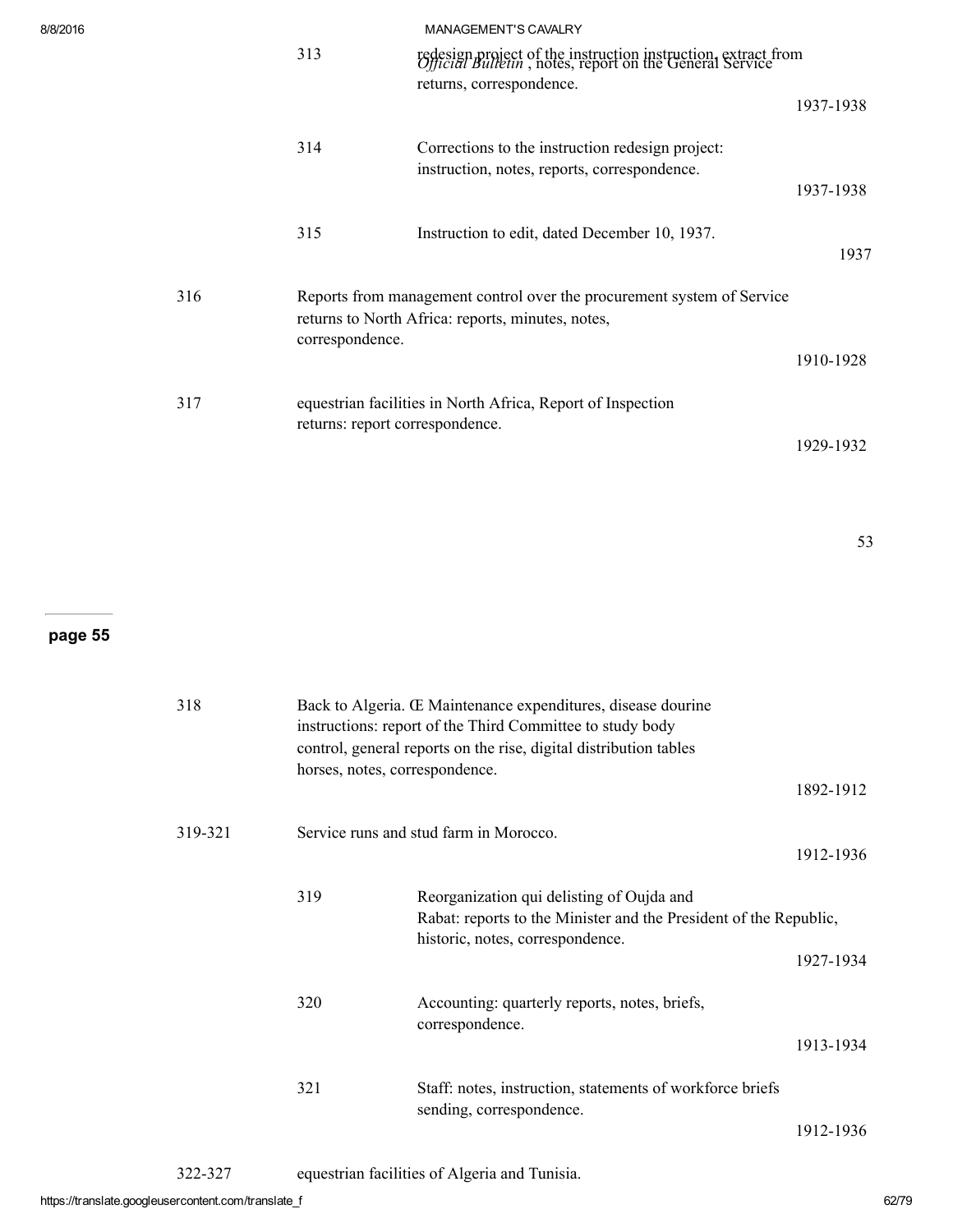18871936

| 322     | correspondence.                                          | Correspondence with the office of runs: reports<br>General on the rise, veterinarians reports, states<br>stallions and mares, expenditure statements, instructions, notes, |           |
|---------|----------------------------------------------------------|----------------------------------------------------------------------------------------------------------------------------------------------------------------------------|-----------|
|         |                                                          |                                                                                                                                                                            | 1887-1913 |
| 323     |                                                          | Deposit back Blida, management report of the<br>control: report notes, correspondence.                                                                                     |           |
|         |                                                          |                                                                                                                                                                            | 1935-1936 |
| 324     | Deposit dates back to Constantine, the management report |                                                                                                                                                                            |           |
|         |                                                          | control: report notes, correspondence.                                                                                                                                     | 1935-1936 |
| 325     |                                                          | Deposit back Mostaganem, management report of the<br>control: report notes, correspondence.                                                                                |           |
|         |                                                          |                                                                                                                                                                            | 1935-1936 |
| 326-327 | horses, sale of land, diseases.                          | Jumenterie Tiaret. Œ Accounting, work, workforce                                                                                                                           |           |
|         |                                                          |                                                                                                                                                                            | 1890-1930 |
|         | 326                                                      | 1890-1909.                                                                                                                                                                 |           |
|         | 327                                                      | 1910-1930.                                                                                                                                                                 |           |

54

## page 56

| 328 | Back cavalry military units in Algeria and Tunisia, report<br>Management control: report correspondence. |           |
|-----|----------------------------------------------------------------------------------------------------------|-----------|
|     |                                                                                                          | 1935-1936 |
| 329 | Morocco's equestrian facilities, reorganization project: report<br>staffing tables, card.                |           |
|     |                                                                                                          | 1937      |

## **SERVICE OF THE Reassembled vant**

| 330 | Instruction of 16 February 1934, preparatory versions, amendments, notes, |
|-----|---------------------------------------------------------------------------|
|     | Decree-Law, opinion of management control, report The Higher Order        |
|     | troops of the Levant, correspondence.                                     |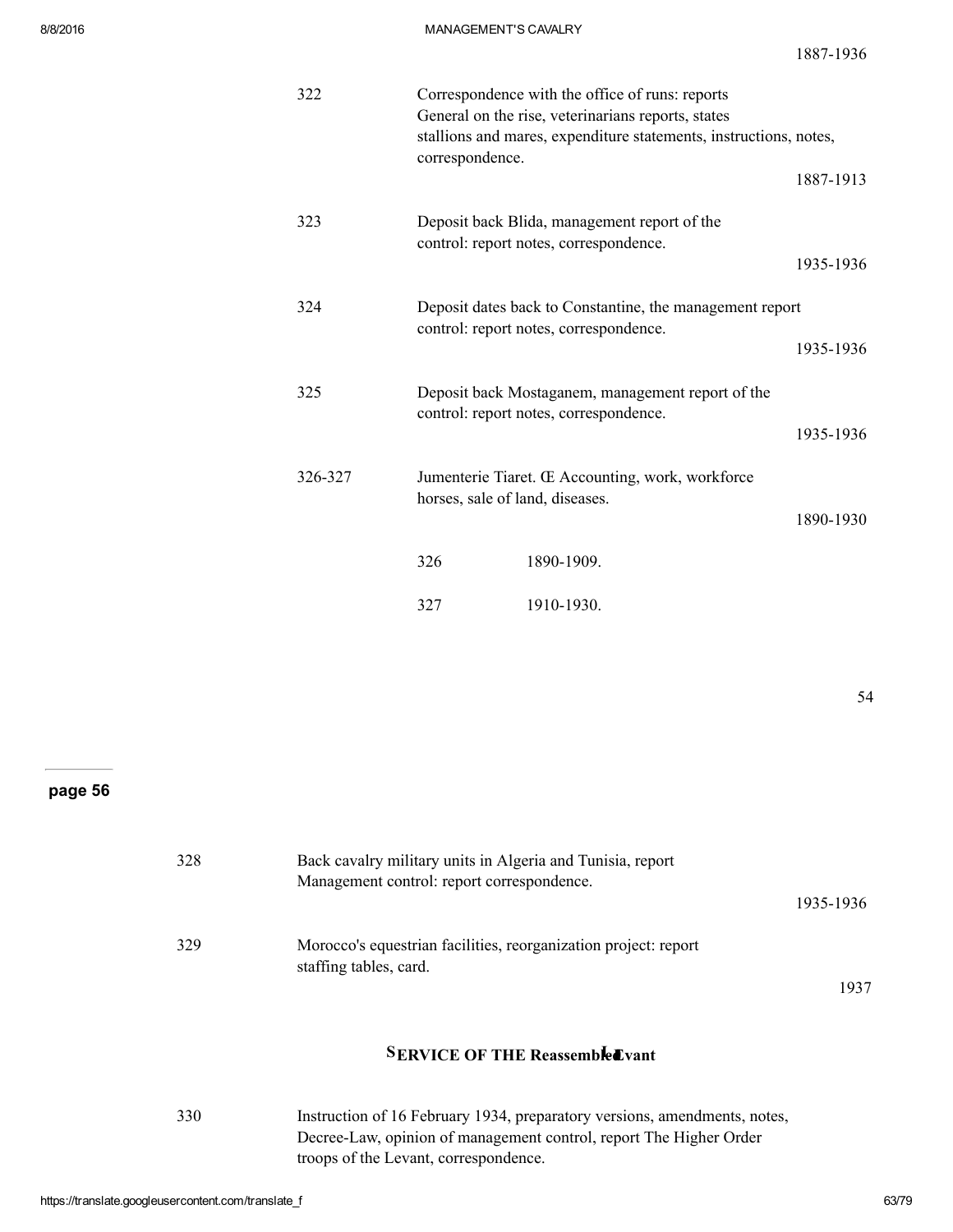### INSPECTION OF LIFTS

| 331     | correspondence.           | Constitution and maintenance of archives campaign staffs<br>small cavalry troop units and instruction body, notes,                                                                                                                                              |           |
|---------|---------------------------|-----------------------------------------------------------------------------------------------------------------------------------------------------------------------------------------------------------------------------------------------------------------|-----------|
|         |                           |                                                                                                                                                                                                                                                                 | 1935-1936 |
| 332     | dressage: notes, letters. | Correspondence Addressed to the Minister. Œ Management horse purchases Single<br>France and abroad, staff, horses seating allocation in<br>ski facilities, inspection facilities, processing<br>equestrian establishments in transition and acclimation centers | 1939-1940 |
| 333-334 | transition.               | Correspondence with the regional services of the run about<br>acclimatization centers and dressage and horse establishments                                                                                                                                     | 1939-1940 |
|         | 333                       | January-April 1940.                                                                                                                                                                                                                                             |           |
|         | 334                       | May and June 1940.                                                                                                                                                                                                                                              |           |
| 335     |                           | Mobilization, studies back in wartime.                                                                                                                                                                                                                          | 1935-1936 |
|         |                           | <b>BRANCH OF THE VETERINARY SERVICE</b>                                                                                                                                                                                                                         |           |

| 336 | Outbreak of infectious anemia in 28 | <sup>e</sup> Artillery Regiment in Belfort: |
|-----|-------------------------------------|---------------------------------------------|
|     | note.                               |                                             |
|     |                                     | 1936                                        |

55

page 57

# BRANCH OF THE TRAIN

337 Mobilisation of the train, implementation of preparatory measures: postponement.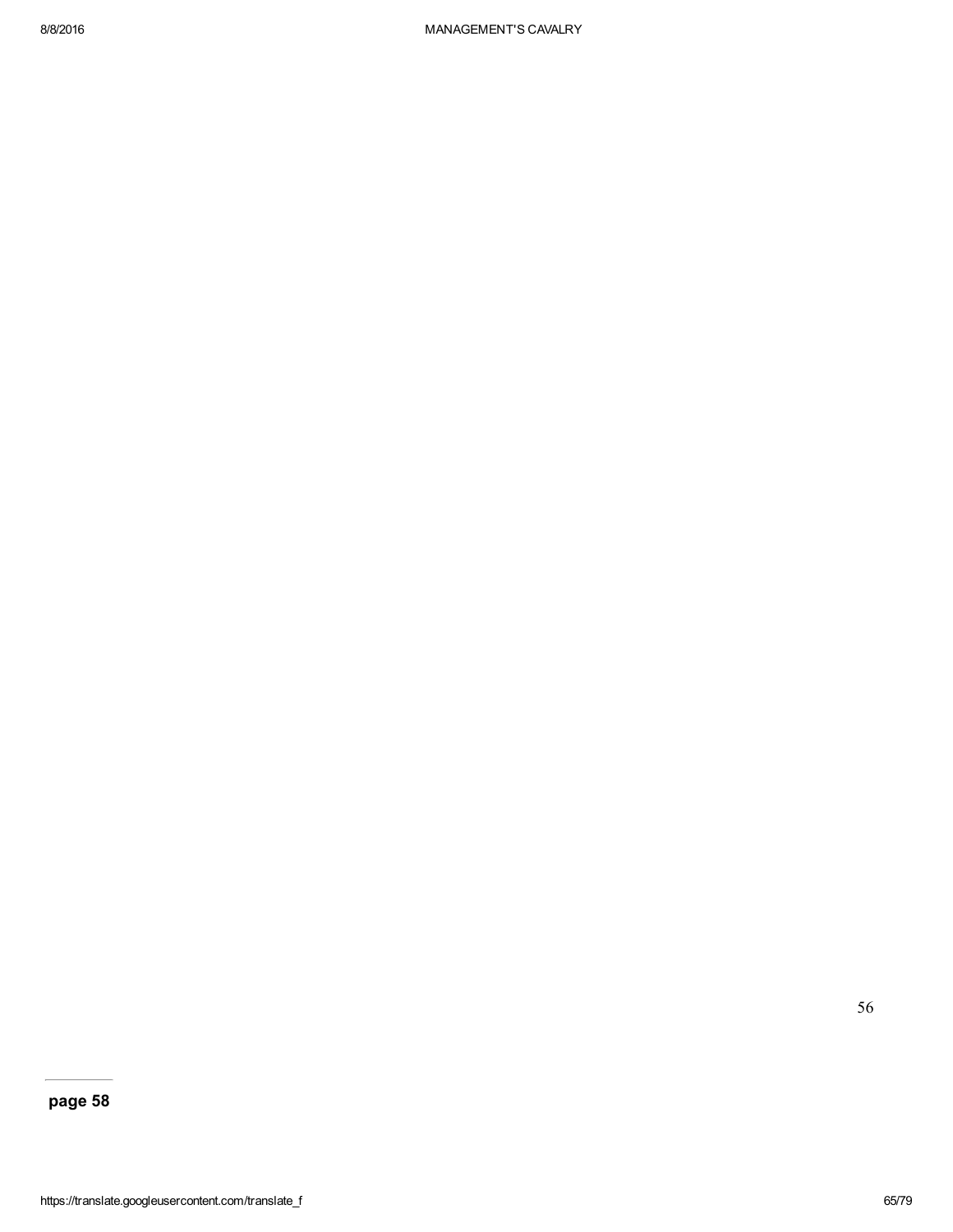#### INDEX

North Africa, GR 9 NN 2186. See also: Service of the run in Algeria Tunisia and Morocco. Agen (Lot-et-Garonne), filing dates, GR 9 NN 2279. Ain Sefra (Algeria), GR 9 NN 2337. Alençon (Orne), filing dates, GR 9 NN 2266. Algiers (Algeria), see: Algiers Cavalry School Algeria, see: Alger. - institutions horse Algeria and Tunisia. Mobilization / Algeria. Units / Algeria. Germany, GR 9 NN 2100. See also: - intelligence / army Foreign. Angers (Maine-et-Loire) deposit of back, GR 9 NN 2266275. Anglars-Juillac (Lot), goes to schedule, GR 9 NN 2256, 265, 279, 283. England, GR 9 NN 2200102. See also: - intelligence / army Foreign. back appendages, GR 9 NN 2 244-250, 255256. See also: Deposits back. - Traced back. Archives, GR NN September 2, 63, 125, 331. Argentina, GR 9 NN 2104216. - intelligence / army Foreign. - Back / purchase. Arles (Bouches-du-Rhône), deposit back, GR 9 NN 2237282. active army, GR 9 NN 2132133. Army of the Rhine, GR NN February 9, 18, 21, 39. Aumale (Seine-Maritime), Annex back, GR 9 NN 2238. Aurillac (Cantal) deposit back, GR 9 NN 2281.

armored cavalry (AMC), GR NN February 9, 37, 72, 73, 74, 75. See also: - Centre instruction of the armored cars and autoguns. Automotive, GR NN 2 9 23, 25, 76, 77, 78. See also: Centre for Applied Studies of materials Car of battle of the cavalry. Material management. Automotive service. Expressways, GR 9 NN 2. 99 Austria, GR 9 NN 2100. See also: - intelligence / army Foreign. Avoise (Orne), Schedule to back, GR 9 NN 2284286. Bec-Hellouin (the Eure), Annex back, GR 9 NN 2 237, 267, 277. Belgium, GR 9 NN 2 103, 104, 304. See also: - Back / Disposals Bellac (Haute-Vienne), goes to schedule, GR 9 NN 2265292. Blida (Algeria), filing dates, GR 9 NN 2323. Bonnavois (Indre), Schedule to back, GR 9 NN 2256293. Bouilhaguet (Lot-et-Garonne), Annex back, GR 9 NN 2256280. Bourg-sous-la-Roche (Vendée), Annex back, GR 9 NN 2270. Broc (Le, Lot-et-Garonne), Annex back, GR 9 NN 2279. Bulgaria, GR 9 NN 2100. See also: - intelligence / army Foreign. Bures (Seine-et-Oise), goes to schedule, GR 9 NN 2 256, 284, 287. Busson (The Indre), goes to schedule, GR 9 NN 2256, 265, 275. Brécard (General), GR 9 NN February 07.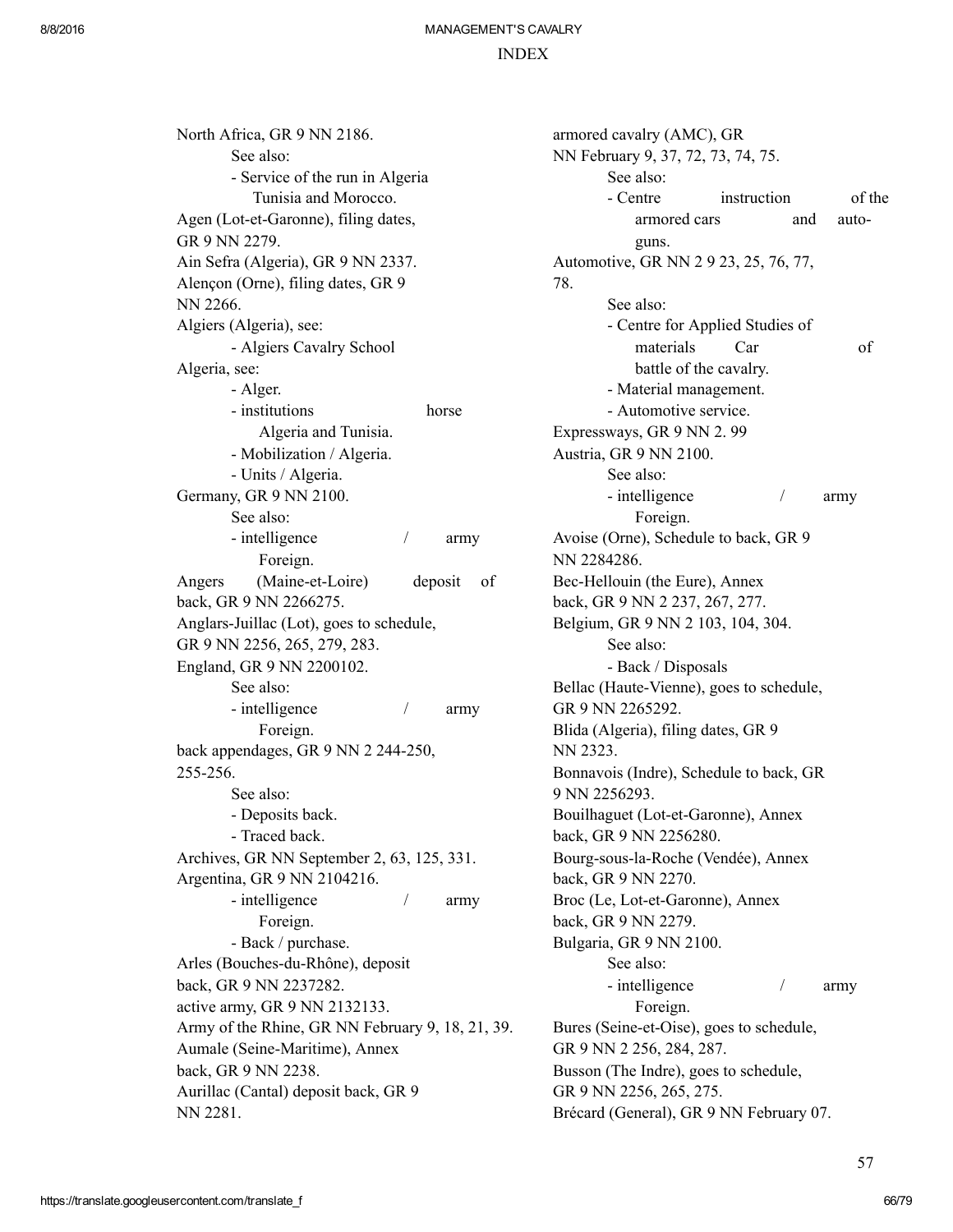Bruka (The Gers), Schedule to back, GR NN in September 2242, 265, 278. Caen (Calvados), filing dates, GR 9 NN 2 266, 267, 277. Canada, GR 9 NN 2217. See also: - Back / purchase. Capelle (La, Aisne), goes to schedule, GR 9 NN 2237. Centers of acclimatization and training, GR 9 NN 2253, 332-334. See also: Dates of annexes. Deposits back. Horse institutions transition. - Traced back. Centre for Applied Studies of materials auto cavalry battle, GR 2. NN 9 80 armored cars center of instruction and auto-cannons, GR NN February 9, 74, 75. Chapelle-aux-Lys (La, Vendée), Annex back, GR 9 NN 2271. Tanks, GR 9 NN 2. 75 Hunters, GR NN February 9, 16, 36, 142, 143. Hunters: GR 9 NN 2. 36 Châteaufer (Cher), Schedule to back, GR 9 NN 2265275. **Horses**  Food, GR 9 NN 2167. Filing, GR 9 NN 2156, 161, 228-235, 309, 310. Sickness, GR 9 NN 2318. Reform, GR 9 NN 2309310, 311. Requisition, GR 9 NN 2356 236. See also: - Traced back. China, see: Units / China Claye (Seine et Marne), Annex of back, GR 9 NN 2288. Coligny (Ain), Schedule to back, GR 9 NN 2295. purchasing committees: GR 9 NN 2 110-115.

Advisory Council of arming and materials of war, GR 9 NN 2. 81 Constantine (Algeria), filing dates, GR 9 NN 2324. French body Occupying countries Rhine, GR NN 2 September 18. See also: Army of the Rhine. Cornusson (Tarn-et-Garonne), Annex back, GR 9 NN 2281. Corsica, see: - Mobilization / Corsica. Brood (Manche), goes to schedule, GR 9 NN 2256267. Cross volunteer military, GR 9 NN 2123. Cuirassiers, GR NN 2 September 36. 139 air defense, GR 9 NN 2. 81 See also: - Advice advisory of armaments and equipment war Committee set technical specifications small caliber materials contre aircraft. back deposits, GR 9 NN 2158188, 195, 238, 242-243. Control Branch, GR 9 NN 2243 277, 283, 298, 316, 318. Mechanical lightweight division, GR 9 NN 2 79, 110, 111. Divisions of cavalry, GR NN 9 February 20 117, 125. Dragons, GR 9 NN 2140141. School of American artillery, GR 9 NN 2 137. Cavalry School of Algiers, GR 9 NN 2 181, 184. See also: - Instruction. Mobilization / schools. School of Meknes, GR 9 NN 2138. See also: - Instruction. Mobilization / schools. Military School and enforcement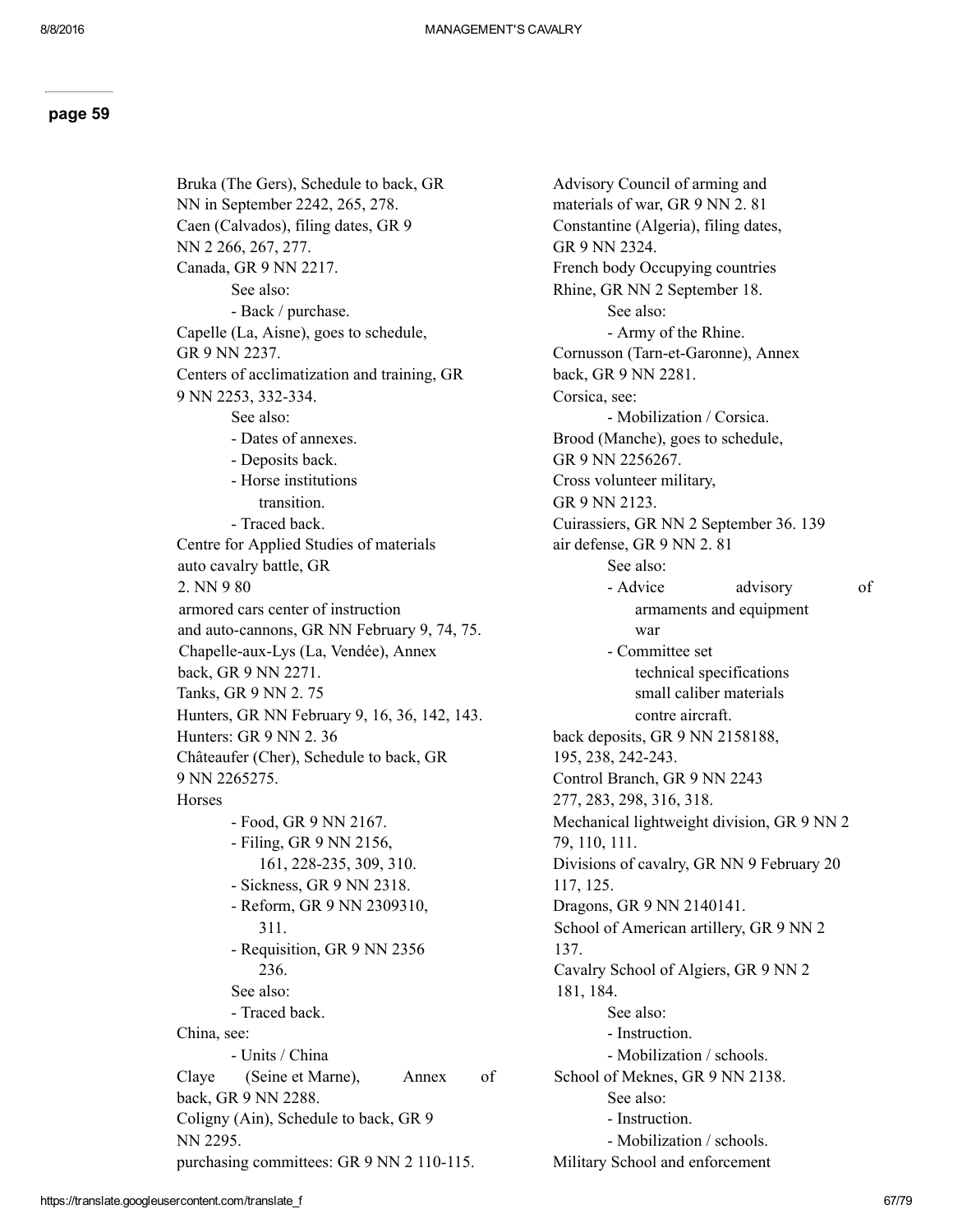Ssientific Committee of runs, GR 9

Hardware experiment Commission Motor Vincennes, GR 9 NN 2. 87

- Instruction.

- Mobilization / schools.

Superior School of War, see:

58

#### page 60

 Mobilization / schools. - Intelligence / Graduate School of the war. Workforce, GR 9 NN 2 122, 123, 128. See also: - Mobilization / workforce. Squadrons motorcyclists, GR NN 2 September 24 25, 26. Spain, GR NN 2 9100, 101, 105. See also: - intelligence / army Foreign. Establishment of technical experience Versailles, GR 9 NN 2. 85 equestrian facilities of Algeria and Tunisia, GR 9 NN 2 157, 163-165, 173, 180, 214, 322-327. Horse transition institutions, GR NN February 9, 61, 88, 153, 165, 232. equestrian facilities in the Levant, GR 9 NN 2180 316 330 Morocco's equestrian facilities, GR 9 NN 2319329. See also: Oujda. Rabat. - Traced back. - Service of the returns in Algeria, Tunisia and Morocco. United States - Intelligence, GR 9 NN 2 101. - Horse purchases Single, GR 9 NN 2 218-222. See also: - intelligence / army Foreign. Faverney (Haute-Saône) deposit of back, GR 9 NN 2237 238 296. Fontenay-le-Comte (Vendée), deposit

 Experimental Commission automotive equipment Vincennes. - Establishment experience Technical Versailles - Inspection of the studies and experiences techniques of artillery - Laboratory test mechanical and physical to Paris. - mobilization / managements equipment. Automotive service. Gibaud (The Charente-Maritime), Annex remount, GR 9 NN 2280. Military Government of Paris, GR 9 NN 2. 48 Cavalry groups, GR 9 NN 2 125. Gueret (Creuse), filing dates, GR 9 NN 2291. Guingamp (Côtes d'Armor), deposit back, GR 9 NN 2277. Infantry, GR 9 NN 2159. Inspection of the cavalry, GR 9 NN 2 197. Inspection dates, GR NN 2 September 62 197, 198, 243, 317, 331-335 Inspection of studies and experiments Technical artillery, GR 9 NN 2. 81 Instruction, GR NN February 9, 66, 67, 68, 69, 70, 99. See also: Algiers Cavalry School. - School of Meknes. Military Academy and Application cavalry. Graduate School of War.

Ireland, GR 9 NN 2223.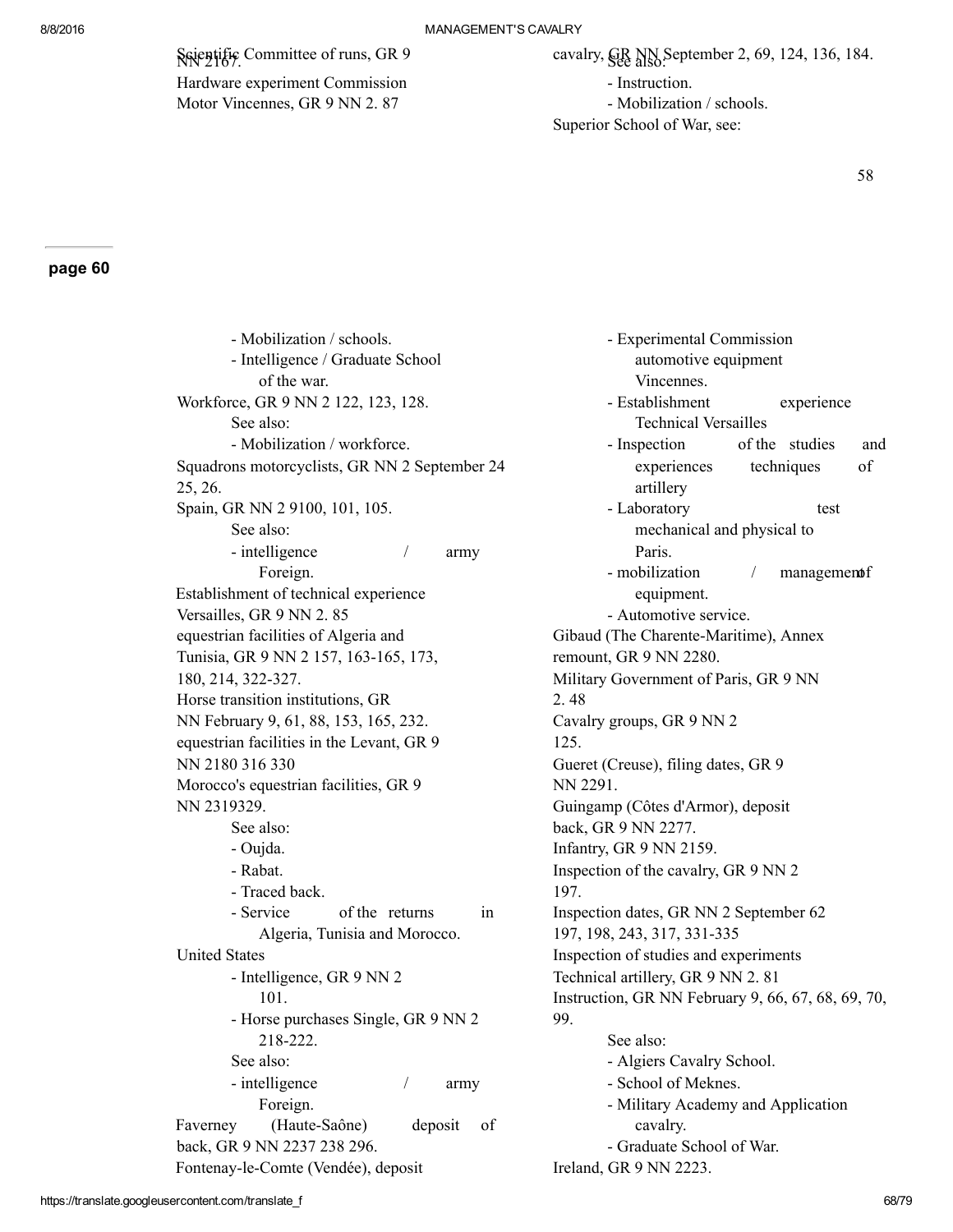| back, GR 9 NN 2 269-274.<br>Freycinet (Haute-Garonne), Annex | See also:<br>- Back / purchases Single. |      |
|--------------------------------------------------------------|-----------------------------------------|------|
| back, GR 9 NN 2278.                                          | Italy, GR 9 NN 2101103.                 |      |
| Submachine guns, GR 9 NN 2298.                               | See also:                               |      |
| Republican Guard, GR 9 NN 2 299-301.                         | - intelligence                          | army |
| Garros (The Gers), Schedule to back, GR                      | Foreign.                                |      |
| 9 NN 2278279.                                                | Japan, GR 9 NN 2101266.                 |      |
| Gendarmerie, GR 9 NN 2 299-301.                              | See also:                               |      |
| Material Management, GR 9 NN 2 71-87.                        | - intelligence                          | army |
| See also:                                                    | Foreign.                                |      |
|                                                              | Jumenterie, GR 9 NN 2 326-327.          |      |
|                                                              | See also:                               |      |

59

| - Dates of annexes.<br>- Deposits back.             | of<br>- Government<br>military<br>Paris, GR 9 NN 2.48 |
|-----------------------------------------------------|-------------------------------------------------------|
| - Traced back.                                      | - Military personnel, GR 9 NN 2                       |
| Hussars, GR NN 2 September 16. 144                  | 56.                                                   |
| Laboratory<br>mechanical<br>and<br>test             | - Headquarters, GR 9 NN 2                             |
| physical in Paris, GR 9 NN 2.86                     | 29.                                                   |
| Lastours (Aude), Schedule to back, GR 9             | - Reinforcements, GR 9 NN 2.33                        |
| NN 2256279.                                         | - Service of the run, GR 9                            |
| Laverdines (Cher), Schedule to back, GR             | NN 2.62                                               |
| 9 NN 2256.                                          | - Civil society, GR NN February 9, 43.                |
| Lavergnes (Lot), Schedule to back, GR 9<br>NN 2256. | - Units, GR 9 NN February 27, 36, 37,<br>39, 42.      |
| Levant, see:                                        | Mons (Lot), Schedule to back, GR 9 NN                 |
| - Service dates back to                             | 2256, 281.                                            |
| Levant.                                             | Montoire<br>(Loir-et-Cher)<br>of<br>Annex             |
| - Units / Levant.                                   | back, GR 9 NN 2284290.                                |
| Lhommaizé (Vienna) goes to schedule,                | Montrouge (Hauts-de-Seine), deposit                   |
| GR 9 NN 2276.                                       | back, GR 9 NN 2285.                                   |
| of<br>Builder<br>(Saône-et-Loire)<br>Annex          | Mostaganem (Algeria), GR 9 NN 2325.                   |
| back, GR 9 NN 2295298.                              | See also:                                             |
| Disease, see:                                       | - Dates of annexes.                                   |
| - Horse sickness.                                   | - Deposits back.                                      |
| Labourers, see:                                     | - Institutions<br>horse                               |
| - Intelligence / operations.                        | Algeria and Tunisia.                                  |
| Morocco, GR NN 2 September 21. 166                  | - Traced back.                                        |
| Also,                                               | of the returns<br>- Service<br>in                     |
| - Institutions<br>horse                             | Algeria, Tunisia and Morocco.                         |
| Algeria and Tunisia.                                | Engine, GR 9 NN February 24, 49, 308.                 |
| - Foreign Cavalry Regiment                          | See also:                                             |
| in Morocco.                                         | - Motorcycle squads.                                  |
| - Occupation troops in Morocco.                     | Norway, GR 9 NN 2105.                                 |
| - Units / Morocco.                                  | See also:                                             |
| Merignac (Gironde), filing dates, GR                | - intelligence<br>army                                |
|                                                     |                                                       |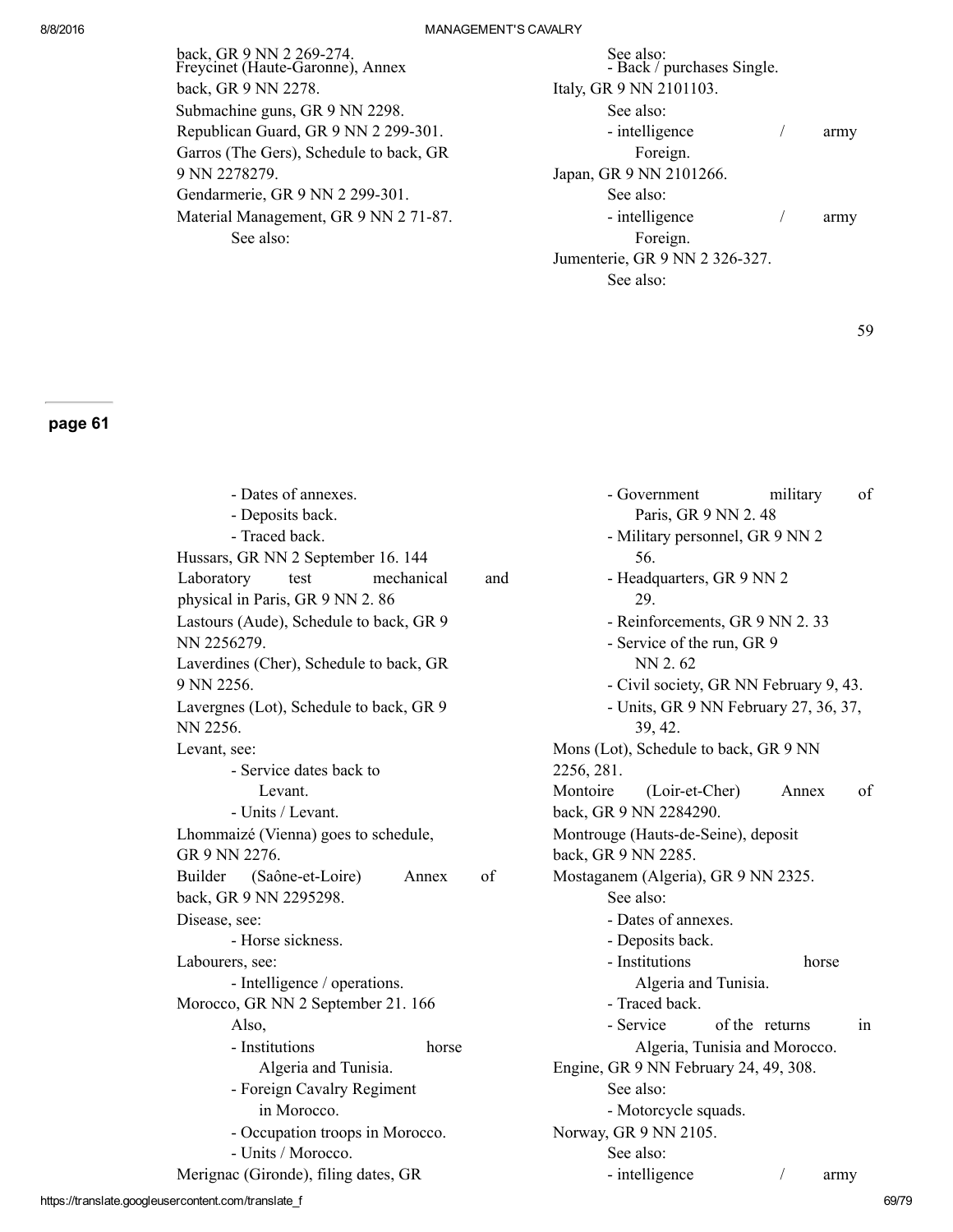9 NN 2280.

- Mobilization, GR NN 2 9 27, 30, 34, 35, 38.
	- Algeria, GR 9 NN 2. 34
	- Archives, GR 9 NN 2. 62
	- Mobilization centers, GR 9 NN 2 40, 44-46, 57.
	- Corsica, GR 9 NN 2. 41
	- Cover, 9 NN 2 GR 38, GR NN February 9, 40, 52.
	- Air defense, GR 9 NN 2 50.
	- Deposits, GR NN 2 9 40, 50, 52.
	- Customs, GR 9 NN February 50.
	- Schools, GR NN February 9, 42, 55.
	- Workforce, GR NN February 9, 47, 58-59, 64.
	- Materials Management, GR 9 NN 2 37, 60.

Foreign.

Officers GR NN 2 September 15. 128 reserve officers, GR 9 NN February 12, 67, 126, 133. Oujda (Morocco), Schedule to back, GR 9 NN 2319. Stockade (the Dordogne), GR 9 NN 2 256, 280. Persia, GR 9 NN 2101. See also: - intelligence / army Foreign. Staff Assignment, GR 9 NN 2132 134. Progress, GR 9 NN 2129. Recruitment, GR 9 NN 2132. Retirement, GR 9 NN 2131. See also:

60

| - Cavalry divisions.                   |             | - Back companies, GR 9                    |
|----------------------------------------|-------------|-------------------------------------------|
| - Cavalry groups.                      |             | NN 2.12                                   |
| - Mobilization / staff.<br>- Officers. |             | - Accounting, GR 9 NN 2 170-<br>191, 220. |
| - Back / staff.                        |             | - Competition, GR 9 NN 2227.              |
| - NCO <sub>s</sub> .                   |             | - Contracts, GR 9 NN 2222.                |
| Pierrelaye<br>(Val d'Oise),            | of<br>Annex | - Ranking GR 9 NN 2156,                   |
| back, GR 9 NN 2289.                    |             | 161, 228-235, 309, 310.                   |
| Pissepole (Charente), Annex            |             | - Investigation, GR 9 NN 2169.            |
| back, GR 9 NN 2272.                    |             | - Infantry, GR 9 NN 2159.                 |
| Poland, GR 9 NN 2100.<br>See also:     |             | - Infrastructure, GR 9 NN 2<br>244-247.   |
| - intelligence                         | army        | - Hay, GR 9 NN 2 249 252.                 |
| Foreign.                               |             | - Staff, GR 9 NN 2194,                    |
| Greater military preparedness, GR 9 NN |             | 200, 251.                                 |
| 2212.                                  |             | - Census (military), GR 9                 |
| Rabat (Morocco), Annex dates, GR 9     |             | NN 2 156, 183, 228, 231-235.              |
| NN 2319.                               |             | - Reform of the horses, GR 9 NN           |
| Radon (Le, Orne), Schedule to back, GR |             | 2309, 310, 311, 321.                      |
| 9 NN 2256284.                          |             | - Regulation, GR 9 NN 2                   |
| Recruitment: GR 9 NN 2120.             |             | 192-205.                                  |
| Reform, see:                           |             | - Reorganization, GR NN 2 9 9.            |
| - Horses / reform.                     |             | - Requisition, GR 9 NN 2156,              |
| Foreign Cavalry Regiment in Morocco    |             | 236.                                      |
| GR 9 NN 2149.                          |             | - Service of the run, GR 9                |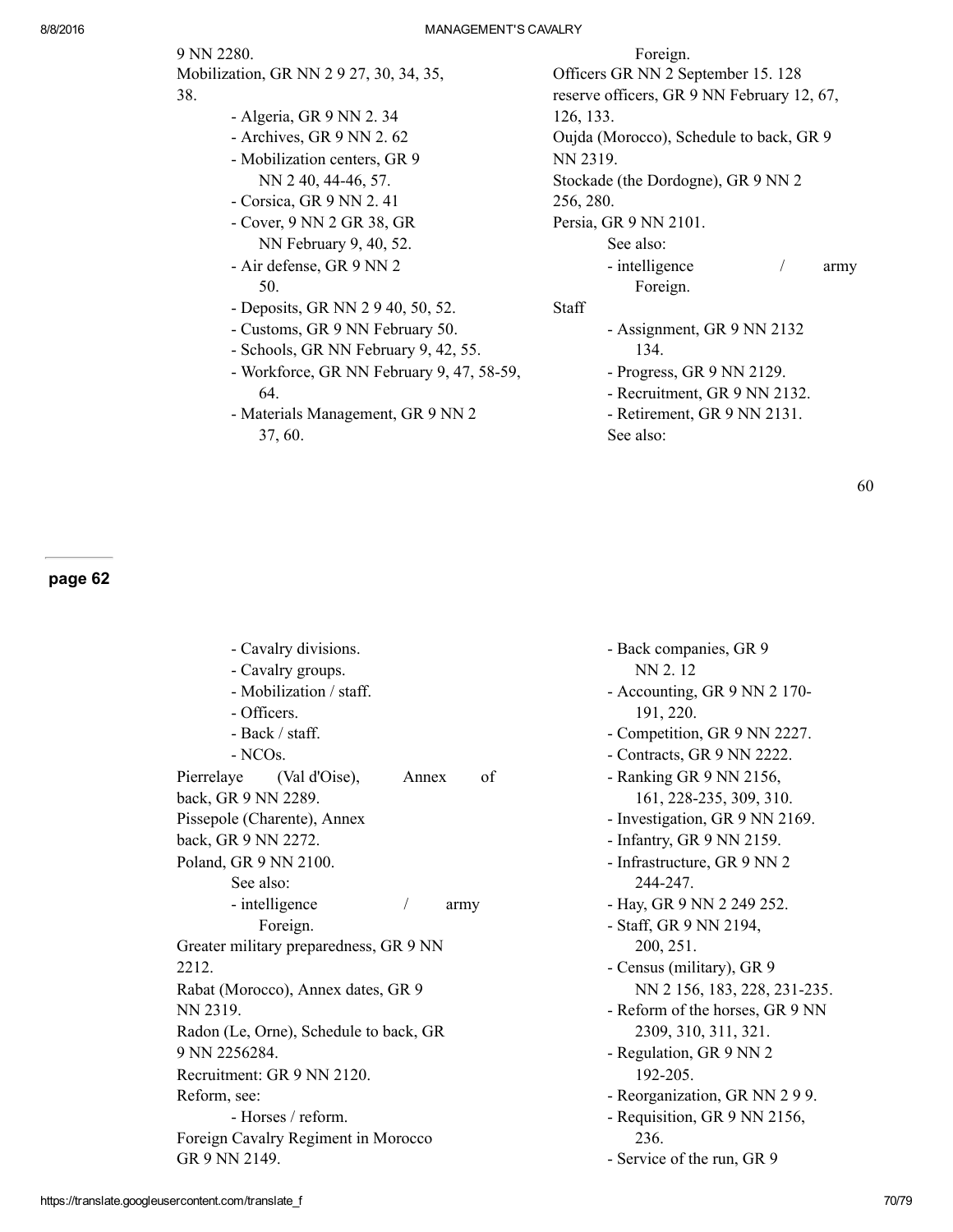| Endivisionnés regiments nsee:        | Also <sup>NN</sup> 2 9155239. |  |
|--------------------------------------|-------------------------------|--|
| Regulation, GR NN 9 July 2, 10, 251, | - Dates of annexes.           |  |
| 252, 312-315.                        | - Acclimatization and centers |  |
| See also:                            | dressage.                     |  |
| - Runs.                              | - Deposits.                   |  |
| - The dates of Service               | - Horse institutions          |  |
| Algeria, Tunisia and Morocco.        | transition.                   |  |
| Traced back                          | - Institutions<br>horse       |  |
| - Purchase, GR 9 NN 2156162,         | Algeria and Tunisia.          |  |
| 188-298.                             | - Ireland.                    |  |
| - associations<br>professional,      | - Syria.                      |  |
| GR 9 NN 2226.                        | information                   |  |
| - Bailiwick, GR 9 NN 2244 254-       | - French army, GR 9 NN 2      |  |
| 265.                                 | 88, 89.                       |  |
| - Buildings and public works,        | - Foreign armies, GR 9 NN 2   |  |
| GR 9 NN 2 244, 256, 257, 261,        | 90-106.                       |  |
| 263, 265, 271, 273, 278, 286,        | - Arming, GR 9 NN 2 94-98.    |  |
| 293, 294, 326, 327.                  | - Graduate School of War,     |  |
| - Disposals, GR 9 NN 2 299-304.      | GR 9 NN 2 94-97.              |  |
| - Constituencies, GR 9 NN 2          | - Infantry, GR 9 NN 2 94-97.  |  |
| 163-165, 237-241.                    | - Maneuvers, GR 9 NN 2.99     |  |
| - Commission to Review               | - Mobilization, GR 9 NN 2127. |  |
| of<br>of<br>the award<br>funds       | - Engine, GR 9 NN 2106.       |  |
| turnover for the purchase of         | See also:                     |  |
| horses, GR 9 NN 2168.                | - Germany.                    |  |
|                                      | - England.                    |  |

61

| - Austria.<br>97.                                          |         |
|------------------------------------------------------------|---------|
|                                                            |         |
| - Belgium.<br>Service dates back to the Levant, GR 9 NN    |         |
| 2206, 316, 330.<br>- Spain.                                |         |
| - United States<br>Service dates back to Algeria,          |         |
| - Border Guards<br>Tunisia and Morocco, GR 9 NN 2 312-329. |         |
| Department of Homeland dates<br>- Italy.                   |         |
| See also:<br>- Japan.                                      |         |
| - Mobilization / Service<br>- Norway.                      |         |
| - Persia.<br>traced back.                                  |         |
| - Poland.<br>- Dates / Service dates.                      |         |
| - Romania.<br>veterinary services, see:                    |         |
| - Under the direction<br>- Russia.<br>of                   | service |
| - Military service.<br>veterinary.                         |         |
| - Swiss.<br>Silmont (Meuse), see:                          |         |
| - Term-Paillard.<br>- Turkey.                              |         |
| - Ukraine.<br>Sub-Directorate of Veterinary Service, GR 9  |         |
| Reserve GR 9 NN 29 February 41.<br>NN 2336.                |         |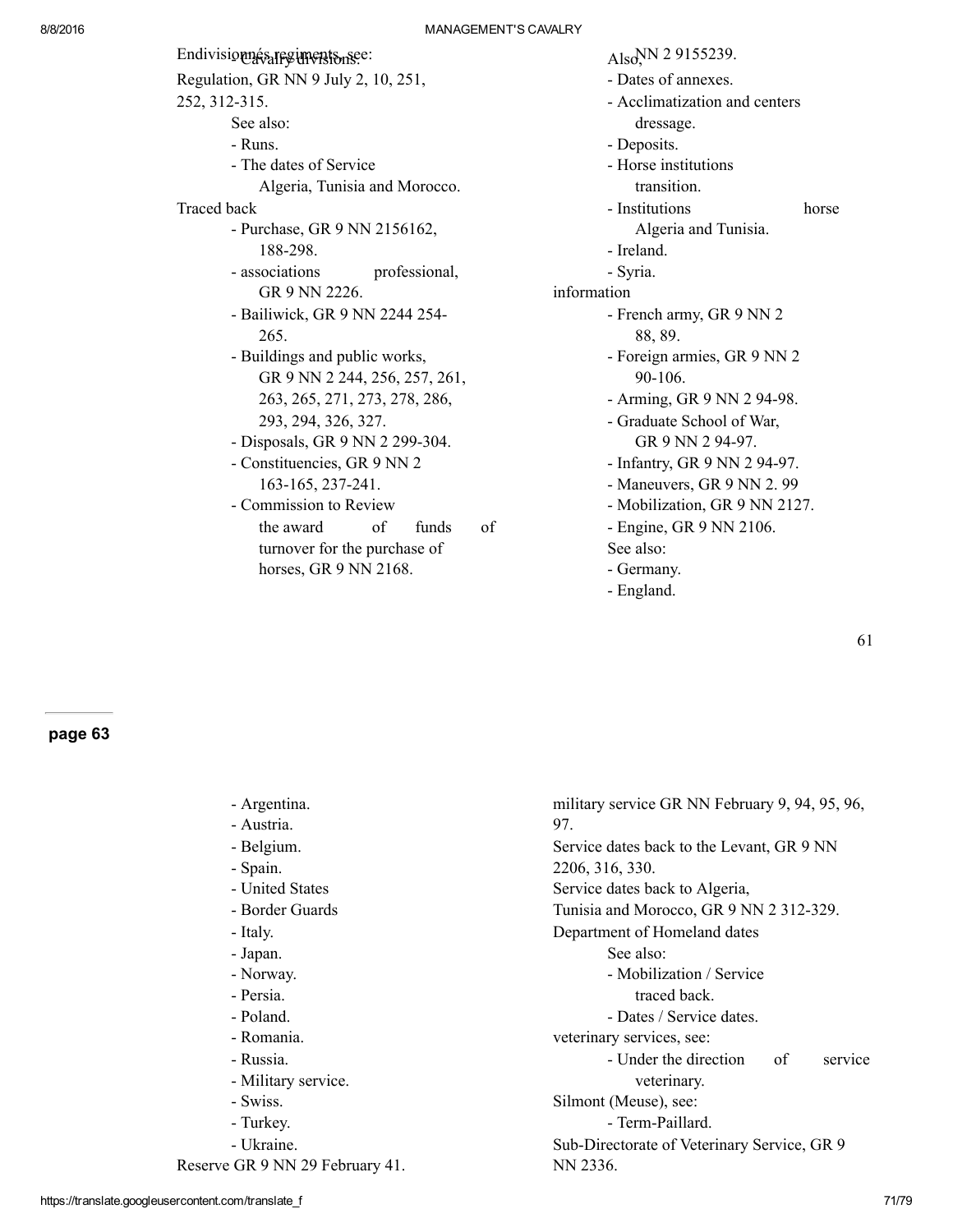| See also:<br>- Reserve officers.        |   |      |
|-----------------------------------------|---|------|
| - Reserve NCOs:                         |   |      |
| Cavalry Journal, GR 9 NN 2114.          |   |      |
| Rochebeaucourt (Charente), Annex        |   |      |
| back, GR 9 NN 2 244, 261, 269, 277.     |   |      |
| Romania, GR 9 NN 2104.                  |   |      |
| See also:                               |   |      |
| - intelligence                          | / | army |
| Foreign.                                |   |      |
| Russia, GR 9 NN 2105.                   |   |      |
| See also:                               |   |      |
| - intelligence                          | 1 | army |
| Foreign.                                |   |      |
| Saint-Germain-en-Laye (Yvelines), Annex |   |      |
| remount, GR 9 NN 2290.                  |   |      |
| Saint Jean d'Angely (Charente-Maritime) |   |      |
| Schedule of dates, GR 9 NN 2 2315, 276, |   |      |
| 277.                                    |   |      |
| Saint-Junien (Haute-Vienne), Annex      |   |      |
| back, GR 9 NN 2284294.                  |   |      |
| Saint-Lô (Manche), goes to schedule,    |   |      |
| GR 9 NN 2266.                           |   |      |
| Saint-Varent (Deux-Sèvres), Annex       |   |      |
| back, GR 9 NN 2 264, 265, 273, 277.     |   |      |
| St. Ouenne (Deux-Sèvres), Annex         |   |      |
| back, GR 9 NN 2274.                     |   |      |
| technical section of the cavalry, GR 9  |   |      |
| NN February 10, 37, 107-114, 225.       |   |      |
| Segala (Lot), Schedule to back, GR 9 NN |   |      |
| 2256, 265, 281, 283.                    |   |      |
| Selles-sur-Cher (Loir-et-Cher), Annex   |   |      |
| back, GR 9 NN 2275.                     |   |      |
| Auto Service, GR 9 NN 2.23              |   |      |

Sub-Directorate of the train, GR 9 NN 2337.<br>Reserve NCOs, GR 9 NN 2112 119. Spahis, GR NN February 9, 16, 36, 145, 146, 147, 148. Suippes (Marne), equestrian facilities, GR 9 NN 2297. Switzerland, GR 9 NN 2101. Syria, GR 9 NN 2224. See also: - Back / purchases Single. Tarbes (Hautes-Pyrénées), GR 9 NN 2 278, 283. Paillard-term (Silmont, Meuse), Annex remount, GR 9 NN 2298. Tiaret (Algeria), broodmare, GR 9 NN 2 326, 327. Train, see: Branch of the train. colonial troops, GR 9 NN 2302. occupation troops in Morocco, GR 9 NN February 35. Turkey, GR 9 NN 2100. See also: - intelligence / army Foreign. Ukraine, GR 9 NN 2 94-97. See also: - intelligence / army Foreign. units Algeria, GR 9 NN 2. 19 Supply, GR 9 NN 2

108, 109, 110, 1211.

62

#### page 64

- Workforce, GR 9 NN 2. 18
- Historical, GR 9 NN 2.13
- Deposits, GR 9 2. NN 16, 17
- Levant, GR NN 2 9 21 146

148.

- Morocco, GR 9 NN 19 February 21.
- Engine, GR 9 NN 2107.
- Reorganization, GR NN 2 September 12 18.
- Parking: GR 9 NN 2. 22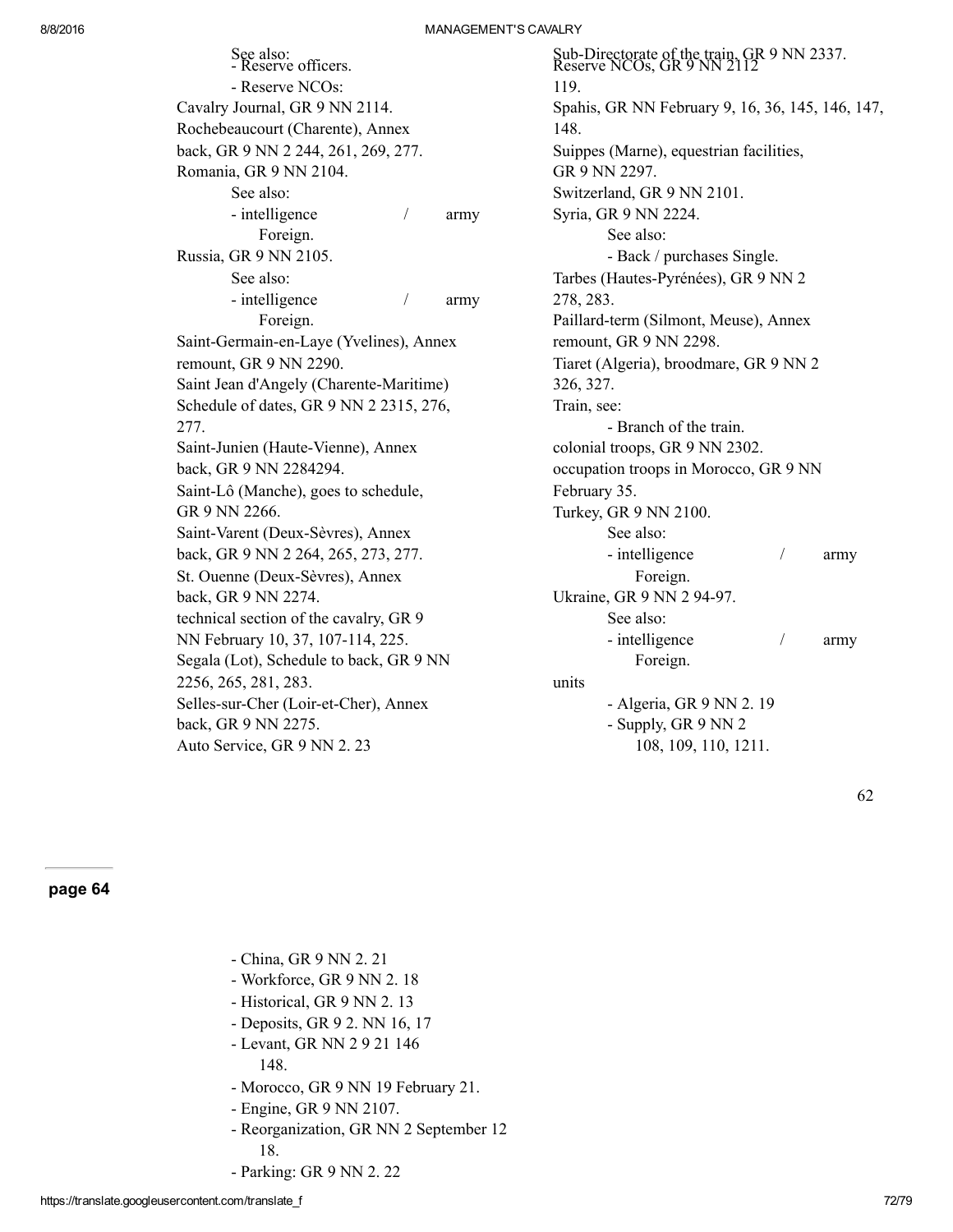- See also:
- Hunters.
- Cuirassiers.
- Dragons ..
- Endivisionnés regiments.
- spahis
- Troops from the Levant.

Veterinarians, GR 9 NN 2156244.

TABLE OF CORRESPONDENCE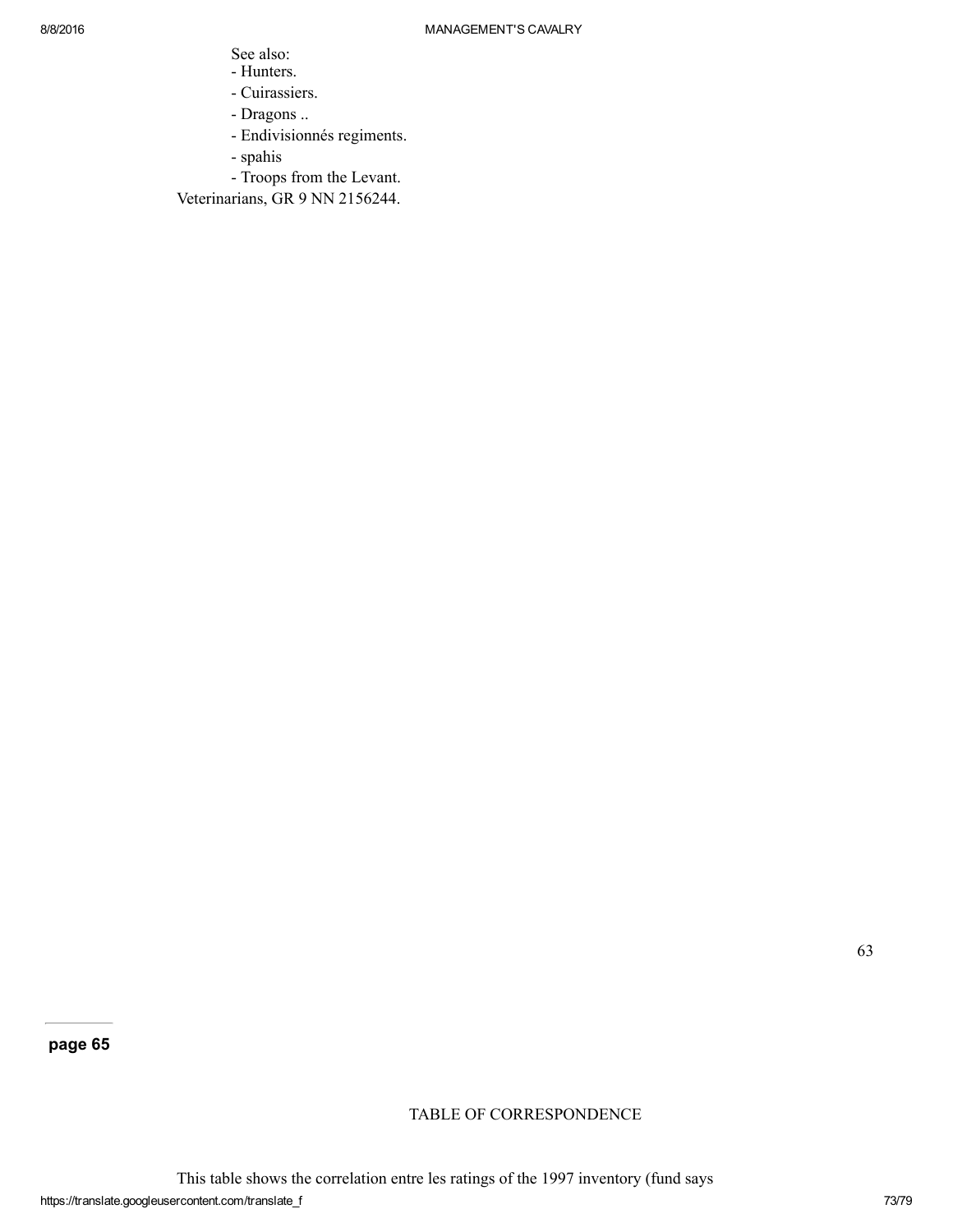"Moscow 1") and of this research instrument.

|                     |               | GR 9 NN 218-4 | GR 9 NN 2110  |
|---------------------|---------------|---------------|---------------|
| rating in           | final size    | GR 9 NN 218-5 | GR 9 NN 2110  |
| Moscow <sub>1</sub> |               | GR 9 NN 219   | GR 9 NN 2111  |
|                     |               | GR 9 NN 220   | GR 9 NN 2149  |
| 7N 73               | GR 9 NN 2157  | GR 9 NN 221-1 | GR 9 NN 2136  |
| GR 9 NN 210-1       | GR 9 NN 2127  | GR 9 NN 221-2 | GR 9 NN 2136; |
| GR 9 NN 210-2       | GR 9 NN 2129  |               | 142; 243      |
| GR 9 NN 210-3       | GR 9 NN 2130; | GR 9 NN 221-3 | GR 9 NN 2132  |
|                     | 128           | GR 9 NN 222-1 | GR 9 NN 2127  |
| GR 9 NN 210-4       | GR 9 NN 2155; | GR 9 NN 222-2 | GR 9 NN 2121; |
|                     | 159           |               | 133           |
| GR 9 NN 211-1       | GR 9 NN 2158  | GR 9 NN 223-1 | GR 9 NN 2123  |
| GR 9 NN 211-2       | GR 9 NN 2158  | GR 9 NN 223-2 | GR 9 NN 2146  |
| GR 9 NN 211-3       | GR 9 NN 2112  | GR 9 NN 224-1 | GR 9 NN 2140; |
| GR 9 NN 211-4       | GR 9 NN 2165  |               | 141; 148      |
| GR 9 NN 211-5       | GR 9 NN 2156  | GR 9 NN 225-1 | GR 9 NN 2163; |
| GR 9 NN 212-1       | Reassigned    |               | 156           |
| GR 9 NN 212-2       | Reassigned    | GR 9 NN 225-2 | GR 9 NN 2160  |
| GR 9 NN 212-3       | GR 9 NN 2177  | GR 9 NN 225-3 | GR 9 NN 2156  |
| GR 9 NN 212-4       | GR 9 NN 2178  | GR 9 NN 226-1 | GR 9 NN 2161  |
| GR 9 NN 213-1       | Reassigned    | GR 9 NN 226-2 | GR 9 NN 2332  |
| GR 9 NN 213-2       | GR 9 NN 2113  | GR 9 NN 226-3 | GR 9 NN 2424  |
| GR 9 NN 213-3       | GR 9 NN 2174  | GR 9 NN 266-1 | GR 9 NN 2175  |
| GR 9 NN 213-4       | GR 9 NN 2175  | GR 9 NN 266-2 | GR 9 NN 2182  |
| GR 9 NN 213-5       | GR 9 NN 2119  | GR 9 NN 266-3 | GR 9 NN 2183  |
| GR 9 NN 214-1       | GR 9 NN 2109  | GR 9 NN 267-1 | GR 9 NN 2107  |
| GR 9 NN 214-2       | GR 9 NN 2272  | GR 9 NN 267-2 | GR 9 NN 2187; |
| GR 9 NN 214-3       | GR 9 NN 2219  |               | 185           |
| GR 9 NN 215-1       | GR 9 NN 2228  | GR 9 NN 267-3 | GR 9 NN 2186  |
| GR 9 NN 215-2       | GR 9 NN 2107  | GR 9 NN 267-4 | GR 9 NN 2180  |
| GR 9 NN 215-3       | GR 9 NN 2194  | GR 9 NN 268-1 | GR 9 NN 2180  |
| GR 9 NN 216-1       | GR 9 NN 2109  | GR 9 NN 268-2 | GR 9 NN 2211  |
| GR 9 NN 216-2       | GR 9 NN 2106  | GR 9 NN 268-3 | GR 9 NN 2171  |
| GR 9 NN 216-3       | GR 9 NN 2179  | GR 9 NN 269-1 | GR 9 NN 2230; |
| GR 9 NN 216-4       | GR 9 NN 2172  |               | 237           |
| GR 9 NN 216-5       | GR 9 NN 2124  | GR 9 NN 269-2 | Reassigned    |
| GR 9 NN 216-6       | GR 9 NN 2124  | GR 9 NN 269-3 | Reassigned    |
| GR 9 NN 217-1       | GR 9 NN 2125  | GR 9 NN 270-1 | GR 9 NN 2125  |
| GR 9 NN 217-2       | GR 9 NN 2126  | GR 9 NN 270-2 | Reassigned    |
| GR 9 NN 217-3       | GR 9 NN 2124  | GR 9 NN 270-3 | GR 9 NN 2211  |
| GR 9 NN 217-4       | Reassigned    | GR 9 NN 271-1 | Reassigned    |
| GR 9 NN 218-1       | GR 9 NN 2205  | GR 9 NN 272-1 | GR 9 NN 2214  |
| GR 9 NN 218-2       | Missing       | GR 9 NN 272-2 | GR 9 NN 2214  |
| GR 9 NN 218-3       | Reassigned    | GR 9 NN 272-3 | GR 9 NN 2214  |
|                     |               |               |               |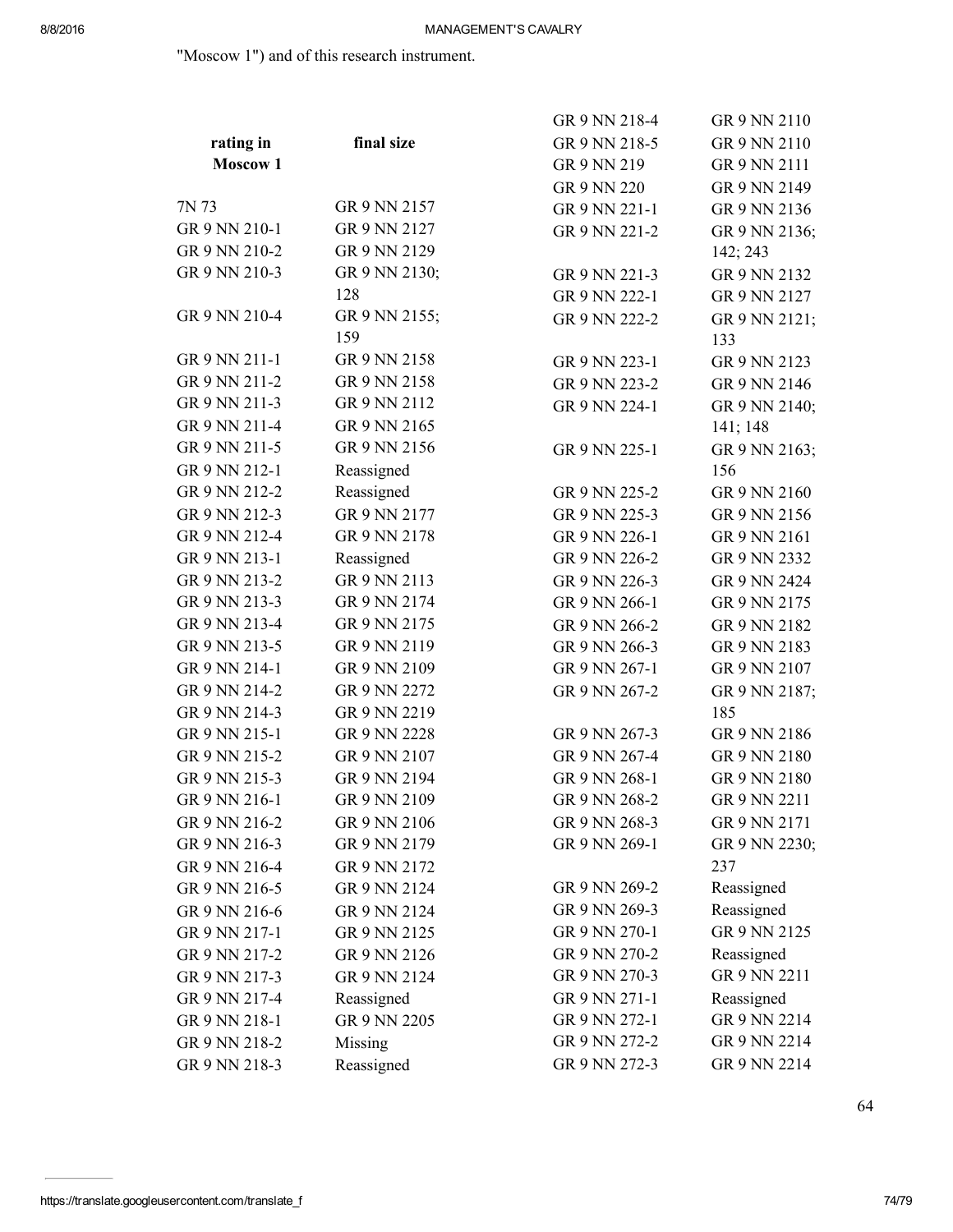| GR 9 NN 273-1              | GR 9 NN 2214  |                                      | 296; 293; 297; |
|----------------------------|---------------|--------------------------------------|----------------|
| GR 9 NN 274-1              | GR 9 NN 2346  |                                      | 298; 301       |
| GR 9 NN 274-2              | GR 9 NN 2108  | GR 9 NN 292-1                        | GR 9 NN 2387   |
| GR 9 NN 274-3              | GR 9 NN 2117  | GR 9 NN 292-2                        | GR 9 NN 2386   |
| GR 9 NN 274-4              | GR 9 NN 2225  | GR 9 NN 292-3                        | GR 9 NN 2386   |
| GR 9 NN 274-5              | GR 9 NN 2245  | GR 9 NN 293-1                        | GR 9 NN 2343   |
| GR 9 NN 275-1              | GR 9 NN 2246  | GR 9 NN 293-2                        | GR 9 NN 2422   |
| GR 9 NN 275-2              | GR 9 NN 2232; | GR 9 NN 293-3                        | GR 9 NN 2284;  |
|                            | 217           |                                      | 260; 281       |
| GR 9 NN 275-3              | GR 9 NN 2145  | GR 9 NN 294                          | GR 9 NN 2287   |
| GR 9 NN 275-4              | GR 9 NN 2158; |                                      | 303            |
|                            | 233; 218      | GR 9 NN 295-1                        | GR 9 NN 2226   |
| GR 9 NN 275-5              | Reassigned    | GR 9 NN 295-2                        | GR 9 NN 2213   |
| GR 9 NN 280-1              | GR 9 NN 2232  | GR 9 NN 295-3                        | GR 9 NN 2413   |
| GR 9 NN 280-2              | GR 9 NN 2135  | GR 9 NN 296-1                        | GR 9 NN 2414   |
| GR 9 NN 2 280-3 Reassigned |               | GR 9 NN 296-2                        | GR 9 NN 2407   |
| GR 9 NN 280-4              | GR 9 NN 2235  | GR 9 NN 296-3                        | GR 9 NN 2407   |
| GR 9 NN 281-1              | GR 9 NN 2231; | GR 9 NN NN 296-4 GR 2 September 2264 |                |
|                            | 233           | GR 9 NN 297-1                        | GR 9 NN 2408   |
| GR 9 NN 281-2              | GR 9 NN 2158; | GR 9 NN 297-2                        | GR 9 NN 2404   |
|                            | 249; 238      | GR 9 NN 297-3                        | GR 9 NN 2413   |
| GR 9 NN 281-3              | GR 9 NN 2232  |                                      | 291            |
| GR 9 NN 282-1              | Reassigned    | GR 9 NN 297-4                        | GR 9 NN 2412   |
| GR 9 NN 282-2              | GR 9 NN 2215  | GR 9 NN 298-1                        | GR 9 NN 2400;  |
| GR 9 NN 283-1              | GR 9 NN 2239  |                                      | 259            |
| GR 9 NN 283-2              | GR 9 NN 2242; | GR 9 NN 298-2                        | GR 9 NN 2416;  |
|                            | 243           |                                      | 283            |
| GR 9 NN 284-1              | GR 9 NN 2243; | GR 9 NN 298-3                        | GR 9 NN 2401   |
|                            | 240; 241      | GR 9 NN 299                          | GR 9 NN 2402;  |
| GR 9 NN 284-2              | GR 9 NN 2244; |                                      | 288; 286; 302  |
|                            | 239           | GR 9 NN 300-1                        | GR 9 NN 2417   |
| GR 9 NN 285-1              | GR 9 NN 2242; | GR 9 NN 300-2                        | GR 9 NN 2270   |
|                            | 243; 244      | GR 9 NN 301                          | GR 9 NN 2271   |
| GR 9 NN 285-2              | GR 9 NN 2248  | GR 9 NN 302                          | GR 9 NN 2273;  |
| GR 9 NN 285-3              | GR 9 NN 2249  |                                      | 280            |
| GR 9 NN 285-4              | GR 9 NN 2242  | GR 9 NN 303-1                        | GR 9 NN 2276   |
| GR 9 NN 286-1              | GR 9 NN 2167  | GR 9 NN 303-2                        | GR 9 NN 2279;  |
| GR 9 NN 286-2              | Reassigned    |                                      | 277            |
| GR 9 NN 287-1              | GR 9 NN 2342  | GR 9 NN 304-1                        | GR 9 NN 2278   |
| GR 9 NN 287-2              | GR 9 NN 2305; | GR 9 NN 304-2                        | GR 9 NN 2282   |
|                            | 269           | GR 9 NN 305-1                        | GR 9 NN 2394   |
| GR 9 NN 288-1              | GR 9 NN 2290  | GR 9 NN 305-2                        | GR 9 NN 2318;  |
| GR 9 NN 288-2              | GR 9 NN 2266  |                                      | 321            |
| GR 9 NN 288-3              | GR 9 NN 2331  | GR 9 NN 305-3                        | GR 9 NN 2320   |
| GR 9 NN 288-4              | GR 9 NN 2331  | GR 9 NN 306-1                        | GR 9 NN 2321;  |
| GR 9 NN 289-1              | GR 9 NN 2300  |                                      | 323            |
| GR 9 NN 289-2              | GR 9 NN 2334  | GR 9 NN 306-2                        | GR 9 NN 2319   |
| GR 9 NN 289-3              | GR 9 NN 2292  | GR 9 NN 307-1                        | GR 9 NN 2319;  |
| GR 9 NN 289-4              | GR 9 NN 2295  |                                      | 316            |

https://translate.googleusercontent.com/translate\_f 75/79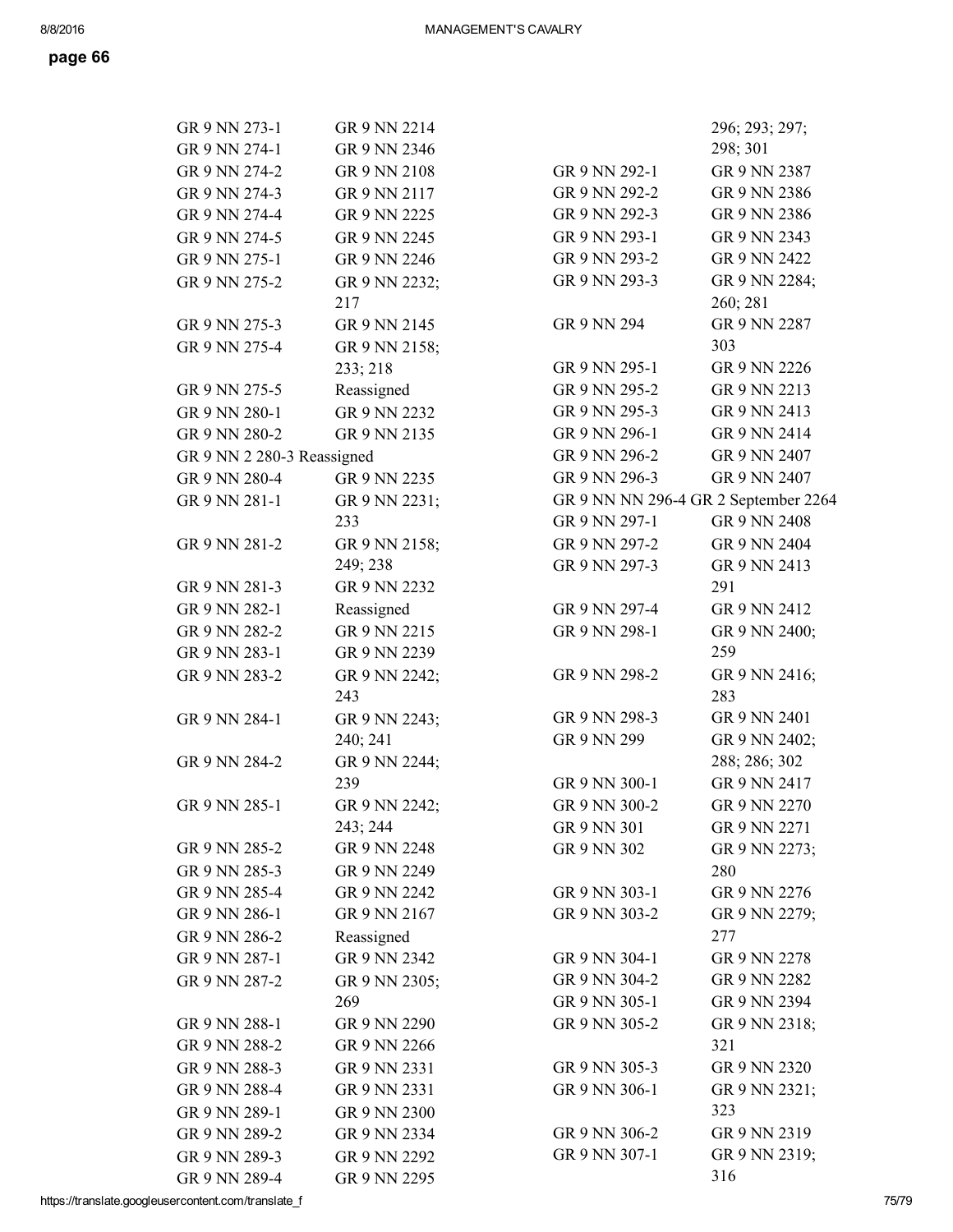## 8/8/2016 MANAGEMENT'S CAVALRY

| GR 9 NN 290 | GR 9 NN 2294  | GR 9 NN 307-2a | GR 9 NN 2317; |
|-------------|---------------|----------------|---------------|
| GR 9 NN 291 | GR 9 NN 2299; |                | 391           |

## page 67

| GR 9 NN 307-3 | GR 9 NN 2390  | GR 9 NN 327-2 | GR 9 NN 2354;  |
|---------------|---------------|---------------|----------------|
| GR 9 NN 308   | GR 9 NN 2258  |               | 356; 358       |
| GR 9 NN 309-1 | GR 9 NN 2257  | GR 9 NN 328-1 | GR 9 NN 2359;  |
| GR 9 NN 309-2 | GR 9 NN 2392  |               | 350            |
| GR 9 NN 310-1 | GR 9 NN 2388  | GR 9 NN 328-2 | GR 9 NN 2357   |
| GR 9 NN 310-2 | GR 9 NN 2388  | GR 9 NN 328-3 | GR 9 NN 2395   |
| GR 9 NN 311-1 | GR 9 NN 2389  | GR 9 NN 328-4 | GR 9 NN 2369;  |
| GR 9 NN 311-2 | GR 9 NN 2307  |               | 375; 360; 380  |
| GR 9 NN 311-3 | Reassigned    | GR 9 NN 329-1 | GR 9 NN 2362   |
| GR 9 NN 312-1 | Reassigned    | GR 9 NN 329-2 | GR 9 NN 2376;  |
| GR 9 NN 312-2 | GR 9 NN 2308  |               | 373; 371; 370; |
| GR 9 NN 312-3 | GR 9 NN 2395  |               | 388; 370; 379  |
| GR 9 NN 313-1 | GR 9 NN 2314  | GR 9 NN 329-3 | GR 9 NN 2381;  |
| GR 9 NN 313-2 | GR 9 NN 2168  |               | 370; 374       |
| GR 9 NN 314-1 | GR 9 NN 2326  | GR 9 NN 330-1 | GR 9 NN 2373;  |
| GR 9 NN 314-2 | GR 9 NN 2304  |               | 371; 375; 374  |
| GR 9 NN 315-1 | GR 9 NN 2329  | GR 9 NN 330-2 | GR 9 NN 2384;  |
| GR 9 NN 315-2 | GR 9 NN 2330  |               | 380            |
| GR 9 NN 315-3 | GR 9 NN 2289  | GR 9 NN 331-1 | GR 9 NN 2375;  |
| GR 9 NN 316-1 | GR 9 NN 2397  |               | 381; 375       |
| GR 9 NN 316-2 | GR 9 NN 2313  |               |                |
| GR 9 NN 317   | GR 9 NN 2353  | GR 9 NN 331-2 | GR 9 NN 2344;  |
| GR 9 NN 318-1 | GR 9 NN 2324  |               | 369            |
| GR 9 NN 318-2 | GR 9 NN 2377  | GR 9 NN 332-1 | GR 9 NN 2371;  |
| GR 9 NN 318-3 | GR 9 NN 2381; |               | 378            |
|               | 380           | GR 9 NN 332-2 | GR 9 NN 2361;  |
| GR 9 NN 319   | GR 9 NN 2347; |               | 363            |
|               | 376; 310; 348 | GR 9 NN 332-3 | GR 9 NN 2263   |
| GR 9 NN 320-1 | GR 9 NN 2367; | GR 9 NN 333   | GR 9 NN 2339   |
|               | 382; 373      | GR 9 NN 334-1 | GR 9 NN 2265   |
| GR 9 NN 320-2 | GR 9 NN 2381  | GR 9 NN 334-2 | GR 9 NN 2403   |
| GR 9 NN 321-1 | GR 9 NN 2381  | GR 9 NN 334-3 | GR 9 NN 2385   |
| GR 9 NN 321-2 | GR 9 NN 2374  | GR 9 NN 334-4 | GR 9 NN 2366;  |
| GR 9 NN 322   | GR 9 NN 2369  |               | 255            |
| GR 9 NN 323-1 | GR 9 NN 2337; | GR 9 NN 335-1 | GR 9 NN 2374;  |
|               | 380           |               | 375            |
| GR 9 NN 323-2 | GR 9 NN 2393; | GR 9 NN 335-2 | GR 9 NN 2364   |
|               | 368           | GR 9 NN 336   | GR 9 NN 2311;  |
| GR 9 NN 323-3 | GR 9 NN 2379; |               | 312            |
|               | 369; 375; 368 | GR 9 NN 337-1 | GR 9 NN 2315.  |
| GR 9 NN 324-1 | GR 9 NN 2355; |               | 430; 406       |
|               |               | GR 9 NN 337-2 | GR 9 NN 2261   |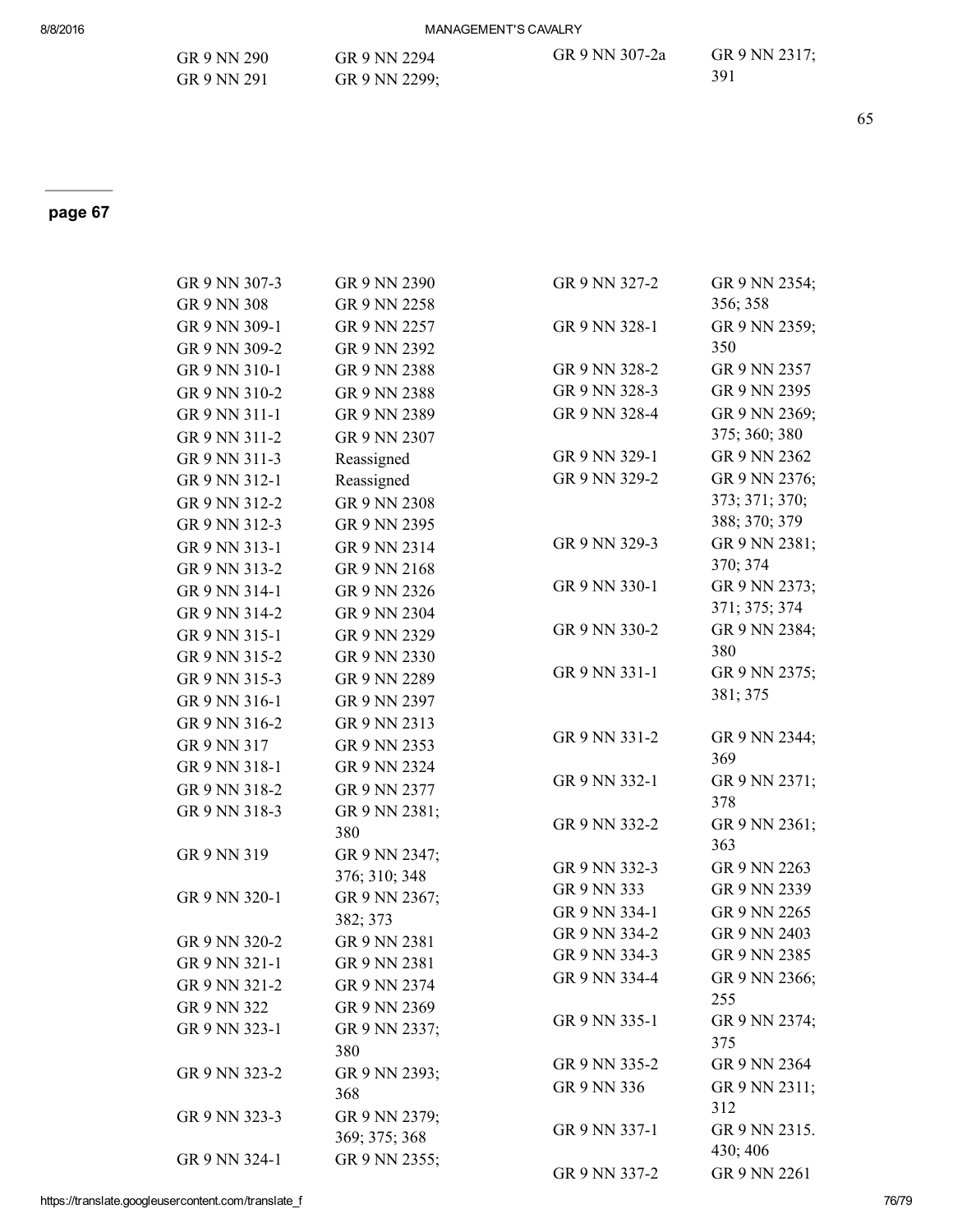## 8/8/2016 MANAGEMENT'S CAVALRY

| GR 9 NN 324-2 | $\frac{274}{10}$ 9 NN 2379 | GR 9 NN 338-1 | GR 9 NN 2351  |
|---------------|----------------------------|---------------|---------------|
| GR 9 NN 325-1 | GR 9 NN 2370               | GR 9 NN 338-2 | GR 9 NN 2352  |
| GR 9 NN 325-1 | GR 9 NN 2381               | GR 9 NN 339-1 | GR 9 NN 2325  |
| GR 9 NN 325-2 | GR 9 NN 2380               | GR 9 NN 339-2 | GR 9 NN 2385  |
| GR 9 NN 326-1 | GR 9 NN 2376;              | GR 9 NN 339-3 | GR 9 NN 2365  |
|               | 373                        | GR 9 NN 340-1 | GR 9 NN 2286  |
| GR 9 NN 326-2 | GR 9 NN 2239;              | GR 9 NN 340-2 | GR 9 NN 2412; |
|               | 240; 241                   |               | 411           |
| GR 9 NN 327-1 | GR 9 NN 2379               | GR 9 NN 340-3 | GR 9 NN 2315; |
|               |                            |               |               |

66

## page 68

|               | 410           |
|---------------|---------------|
| GR 9 NN 341-1 | GR 9 NN 2372; |
|               | 378; 385      |
| GR 9 NN 341-2 | GR 9 NN 2398  |
| GR 9 NN 573   | GR 9 NN 2182  |
| GR 9 NN 1240  | GR 9 NN 2226  |
| GR 9 NN 1443  | GR 9 NN 2432  |
|               |               |